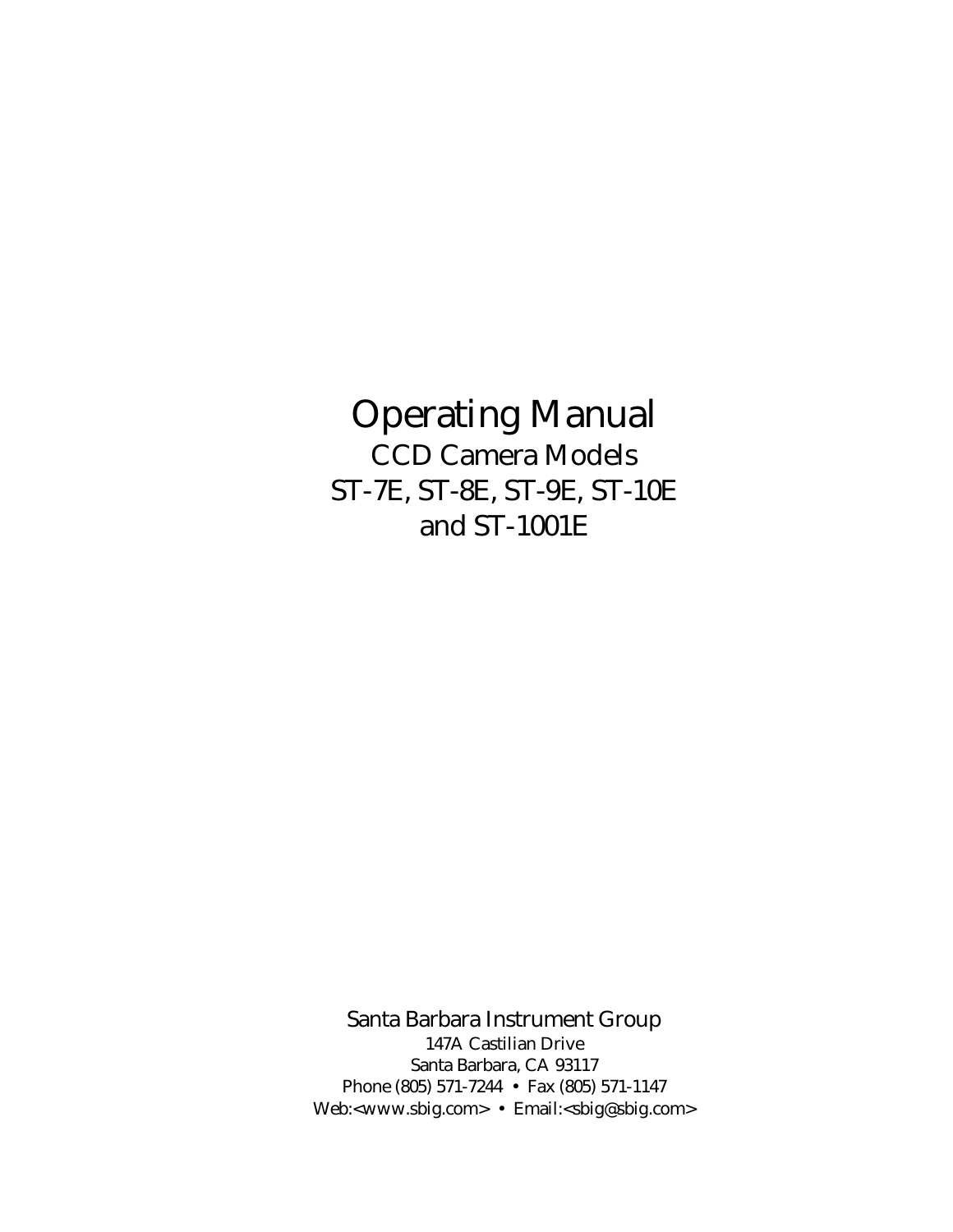Note: This equipment has been tested and found to comply with the limits for a Class B digital device pursuant to Part 15 of the FCC Rules. These limits are designed to provide reasonable protection against harmful interference in a residential installation. This equipment generates, uses, and can radiate radio frequency energy and if not installed and used in accordance with the instructions, may cause harmful interference to radio communications. However, there is no guarantee that interference will not occur in a particular installation. If this equipment does cause harmful interference to radio or television reception, which can be determined by turning the equipment off and on, the user is encouraged to try to correct the interference by one or more of the following measures:

- Reorient or relocate the receiving antenna.
- Increase the separation between the receiver and the equipment.
- Connect the equipment into an outlet on a circuit different from that to which the receiver is connected.
- Consult the dealer or an experienced radio/TV technician for help.

Shielded I/O cables must be used when operating this equipment. You are also warned, that any changes to this certified device will void your legal right to operate it.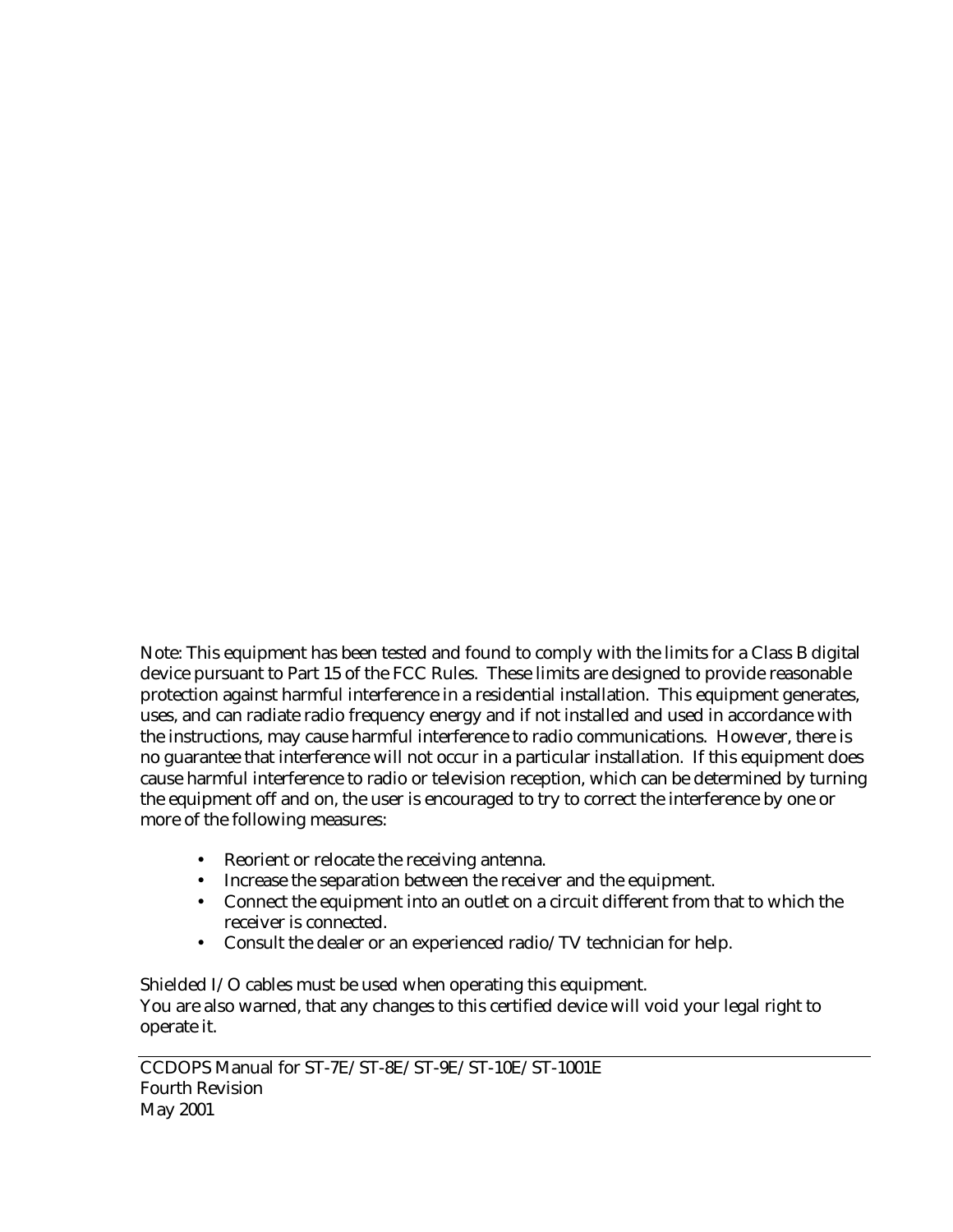| 1.        |        |  |
|-----------|--------|--|
| 1.1.      |        |  |
| 1.2.      |        |  |
|           |        |  |
|           |        |  |
| 2.        |        |  |
| 2.1.      |        |  |
| 2.2.      |        |  |
|           |        |  |
| 2.3.      |        |  |
| 2.4.      |        |  |
|           | 2.4.1. |  |
|           | 2.4.2. |  |
|           | 2.4.3. |  |
|           | 2.4.4. |  |
|           | 2.4.5. |  |
|           | 2.4.6. |  |
| 2.5.      |        |  |
|           |        |  |
| 2.6.      |        |  |
| <b>3.</b> |        |  |
| 3.1.      |        |  |
| 3.2.      |        |  |
| 3.3.      |        |  |
| 3.4.      |        |  |
| 3.5.      |        |  |
| 3.6.      |        |  |
| 3.7.      |        |  |
| 3.8.      |        |  |
| 3.9.      |        |  |
|           |        |  |
|           |        |  |
|           |        |  |
|           | 3.9.4. |  |
|           | 3.9.5. |  |
|           | 3.9.6. |  |
| 4.        |        |  |
| 4.1.      |        |  |
| 4.2.      |        |  |
| 4.3.      |        |  |
| 4.4.      |        |  |
|           |        |  |
| 4.5.      |        |  |

### **Table of Contents**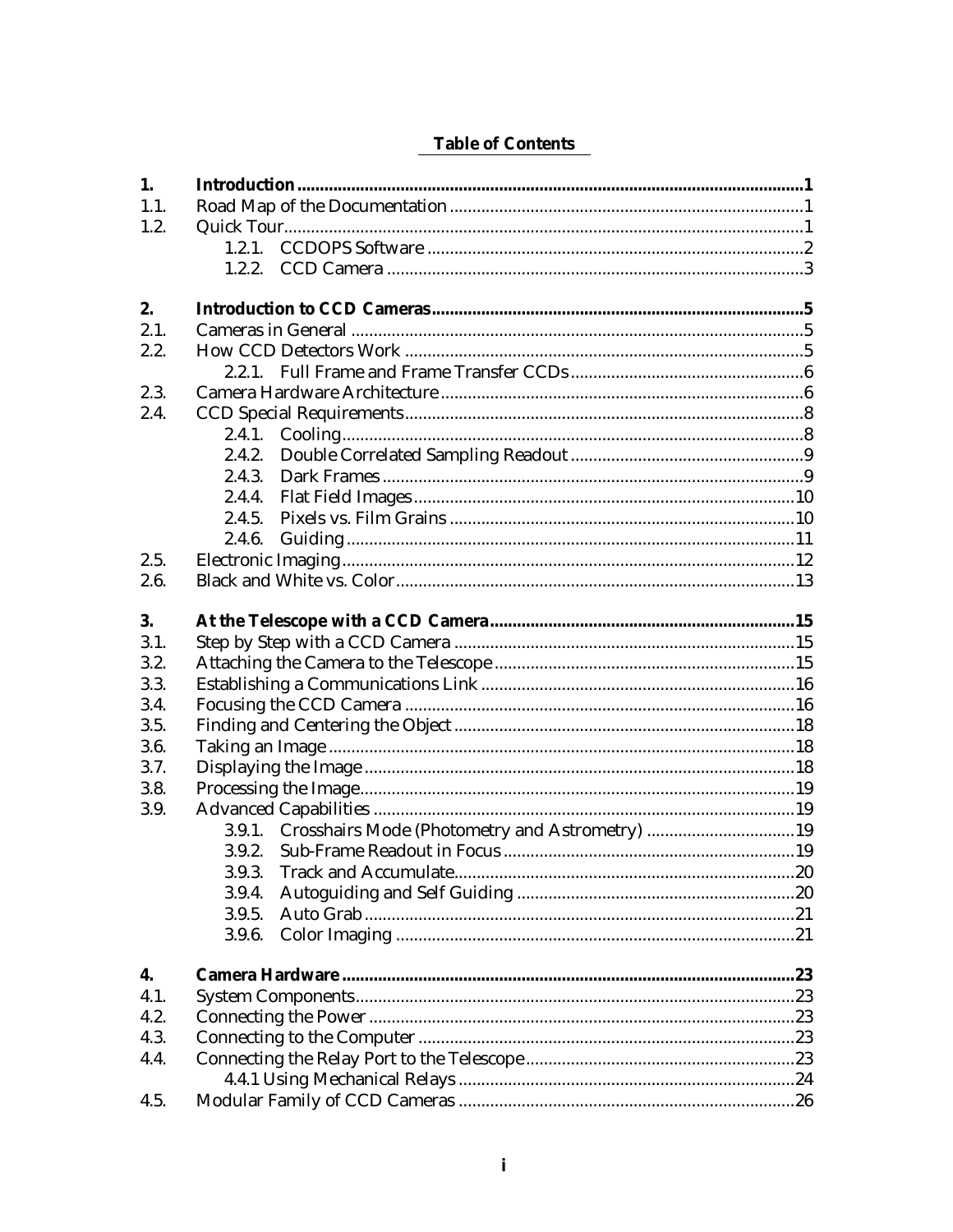|            | 4.6 Connecting the older model CFW-6 filter wheel to the Camera30 |  |
|------------|-------------------------------------------------------------------|--|
|            |                                                                   |  |
|            |                                                                   |  |
|            |                                                                   |  |
| 5.         |                                                                   |  |
| 5.1.       |                                                                   |  |
| 5.2.       |                                                                   |  |
| 5.3.       |                                                                   |  |
| 5.4.       |                                                                   |  |
| 5.5.       |                                                                   |  |
| 5.6.       |                                                                   |  |
| 5.7.       |                                                                   |  |
| 5.8.       |                                                                   |  |
|            |                                                                   |  |
| 6.         |                                                                   |  |
| 6.1.       |                                                                   |  |
| 6.2.       |                                                                   |  |
| 6.3.       |                                                                   |  |
| 6.4.       |                                                                   |  |
| 6.5.       |                                                                   |  |
| 6.6.       |                                                                   |  |
| 6.7.       |                                                                   |  |
|            | 6.7.1.                                                            |  |
|            | 6.7.2.                                                            |  |
|            | 6.7.3.                                                            |  |
| 6.8.       |                                                                   |  |
| 7.         |                                                                   |  |
|            |                                                                   |  |
| 8.         |                                                                   |  |
| A.         |                                                                   |  |
| A.1.       |                                                                   |  |
| A.2.       |                                                                   |  |
|            |                                                                   |  |
| <b>B.</b>  |                                                                   |  |
| B.1.       |                                                                   |  |
| B.2.       |                                                                   |  |
|            |                                                                   |  |
| C.<br>C.1. | Technique 53                                                      |  |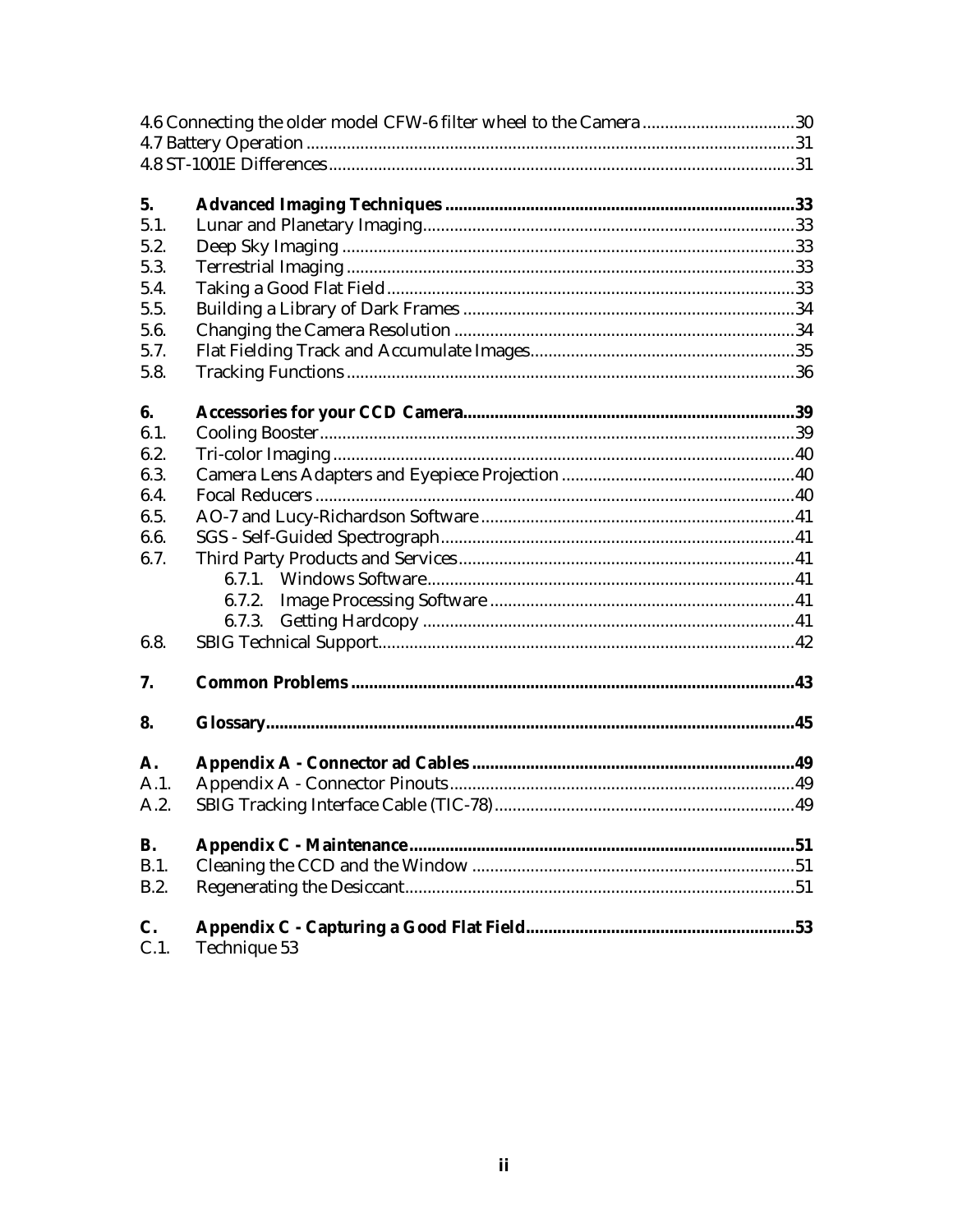### **1. Introduction**

Congratulations and thank you for buying one of Santa Barbara Instrument Group's CCD cameras. The model ST-7E, ST-8E, ST-9E, ST-10E and ST-1001E are SBIG's fourth generation CCD cameras and represent the state of the art in CCD camera systems with their low noise and advanced capabilities, including Kodak's new Blue Enhanced E series of CCDs. We feel that these cameras will expand your astronomy experience by being able to easily take images like the ones you've seen in books and magazines, of structure never seen through the eyepiece. SBIG CCD cameras offer convenience, high sensitivity, and advanced image processing techniques that film just can't match. While CCDs will probably never replace film in its large format, CCDs allow a wide range of scientific measurements and have established a whole new field of amateur astronomy that is growing by leaps and bounds.

The ST-7E, ST-8E, ST-9E and ST-10E cameras include an exciting new feature: self-guiding (US Patent 5,525,793). These cameras have two CCDs inside; one for guiding and a large one for imaging. The low noise of the read out electronics virtually guarantees that a usable guide star will be within the field of the guiding CCD for telescopes with F/numbers  $F/6.3$  or faster. The relay output plugs directly into most recent commercial telescope drives. As a result, you can take hour long guided exposures with ease, with no differential deflection of guide scope relative to main telescope, and no radial guider setup hassles, all from the computer keyboard. This capability, coupled with the phenomenal sensitivity of the CCD, will allow the user to acquire observatory class images of deep sky images with modest apertures! The technology also makes image stabilization possible through our AO-7, or self-guided spectroscopy with our SGS. Due to the large size of the imaging CCD, The ST-10E camera does not have a second CCD in the head for self-guiding. For this camera we recommend a separate autoguider like the STV.

# **1.1. Road Map of the Documentation**

This manual describes the ST-7E, ST-8E, ST-9E, ST-10E and ST-1001E CCD Camera Systems from Santa Barbara Instrument Group. For users new to the field of CCD Astronomy, Sections 2, 3 and 4 offer introductory material about CCD Cameras and their applications in Astronomy. Users who are familiar with CCD cameras may wish to skip section 2 and browse through sections 3 and 4, reading any new material.

Thoroughly experienced SBIG customers may wish to jump right to the separate Software Manual, which gives detailed and specific information about the SBIG software. Sections 5 and 6 offer hints and information about advanced imaging techniques and accessories for CCD imaging that you may wish to read after your initial telescope use of the CCD camera. Finally, section 7 may be helpful if you experience problems with your camera, and the Appendices provide a wealth of technical information about these systems.

# **1.2. Quick Tour**

This section is a quick guided tour of the CCD Camera System you have just purchased. If you're like most people you want to get started right away and dispense with the manual. Use this section as a guide for learning about your new system.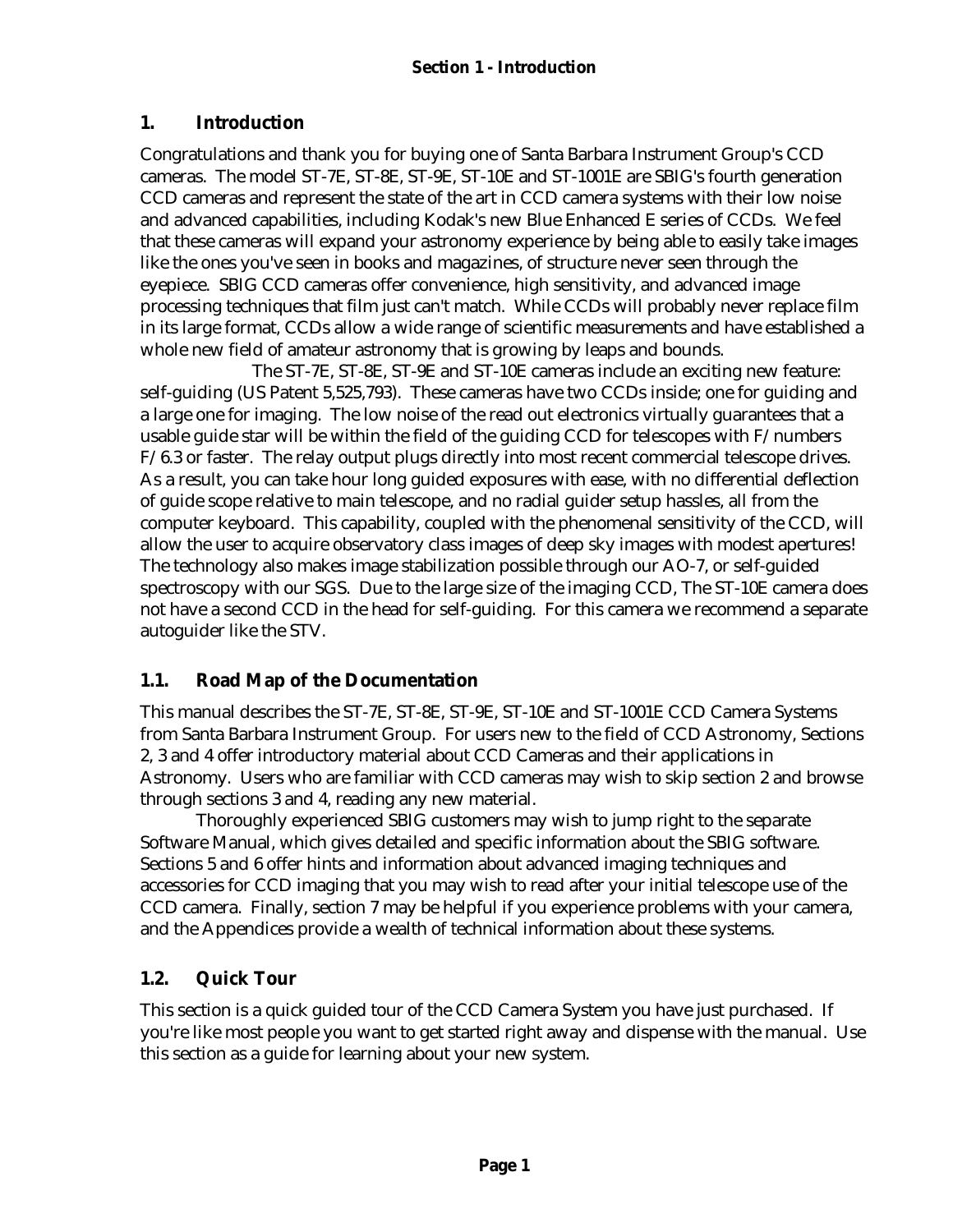### **1.2.1. CCDOPS Software**

Follow the instructions below to run the CCDOPS software and display and process sample images included on the distribution diskette.

• Install the software onto your hard disk. For Windows this involves running the Setup.exe file on the first diskette. For Macintosh or DOS this involves copying the contents of the floppy disk to a folder or directory on your hard disk.

### **CCDOPS for Windows or Macintosh**

- Double-click on the CCDOPS icon to launch the program.
- Use the Open command in the File menu to load one of the sample images. A window showing the exposure time, etc. will appear. Click in it to make it disappear. The image will show up in its own window.
- Try using the crosshairs. Use the Crosshairs command in the Display menu. Use the mouse to move the crosshair around in the image and see the pixel values.
- Close the crosshairs and try inverting the image. Click the Invert item in the Contrast window.
- Try the photo display mode. Use the Photo Mode command in the Display menu. Click the mouse to return to the menus.
- Load up the other sample images and display them using the photo display mode. You have to close any existing image first.
- If you find that the display is too dark or bright, try setting Auto Contrast in the Contrast window or adjust the background and range parameters to achieve the best display. You may have to hit the Apply button in the Contrast window to see changes in the Background and Range

### **CCDOPS for DOS**

- You should make the CCDOPS floppy or directory the active directory, then give DOS the CCDOPS command.
- Use the Open command in the File menu to load one of the sample images.
- Use the Image command in the Display menu to display the image.
- Try using the crosshairs. Hit the 'X' key. Use the mouse or arrow keys to move the crosshair around in the image and see the pixel values.
- Quit the crosshairs and try inverting the image. Hit the Esc key to quit the Crosshairs mode, then hit the 'N' key.
- Try the photo display mode. Exit the display mode by hitting the Esc key and then use the Display Image command again, this time selecting the Photo Display mode instead of the Analysis mode.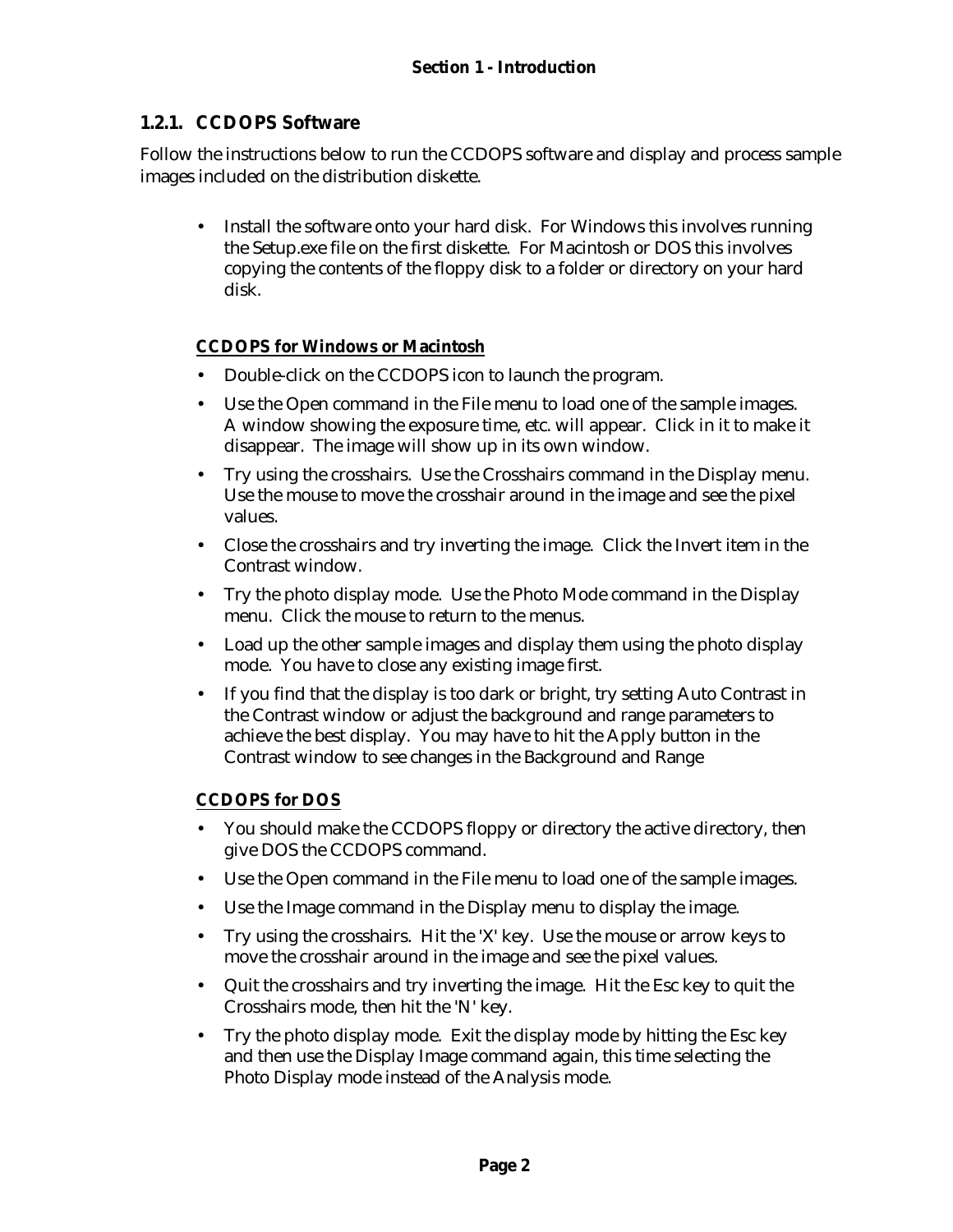- Load up the other sample images and display them using the photo display mode.
- If you find that the display is too dark or bright, try setting Auto Contrast in the display menu or adjust the background and range parameters to achieve the best display. Usually your monitor brightness and contrast want to be set fairly high.
- **Note:** *Full daylight at F/22 will saturate these cameras with the shortest exposure. With a camera lens start out in dim room light. For full sunlight you will need a neutral density filter.*

### **1.2.2. CCD Camera**

Unfortunately there really aren't many shortcuts you can take when using the CCD camera to capture images. The instructions below refer you to various sections of the manual.

- Insert the CCD Camera into the telescope and focus on a star (refer to Sections 3.2 and 3.3).
- Find some relatively bright object like M51, the Ring Nebula (M57) or the Dumbbell Nebula (M27) (refer to section 3.5).
- Take a 1 minute exposure using the Grab command with the Dark frame option set to Also (refer to Section 3.6).
- Display the image (refer to Section 3.7).
- Process the image (refer to Section 3.8).

If you happen to have purchased a camera lens adapter for your CCD Camera you can use that to take images in the daytime. Additionally you could make a small pinhole aperture out of a piece of aluminum foil after wrapping it around the camera's nosepiece.

- Shut down the F stop all the way to  $F/16$  or  $F/22$ .
- Set the focus based upon the object and the markings on the lens.
- Take a 1 second exposure with the Grab command.
- Display the image (refer to Section 3.7).
- Process the image (refer to Section 3.8).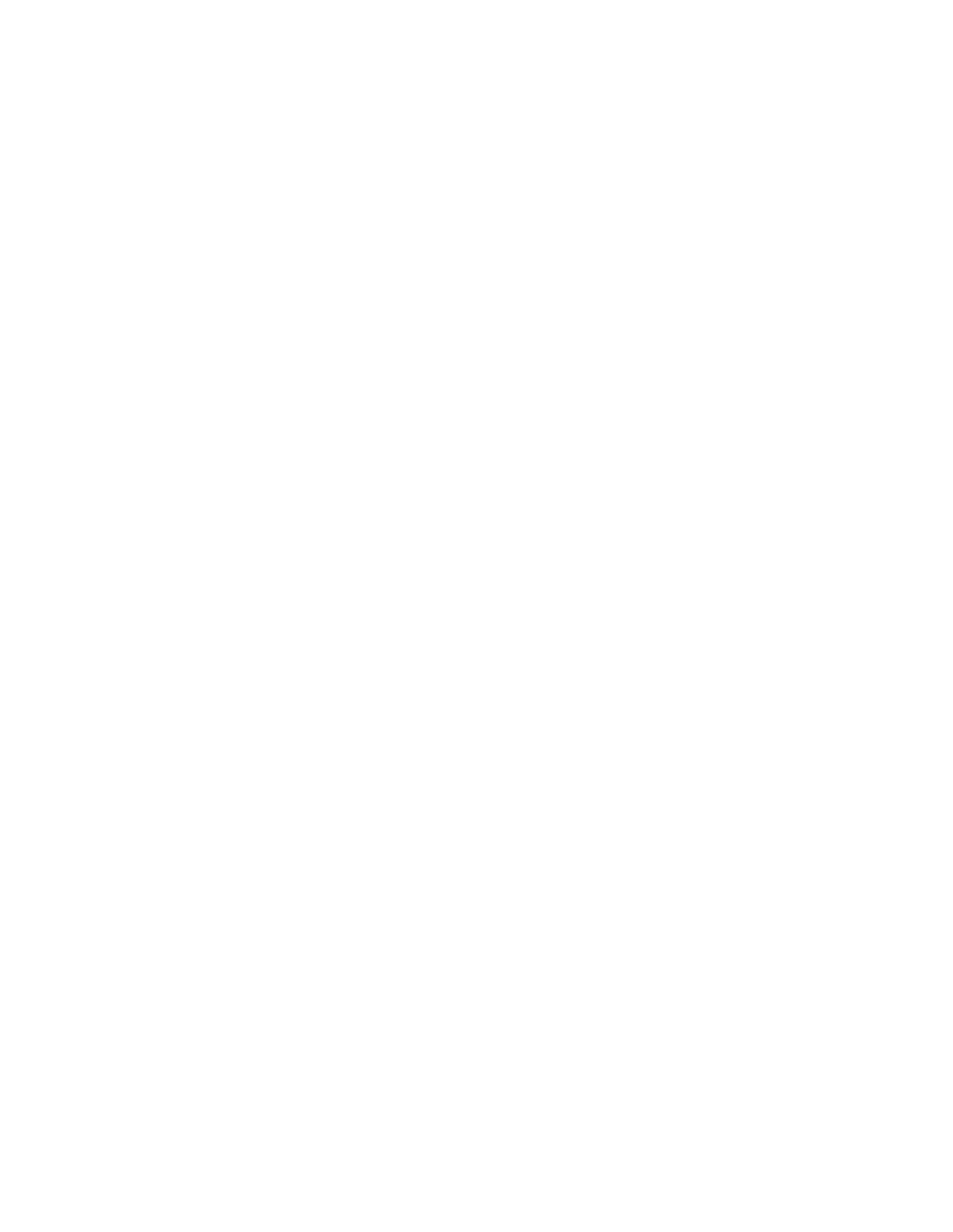### **2. Introduction to CCD Cameras**

This section introduces new users to CCD (Charge Coupled Device) cameras and their capabilities and to the field of CCD Astronomy and Electronic Imaging.

### **2.1. Cameras in General**

The CCD is very good at the most difficult astronomical imaging problem: imaging small, faint objects. For such scenes long film exposures are typically required. The CCD based system has several advantages over film: greater speed, quantitative accuracy, ability to increase contrast and subtract sky background with a few keystrokes, the ability to co-add multiple images without tedious dark room operations, wider spectral range, and instant examination of the images at the telescope for quality. Film has the advantages of a much larger format, color, and independence of the wall plug (the SBIG family of cameras can be battery operated in conjunction with a laptop computer, though, using a power inverter). After some use you will find that film is best for producing sensational large area color pictures, and the CCD is best for planets, small faint objects, and general scientific work such as variable star monitoring and position determination.

### **2.2. How CCD Detectors Work**

The basic function of the CCD detector is to convert an incoming photon of light to an electron which is stored in the detector until it is read out, thus producing data which your computer can display as an image. It doesn't have to be displayed as an image. It could just as well be displayed as a spreadsheet with groups of numbers in each cell representing the number of electrons produced at each pixel. These numbers are displayed by your computer as shades of gray for each pixel site on your screen thus producing the image you see. How this is accomplished is eloquently described in a paper by James Janesick and Tom Elliott of the Jet Propulsion Laboratory:

"Imagine an array of buckets covering a field. After a rainstorm, the buckets are sent by conveyor belts to a metering station where the amount of water in each bucket is measured. Then a computer would take these data and display a picture of how much rain fell on each part of the field. In a CCD the "raindrops" are photons, the "buckets" the pixels, the "conveyor belts" the CCD shift registers and the "metering system" an on-chip amplifier.

Technically speaking the CCD must perform four tasks in generating an image. These functions are 1) charge generation, 2) charge collection, 3) charge transfer, and 4) charge detection. The first operation relies on a physical process known as the photoelectric effect - when photons or particles strikes certain materials free electrons are liberated...In the second step the photoelectrons are collected in the nearest discrete collecting sites or pixels. The collection sites are defined by an array of electrodes, called gates, formed on the CCD. The third operation, charge transfer, is accomplished by manipulating the voltage on the gates in a systematic way so the signal electrons move down the vertical registers from one pixel to the next in a conveyor-belt like fashion. At the end of each column is a horizontal register of pixels. This register collects a line at a time and then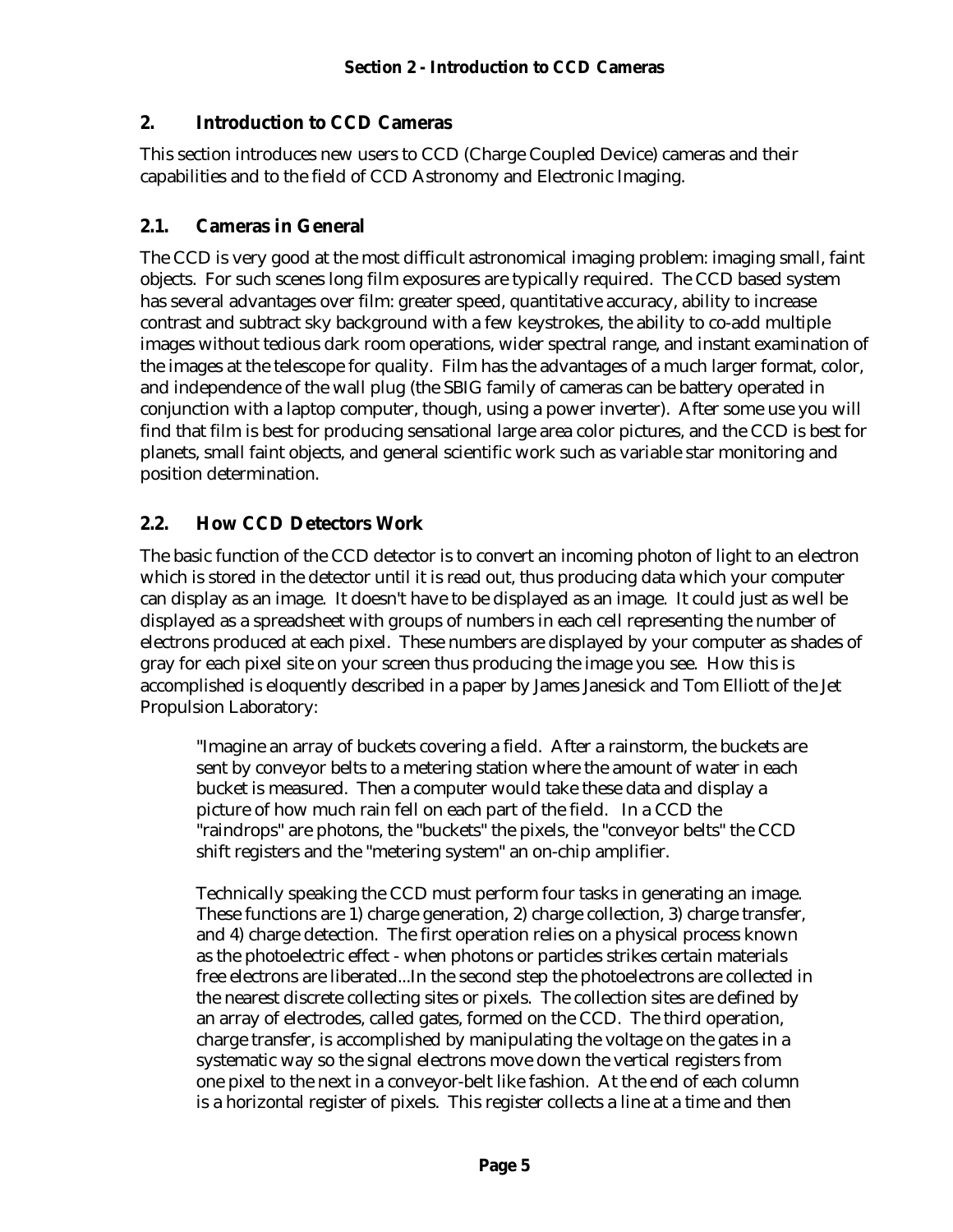transports the charge packets in a serial manner to an on-chip amplifier. The final operating step, charge detection, is when individual charge packets are converted to an output voltage. The voltage for each pixel can be amplified offchip and digitally encoded and stored in a computer to be reconstructed and displayed on a television monitor."<sup>1</sup>



*Figure 2.1 - CCD Structure*

### **2.2.1. Full Frame and Frame Transfer CCDs**

In the ST-7E, ST-8E, ST-9E, ST-10E and ST-1001E, the CCD is read out electronically by shifting each row of pixels into a readout register at the Y=0 position of the CCD (shown in Figure 2.1), and then shifting the row out through an amplifier at the X=0 position. The entire array shifts up one row when a row is shifted into the readout register, and a blank row is inserted at the bottom. The electromechanical shutter built into the camera covers the CCD during the readout to prevent streaking of the image. Without a shutter the image would be streaked due to the fact that the pixels continue to collect light as they are being shifted out towards the readout register. CCDs with a single active area are called Full Frame CCDs.

For reference, the ST-5C, ST-237, STV and ST-6 CCD cameras use a different type of CCD which is known as a Frame Transfer CCD. In these devices all active pixels are shifted very quickly into a pixel array screened from the light by a metal layer, and then read out. This makes it possible to take virtually streak-free images without a shutter. This feature is typically called an *electronic shutter*.

#### **2.3. Camera Hardware Architecture**

<u>.</u>

This section describes the ST-7E, ST-8E, ST-9E, ST-10E and ST-1001E <sup>2</sup> CCD cameras from a systems standpoint. It describes the elements that comprise a CCD camera and the functions they provide. Please refer to Figure 2.2 below as you read through this section.

<sup>1</sup> "History and Advancements of Large Area Array Scientific CCD Imagers", James Janesick, Tom Elliott. Jet Propulsion Laboratory, California Institute of Technology, CCD Advanced Development Group.

<sup>2</sup> The ST-1001E does not have a second CCD for tracking.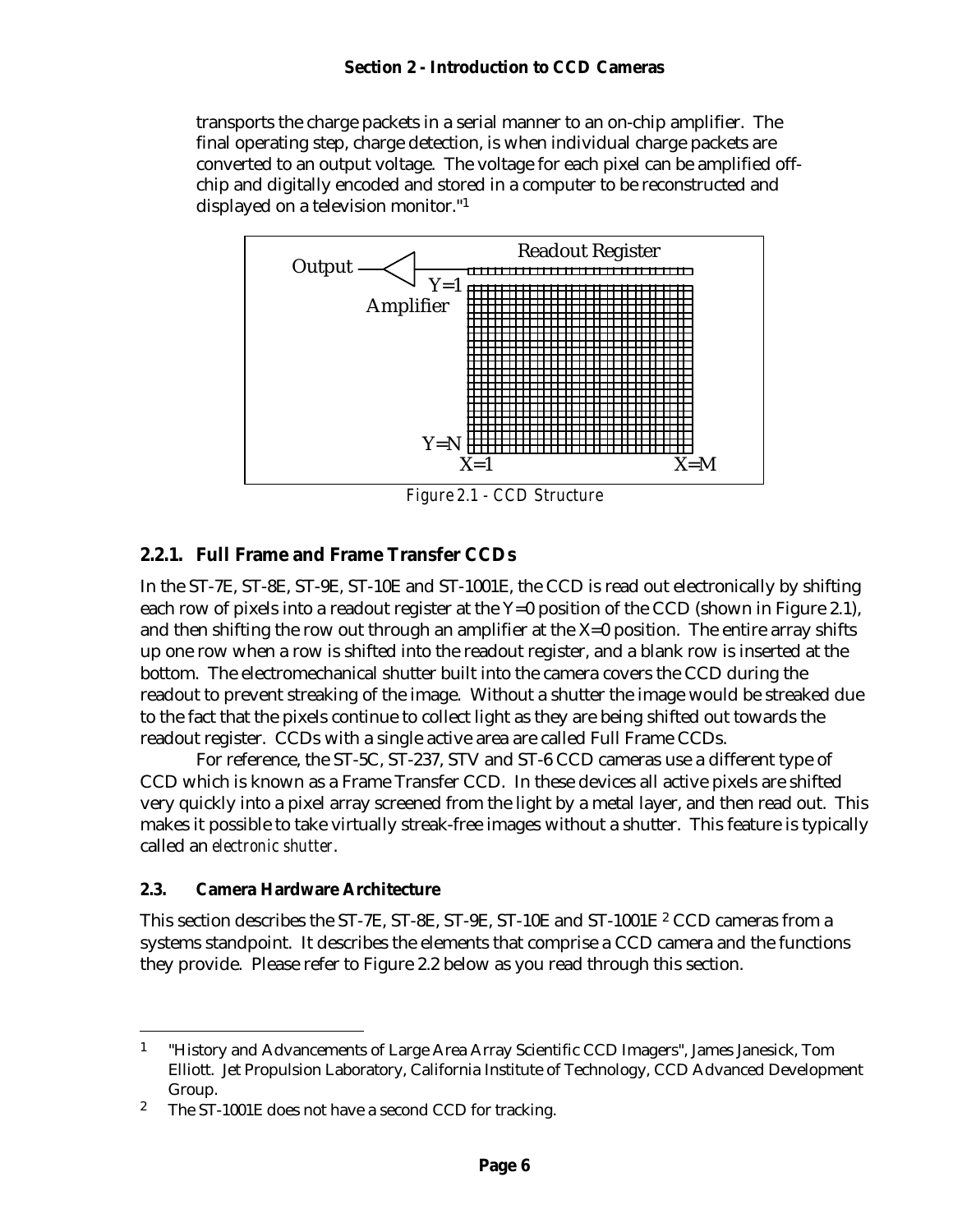

*Figure 2.2 - CCD System Block Diagram*

As you can see from Figure 2.2, the ST-7E, ST-8E, ST-9E, ST-10E and ST-1001E are completely self contained. Unlike our previous products, the ST-7E, ST-8E, ST-9E, ST-10E and ST-1001E contain all the electronics in the optical head. There is no external CPU like the ST-5C, ST-237, ST-6 and STV.

At the "front end" of any CCD camera is the CCD sensor itself. As we have already learned, CCDs are a solid state image sensor organized in a rectangular array of regularly spaced rows and columns. The ST-7E, ST-8E, ST-9E and ST-10E use two CCDs, one for imaging (Kodak KAF series) and one for tracking (TI TC211, like the ST-4/4X). Table 2.1 below lists some interesting aspects of the CCDs used in the various SBIG cameras.

|                                       |                 | Array                         | Number of   |                        |
|---------------------------------------|-----------------|-------------------------------|-------------|------------------------|
| Camera                                | <b>CCD</b>      | <b>Dimensions</b>             | Pixels      | <b>Pixel Sizes</b>     |
| <b>Tracking CCD</b>                   | TC211           | $2.6 \times 2.6 \text{ mm}$   | 192 x 164   | $13.75 \times 16 \mu$  |
| $ST-5C$                               | TC255           | $3.2 \times 2.4 \text{ mm}$   | 320 x 240   | $10 \times 10 \mu$     |
| ST-237                                | TC237           | $4.7 \times 3.6 \text{ mm}$   | 640 x 480   | $7.4 \times 7.4 \mu$   |
| <b>STV</b>                            | TC237           | $4.7 \times 3.0 \text{ mm}$   | 320 x 200   | $14.8 \times 14.8 \mu$ |
| $ST-6$                                | TC241           | 8.6 x 6.5 mm                  | 375 x 242   | $23 \times 27 \mu$     |
| $ST-7E$                               | <b>KAF0401E</b> | $6.9 \times 4.6 \text{ mm}$   | 765 x 510   | $9x9\mu$               |
| $ST-8E$                               | <b>KAF1602E</b> | $13.8 \times 9.2 \text{ mm}$  | 1530 x 1020 | $9x9\mu$               |
| $ST-9E$                               | <b>KAF0261E</b> | $10.2 \times 10.2 \text{ mm}$ | 512 x 512   | $20 \times 20 \mu$     |
| $ST-10E$                              | <b>KAF3200E</b> | $14.9 \times 10.0 \text{ mm}$ | 2184 x 1472 | $6.8 \times 6.8 \mu$   |
| ST-1001E                              | <b>KAF1001E</b> | 24.6 x 24.6 mm                | 1024 x 1024 | $24 \times 24 \mu$     |
| Table 2.1 - Camera CCD Configurations |                 |                               |             |                        |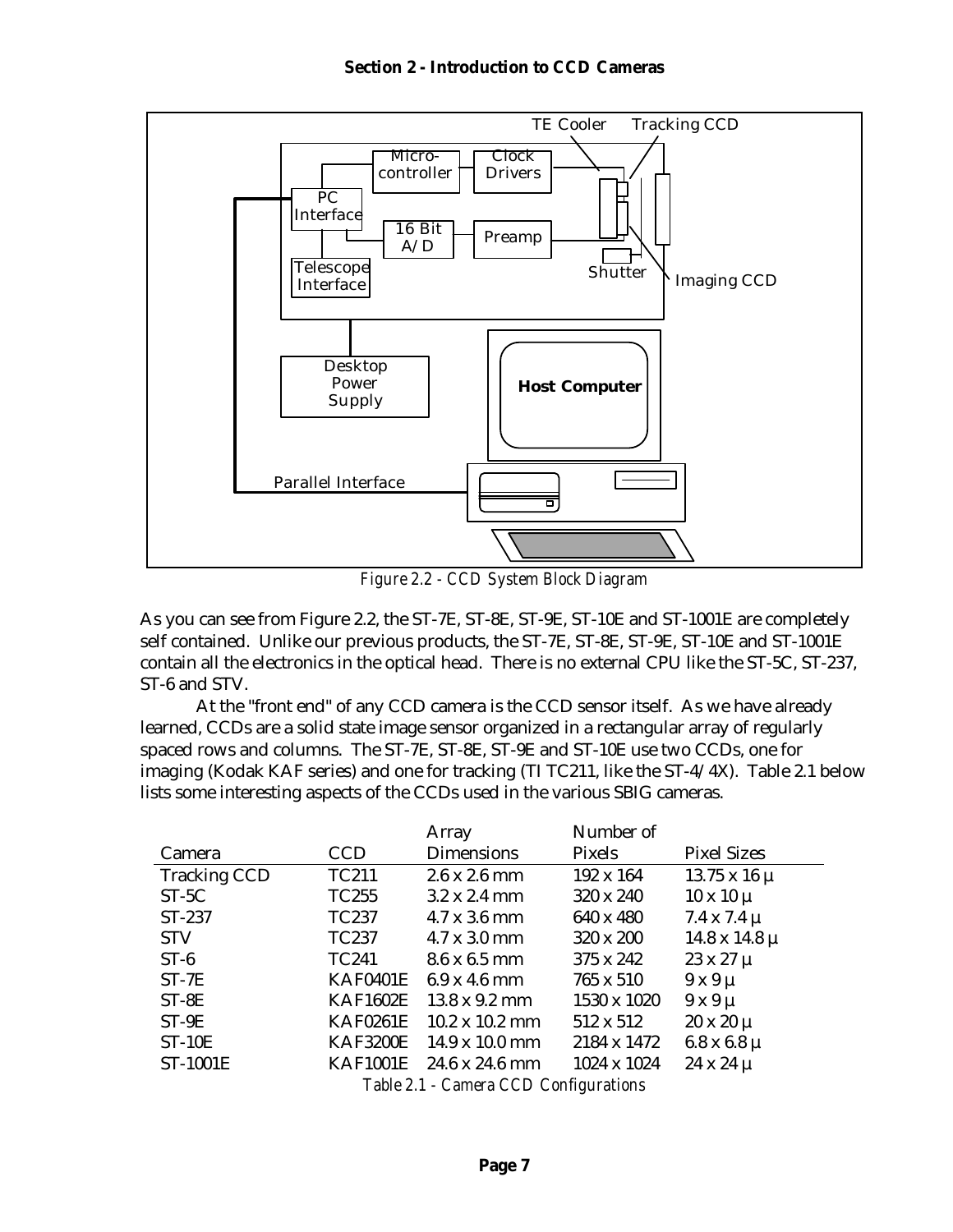The CCD is cooled with a solid-state a thermoelectric (TE) cooler. The TE cooler pumps heat out of the CCD and dissipates it into a heat sink which forms part of the optical head's mechanical housing. In the ST-7E and ST-8E cameras this waste heat is dumped into the air using passive radiators and a small fan, making the design and operation of the heads simple and not inconvenienced by requirements for liquid recirculation cooling. The ST-9E and ST-10E include SBIG's secondary TE/Liquid cooling booster.

Since the CCD is cooled below 0°C, some provision must be made to prevent frost from forming on the CCD. The ST-7E, ST-8E, ST-9E, ST-10E and ST-1001E have the CCD/TE Cooler mounted in a windowed hermetic chamber sealed with an O-Ring. The hermetic chamber does not need to be evacuated, another "ease of use" feature we employ in the design of our cameras. Using a rechargeable desiccant in the chamber keeps the humidity low, forcing the dew point below the cold stage temperature.

Other elements in the self contained ST-7E, ST-8E, ST-9E, ST-10E and ST-1001E include the preamplifier and an electromechanical shutter. The shutter makes taking dark frames a simple matter of pushing a button on the computer and provides streak-free readout. Timing of exposures in ST-7E, ST-8E, ST-9E, ST-10E and ST-1001E cameras is controlled by this shutter.

The Clock Drivers and Analog to Digital Converter interface to the CCD. The Clock Drivers convert the logic-level signals from the microcontroller to the voltage levels and sequences required by the CCD. Clocking the CCD transfers charge in the array and is used to clear the array or read it out. The Analog to Digital Converter  $(A/D)$  digitizes the data in the CCD for storage in the Host Computer.

The microcontroller is used to regulate the CCD's temperature by varying the drive to the TE cooler. The external Power Supply provides  $+5V$  and  $\pm 12V$  to the cameras. Finally, the cameras contain a TTL level telescope interface port to control the telescope and the optional CFW-6A motorized color filter wheel.

Although not part of the CCD Camera itself, the Host Computer and Software are an integral part of the system. SBIG provides software for the ST-7E, ST-8E, ST-9E, ST-10E and ST-1001E cameras for the IBM PC and Compatible computers (all cameras, DOS and Windows) and the ST-7E/8E are also supported by the Macintosh. The software allows image acquisition, image processing, and auto guiding with ease of use and professional quality. Many man-years and much customer feedback have gone into the SBIG software and it is unmatched in its capabilities.

### **2.4. CCD Special Requirements**

This section describes the unique features of CCD cameras and the special requirements that CCD systems impose.

# **2.4.1. Cooling**

Random readout noise and noise due to dark current combine to place a lower limit on the ability of the CCD to detect faint light sources. SBIG has optimized the ST-7E, ST-8E, ST-9E, ST-10E and ST-1001E to achieve readout noises below 20 electrons rms for two reads (light dark). This will not limit most users. The noise due to the dark current is equal to the square root of the number of electrons accumulated during the integration time. For these cameras, the dark current is not significant until it accumulates to more than 280 electrons. Dark current is thermally generated in the device itself, and can be reduced by cooling. All CCDs have dark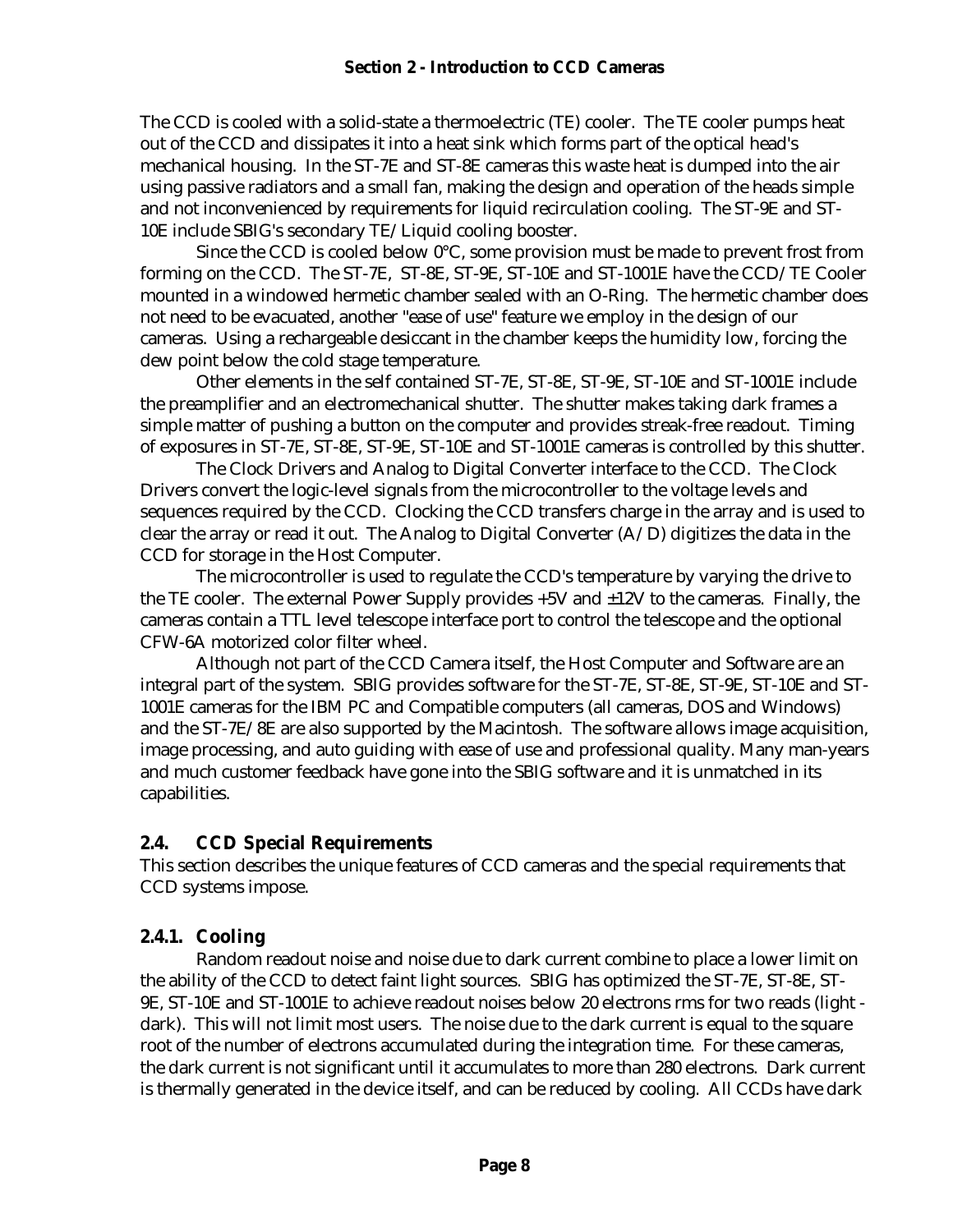#### **Section 2 - Introduction to CCD Cameras**

current, which can cause each pixel to fill with electrons in only a few seconds at room temperature even in the absence of light. By cooling the CCD, the dark current and corresponding noise is reduced, and longer exposures are possible. In fact, for roughly every 5 to 6° C of additional cooling, the dark current in the CCD is reduced to half. The ST-7E and ST-8E have a single stage TE cooler and a temperature sensing thermistor on the CCD mount to monitor the temperature. The ST-1001E has two-stage cooling. The ST-9E and ST-10E have a supplemental second stage cooling booster with water cooling as an option (described in section 6.1). The same cooling booster used on the ST-9E and ST-10E may be added to the ST-7E, ST-8E or ST-1001E. The microcontroller controls the temperature at a user-determined value for long periods. As a result, exposures hours long are possible, and saturation of the CCD by the sky background typically limits the exposure time. At  $0^{\circ}$ C the dark current in the ST-7E, ST-8E and ST-10E, high-resolution mode, is only 60 electrons per minute! The ST-1001E and ST-9E, with bigger pixels, have roughly 8 to 15 times this amount of dark current, respectively, due largely to the larger pixel area but also due to the inherent higher bulk dark current in the devices. That's why we include the cooling booster with the ST-9E and two-stage cooling plus the option of an additional cooling booster for the ST-1001E.

The sky background conditions also increase the noise in images, and in fact, as far as the CCD is concerned, there is no difference between the noise caused by dark current and that from sky background. If your sky conditions are causing photoelectrons to be generated at the rate of 100 e<sup>-</sup>/pixel/sec, for example, increasing the cooling beyond the point where the dark current is roughly half that amount will not improve the quality of the image. This very reason is why deep sky filters are so popular with astrophotography. They reduce the sky background level, increasing the contrast of dim objects. They will improve CCD images from very light polluted sights.

### **2.4.2. Double Correlated Sampling Readout**

During readout, the charge stored in a pixel is stored temporarily on a capacitor. This capacitor converts the optically generated charge to a voltage level for the output amplifier to sense. When the readout process for the previous pixel is completed, the capacitor is drained and the next charge shifted, read, and so on. However, each time the capacitor is drained, some residual charge remains.

This residual charge is actually the dominant noise source in CCD readout electronics. This residual charge may be measured before the next charge is shifted in, and the actual difference calculated. This is called double correlated sampling. It produces more accurate data at the expense of slightly longer read out times (two measurements are made instead of one). The ST-7E, ST-8E, ST-9E, ST-10E and ST-1001E utilize double correlated sampling to produce the lowest possible readout noise. At 11e<sup>-</sup> to 16e<sup>-</sup> rms per read these cameras are unsurpassed in performance.

### **2.4.3. Dark Frames**

No matter how much care is taken to reduce all sources of unwanted noise, some will remain. Fortunately, however, due to the nature of electronic imaging and the use of computers for storing and manipulating data, this remaining noise can be drastically reduced by the subtraction of a dark frame from the raw light image. A dark frame is simply an image taken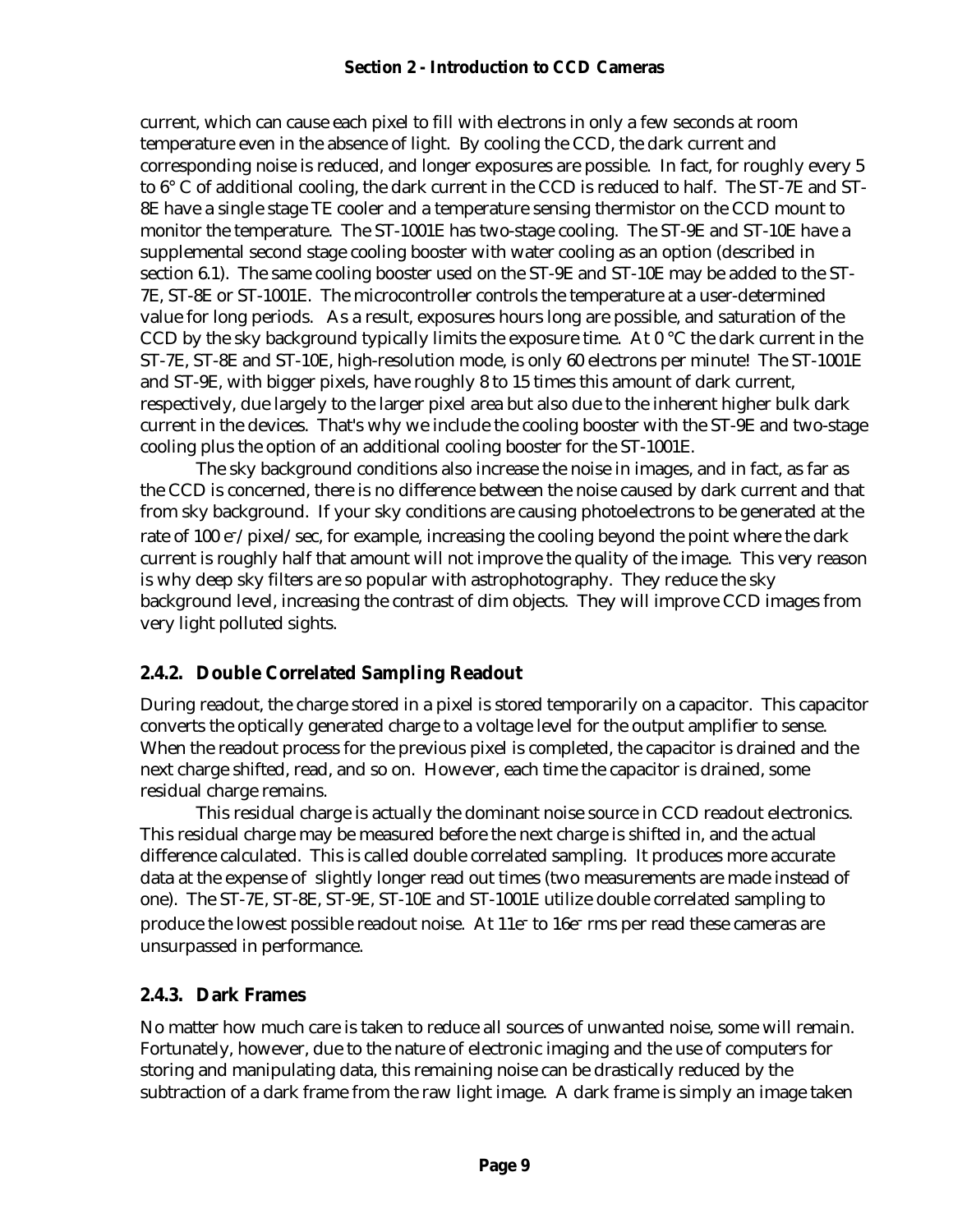at the same temperature and for the same duration as the light frame with the source of light to the CCD blocked so that you get a "picture" of the dark. This dark frame will contain an image of the noise caused by dark current (thermal noise) and other fixed pattern noise such as read out noise. When the dark frame is subtracted from the light frame, this pattern noise is removed from the resulting image. The improvement is dramatic for exposures of more than a minute, eliminating the many "hot" pixels one often sees across the image, which are simply pixels with higher dark current than average.

### **2.4.4. Flat Field Images**

Another way to compensate for certain unwanted optical effects is to take a "flat field image" and use it to correct for variations in pixel response uniformity across the area of your darksubtracted image. You take a flat field image of a spatially uniform source and use the measured variations in the flat field image to correct for the same unwanted variations in your images. The Flat Field command allows you to correct for the effects of vignetting and nonuniform pixel responsivity across the CCD array.

The Flat Field command is very useful for removing the effects of vignetting that may occur when using a field compression lens and the fixed pattern responsivity variations present in all CCDs. It is often difficult to visually tell the difference between a corrected and uncorrected image if there is little vignetting, so you must decide whether to take the time to correct any or all of your dark-subtracted images. It is always recommended for images that are intended for accurate photometric measurements.

Appendix D describes how to take a good flat field. It's not that easy, but we have found a technique that works well for us.

### **2.4.5. Pixels vs. Film Grains**

Resolution of detail is determined, to a certain degree, by the size of the pixel in the detector used to gather the image, much like the grain size in film. The pixel size of the detector in the ST-10E is 6.8  $x6.8$  microns (1 micron = 0.001mm, 0.04 thousandths of an inch). In the ST-7E and ST-8E it is  $9 \times 9$  microns, in the ST-9E it's  $20 \times 20$  microns and in the ST-1001E it is  $24 \times 24$ microns. However, the effects of seeing are usually the limiting factor in any good photograph or electronic image. On a perfect night with excellent optics an observer might hope to achieve sub-arcsecond seeing in short exposures, where wind vibration and tracking error are minimal. With the average night sky and good optics, you will be doing well to achieve stellar images in a long exposure of 3 to 6 arcseconds halfwidth. This will still result in an attractive image, though.

Using an ST-7E or ST-8E camera with their 9 micron pixels, an 8" f/10 telescope will produce a single pixel angular subtense of 0.9 arcsecond. An 8" f/4 telescope will produce images of 2.5 arcseconds per pixel. If seeing affects the image by limiting resolution to 6 arcseconds, you would be hard pressed to see any resolution difference between the two focal lengths as you are mostly limited by the sky conditions. However, the f/4 image would have a larger field of view and more faint detail due to the faster optic. The ST-9, with its 20 micron pixels would have the same relationship at roughly twice the focal length or a 16 inch f/10 telescope. See table 4.4 for further information.

A related effect is that, at the same focal length, larger pixels collect more light from nebular regions than small ones, reducing the noise at the expense of resolution. While many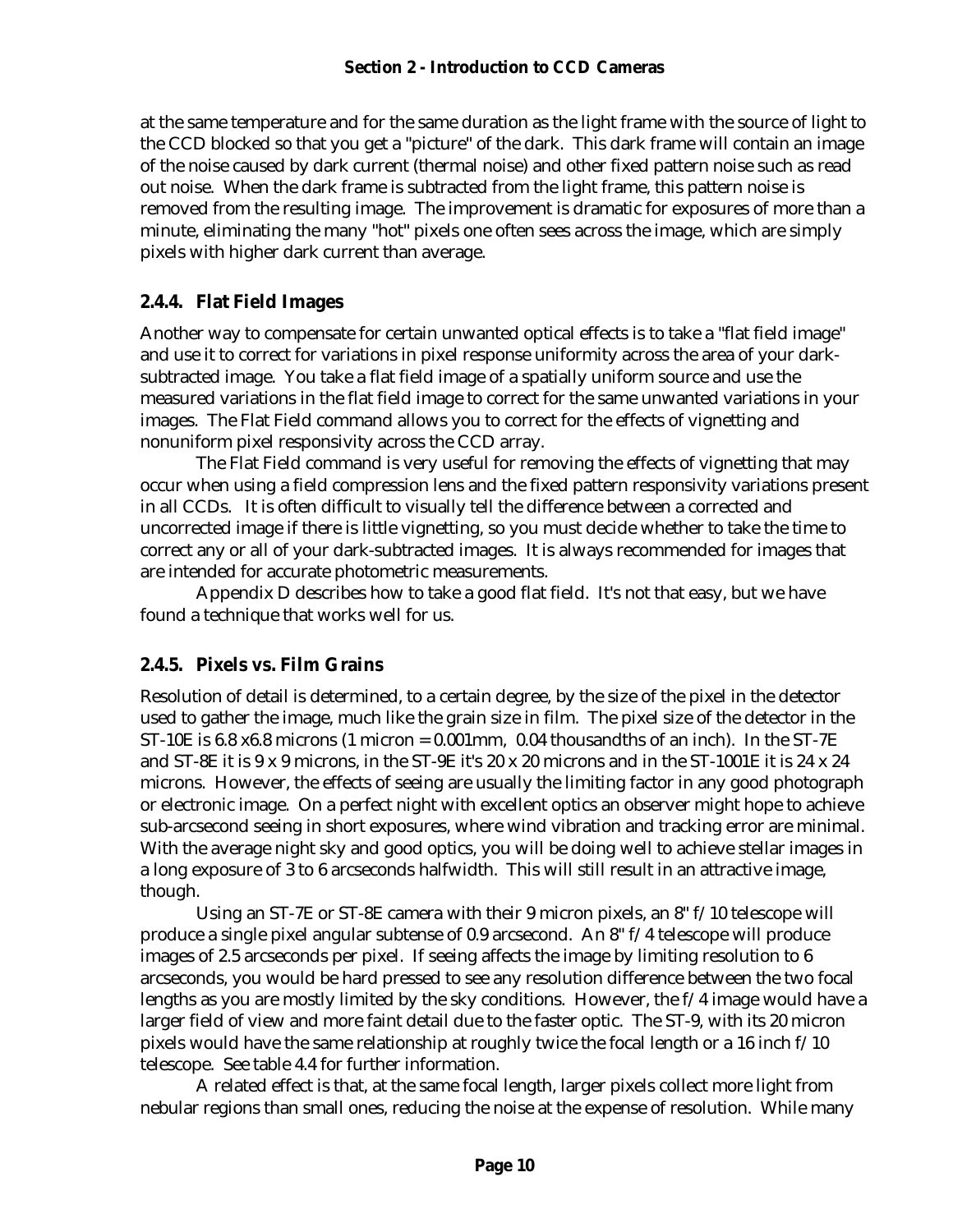people think that smaller pixels are a plus, you pay the price in sensitivity due to the fact that smaller pixels capture less light. For example, the ST-9E with its large 20 x 20 micron pixels captures five times as much light as the ST-7E and ST-8E's 9 micron square pixels. For this reason we provide 2x2 or 3x3 binning of pixels on most SBIG cameras. With the ST-7 and ST-8, for instance, the cameras may be configured for 18 or 27-micron square pixels. Binning is selected using the Camera Setup Command. It is referred to as resolution (High =  $9\mu^2$  pixels, Medium =  $18\mu^2$  pixels, Low =  $27\mu^2$  pixels). When binning is selected the electronic charge from groups of 2x2 or 3x3 pixels is electronically summed in the CCD before readout. This process adds no noise and may be particularly useful on the ST-10E with its very small 6.8 micron pixels. Binning should be used if you find that your stellar images have a halfwidth of more than 3 pixels. If you do not bin, you are wasting sensitivity without benefit. Binning also shortens the download time.

The halfwidth of a stellar image can be determined using the crosshairs mode. Find the peak value of a relatively bright star image and then find the pixels on either side of the peak where the value drops to 50% of the peak value (taking the background into account, if the star is not too bright). The difference between these pixel values gives the stellar halfwidth. Sometimes you need to interpolate if the halfwidth is not a discrete number of pixels.

Another important consideration is the field of view of the camera. For comparison, the diagonal measurement of a frame of 35mm film is approximately 43mm, whereas the diagonal dimension of the ST-7E chip is approximately 8 mm. The relative CCD sizes for all of the SBIG cameras and their corresponding field of view in an 8" f/10 telescope are given below:

| Camera              | <b>Array Dimensions</b>       | Diagonal          | Field of View at 8" f/10      |
|---------------------|-------------------------------|-------------------|-------------------------------|
| <b>Tracking CCD</b> | $2.64 \times 2.64$ mm         | 3.73 mm           | 4.5 x 4.5 arcminutes          |
| $ST-5C$             | $3.20 \times 2.40$ mm         | $4.00$ mm         | 5.6 x 4.2 arcminutes          |
| $ST-237$            | $4.74 \times 3.55$ mm         | $5.92 \text{ mm}$ | 8.2 x 6.1 arcminutes          |
| <b>STV</b>          | $4.74 \times 2.96$ mm         | 5.58 mm           | 8.2 x 5.1 arcminutes          |
| $ST-6$              | $8.63 \times 6.53$ mm         | $10.8 \text{ mm}$ | 14.6 x 11 arcminutes          |
| $ST-7E$             | $6.89 \times 4.59$ mm         | 8.28 mm           | $11.9 \times 7.9$ arcminutes  |
| $ST-8E$             | $13.8 \times 9.18 \text{ mm}$ | $16.6 \text{ mm}$ | $23.8 \times 15.8$ arcminutes |
| $ST-9E$             | $10.2 \times 10.2 \text{ mm}$ | 14.4 mm           | $17.6 \times 17.6$ arcminutes |
| $ST-10E$            | 14.9 x 10.0 mm                | $17.9 \text{ mm}$ | $25.1 \times 16.9$ arcminutes |
| <b>ST-1001E</b>     | $24.6 \times 24.6$ mm         | 34.8 mm           | $41.5 \times 41.5$ arcminutes |
| 35 <sub>mm</sub>    | 36 x 24 mm                    | $43 \text{ mm}$   | 62 x 42 arcminutes            |
|                     | $T-1$ $\Omega$ $\Omega$       | $CDA$ $D1$        |                               |

*Table 2.2 - CCD Array Dimensions*

### **2.4.6. Guiding**

Any time you are taking exposures longer than several seconds, whether you are using a film camera or a CCD camera, the telescope needs to be guided to prevent streaking. While modern telescope drives are excellent with PEC or PPEC, they will not produce streak-free images without adjustment every 30 to 60 seconds. The ST-7E, ST-8E, ST-9E and ST-10E allow simultaneous guiding and imaging, called self-guiding (US Patent 5,525,793). This is possible because of the unique design employing 2 CCDs. One CCD guides the telescope while the other takes the image. This resolves the conflicting requirements of short exposures for guiding accuracy and long exposures for dim objects to be met, something that is impossible with single CCD cameras. Up to now the user either had to set up a separate guider or use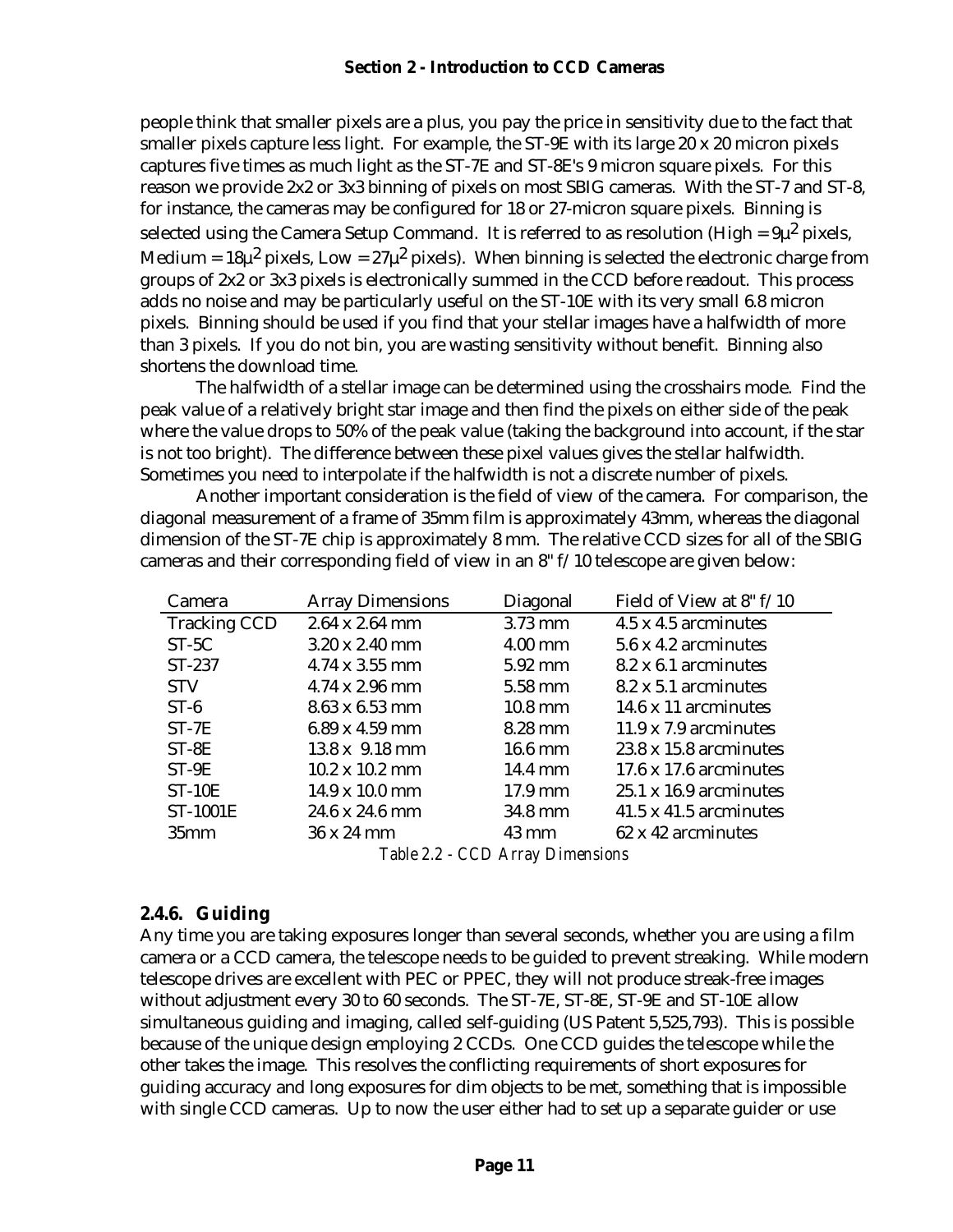Track and Accumulate to co-add several shorter images. The dual CCD design allows the guiding CCD access to the large aperture of the main telescope without the inconvenience of off-axis radial guiders. Not only are guide stars easily found, but the problems of differential deflection between guide scope and main scope eliminated. Due to the large size of the imaging CCD in the ST-1001E, however, a second CCD for tracking cannot be used. For this model camera we recommend the STV autoguider.

Track and Accumulate is another SBIG patented process (US #5,365,269) whereby short exposures are taken and added together with appropriate image shifts to align the images. It is supported by the ST-7E, ST-8E, ST-9E, ST-10E and ST-1001E camera software, but will generally not produce as good as results as self guiding, where the corrections are more frequent and the accumulated readout noise less. It is handy when no connection to the telescope drive is possible and also works best on cameras with larger pixels like the ST-1001E. For cameras with smaller pixels such as the ST-7, ST-8 and ST-10E, SBIG is proud to make self-guiding available to the amateur, making those long exposures required by the small pixel geometry easy to achieve!

# **2.5. Electronic Imaging**

Electronic images resemble photographic images in many ways. Photographic images are made up of many small particles or grains of photo sensitive compounds which change color or become a darker shade of gray when exposed to light. Electronic images are made up of many small pixels which are displayed on your computer screen to form an image. Each pixel is displayed as a shade of gray, or in some cases a color, corresponding to a number which is produced by the electronics and photo sensitive nature of the CCD camera. However, electronic images differ from photographic images in several important aspects. In their most basic form, electronic images are simply groups of numbers arranged in a computer file in a particular format. This makes electronic images particularly well suited for handling and manipulation in the same fashion as any other computer file.

An important aspect of electronic imaging is that the results are available immediately. Once the data from the camera is received by the computer, the resulting image may be displayed on the screen at once. While Polaroid cameras also produce immediate results, serious astrophotography ordinarily requires hypersensitized or cooled film, a good quality camera, and good darkroom work to produce satisfying results. The time lag between exposure of the film and production of the print is usually measured in days. With electronic imaging, the time between exposure of the chip and production of the image is usually measured in seconds.

Another very important aspect of electronic imaging is that the resulting data are uniquely suited to manipulation by a computer to bring out specific details of interest to the observer. In addition to the software provided with the camera, there are a number of commercial programs available which will process and enhance electronic images. Images may be made to look sharper, smoother, darker, lighter, etc. Brightness, contrast, size, and many other aspects of the image may be adjusted in real time while viewing the results on the computer screen. Two images may be inverted and electronically "blinked" to compare for differences, such as a new supernova, or a collection of images can be made into a large mosaic. Advanced techniques such as maximum entropy processing will bring out otherwise hidden detail.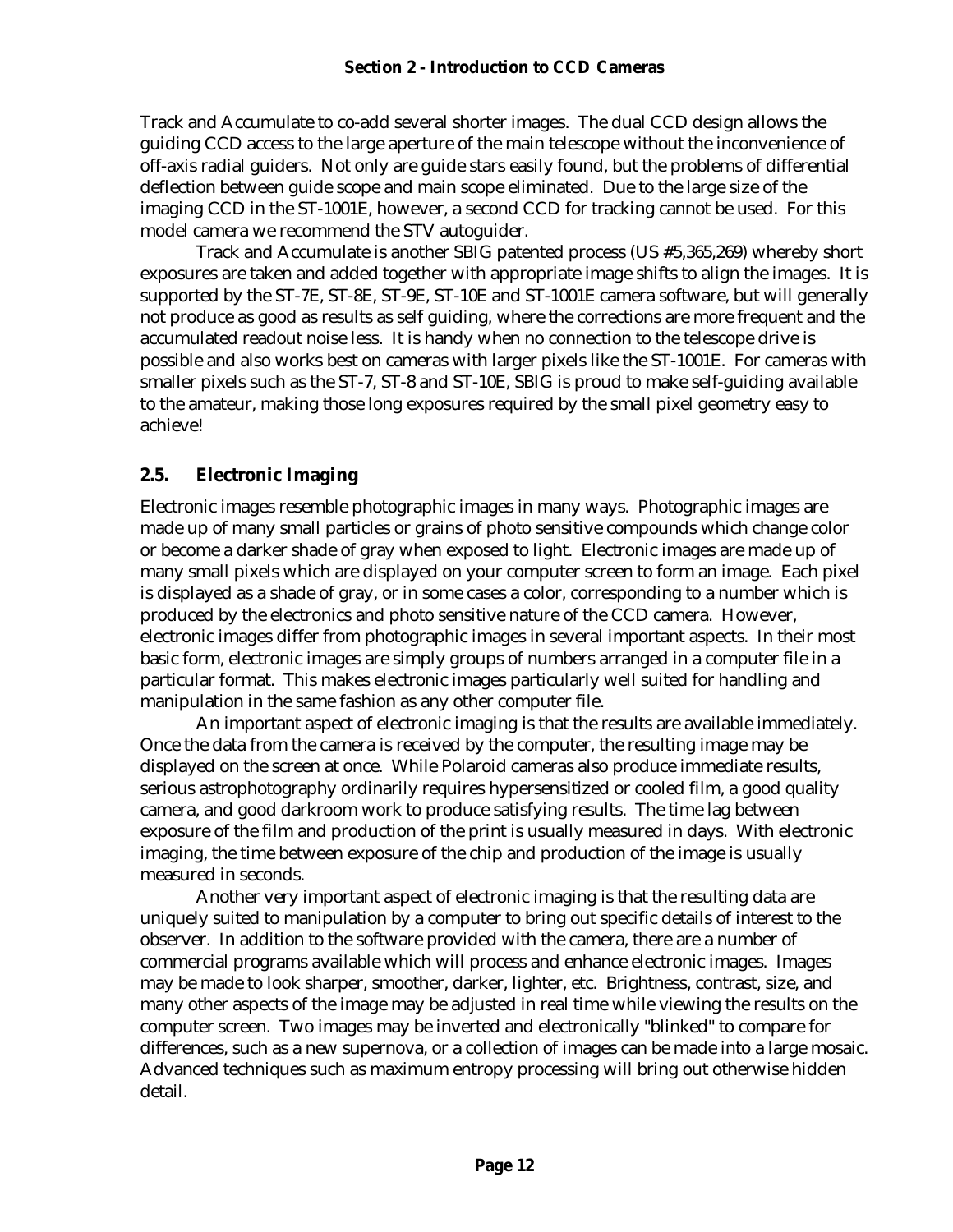#### **Section 2 - Introduction to CCD Cameras**

Of course, once the image is stored on a computer disk, it may be transferred to another computer just like any other data file. You can copy it or send it via modem to a friend, upload it to your favorite bulletin board or online service, or store it away for processing and analysis at some later date.

We have found that an easy way to obtain a hard copy of your electronic image is to photograph it directly from the computer screen. You may also send your image on a floppy disk to a photo lab which has digital photo processing equipment for a professional print of your file. Make sure the lab can handle the file format you will send them. Printing the image on a printer connected to your computer is also possible depending on your software/printer configuration. There are a number of software programs available, which will print from your screen. However, we have found that without specialized and expensive equipment, printing images on a dot matrix or laser printer yields less than satisfactory detail. However, if the purpose is simply to make a record or catalog the image file for easy identification, a dot matrix or laser printer should be fine. Inkjet printers are getting very good, though.

#### **2.6. Black and White vs. Color**

The first and most obvious appearance of a CCD image is that it is produced in shades of gray, rather than color. The CCD chip used in SBIG cameras itself does not discriminate color and the pixel values that the electronics read out to a digital file are only numbers proportional to the number of electrons produced when photons of any wavelength happen to strike its sensitive layers.

Of course, there are color video cameras, and a number of novel techniques have been developed to make the CCD chip "see" color. The most common way implemented on commercial cameras is to partition the pixels into groups of three, one pixel in each triplet "seeing" only red, green or blue light. The results can be displayed in color. The overall image will suffer a reduction in resolution on account of the process. A newer and more complicated approach in video cameras has been to place three CCD chips in the camera and split the incoming light into three beams. The images from each of the three chips, in red, green and blue light is combined to form a color image. Resolution is maintained. For normal video modes, where there is usually plenty of light and individual exposures are measured in small fractions of a second, these techniques work quite well. However, for astronomical work, exposures are usually measured in seconds or minutes. Light is usually scarce. Sensitivity and resolution are at a premium. The most efficient way of imaging under these conditions is to utilize all of the pixels, collecting as many photons of any wavelength, as much of the time as possible.

In order to produce color images in astronomy, the most common technique is to take three images of the same object using a special set of filters and then recombine the images electronically to produce a color composite or RGB color image. SBIG offers as an option a motorized color filter wheel. The accessory is inserted between the telescope and the CCD head. An object is then exposed using a red filter. The wheel is commanded to insert the green filter in place, and another image taken. Finally a blue image is taken. When all three images have been saved, they may be merged into a single color image using SBIG or third party color software.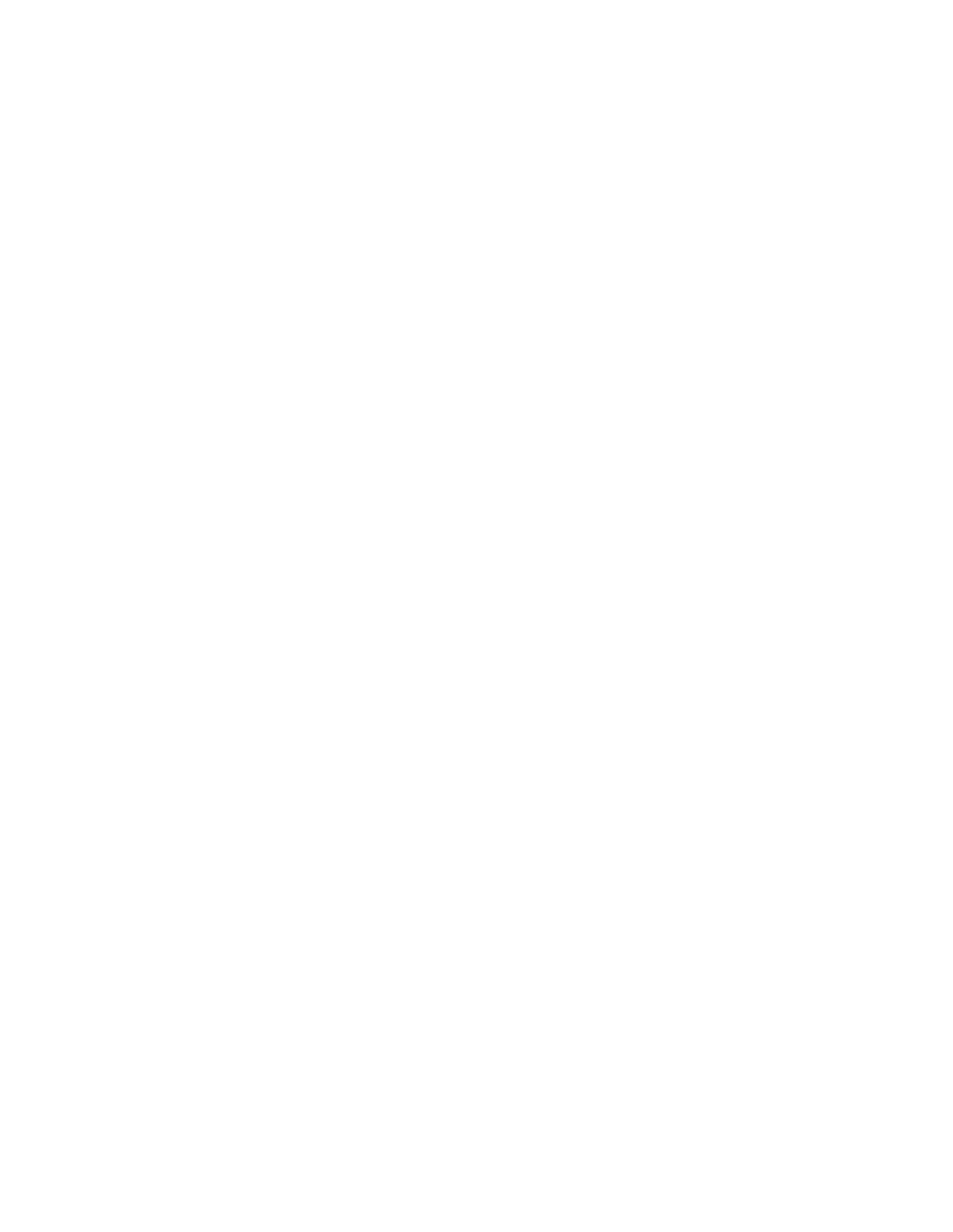### **3. At the Telescope with a CCD Camera**

This section describes what goes on the first time you take your CCD camera out to the telescope. You should read this section throughout before working at the telescope. It will help familiarize you with the overall procedure that is followed without drowning you in the details. It is recommended you first try operating the camera in comfortable, well lit surroundings to learn its operation.

### **3.1. Step by Step with a CCD Camera**

In the following sections we will go through the steps of setting up and using your CCD camera. The first step is attaching the camera to the telescope. The next step is powering up the camera and establishing a communication link to your computer. Then you will want to focus the system, find an object and take an image. Once you have your light image with a dark frame subtracted, you can display the image and process the results to your liking. Each of these steps is discussed in more detail below.

### **3.2. Attaching the Camera to the Telescope**

ST-7E, ST-8E, ST-9E, ST-10E and ST-1001E cameras are similar in configuration. The CCD head attaches to the telescope by slipping it into the eyepiece holder or attaching it via t-threads. A fifteen-foot cable runs from the head to the host computer's parallel port. The camera is powered by a desktop power supply. Operation from a car battery is possible using the optional 12V power supply or with a 12V to 110V power inverter.

Connect the CCD head to the parallel port of your computer using the supplied cable and insert the CCD Camera's nosepiece into your telescope's eyepiece holder. Fully seat the camera against the end of the draw tube so that once focus has been achieved you can swap out and replace the camera without having to refocus. Orient the camera so that the CCD's axes are aligned in Right Ascension and Declination. Use Figure 3.1 below showing the back of the optical head as a guide for the preferred orientation. Any orientation will work, but it is aggravating trying to center objects when the telescope axes don't line up fairly well with the CCD axes.

Next, connect the power cable and plug in the desktop power supply. The red LED on the rear of the camera should glow and the fan should spin indicating power has been applied to the unit. We recommend draping the cables over the finderscope, saddle or mount to minimize cable perturbations of the telescope, and guard against the camera falling out of the drawtube to the floor. We also recommend using the T-Ring attachments for connecting the camera to the telescope, as the cameras are heavy.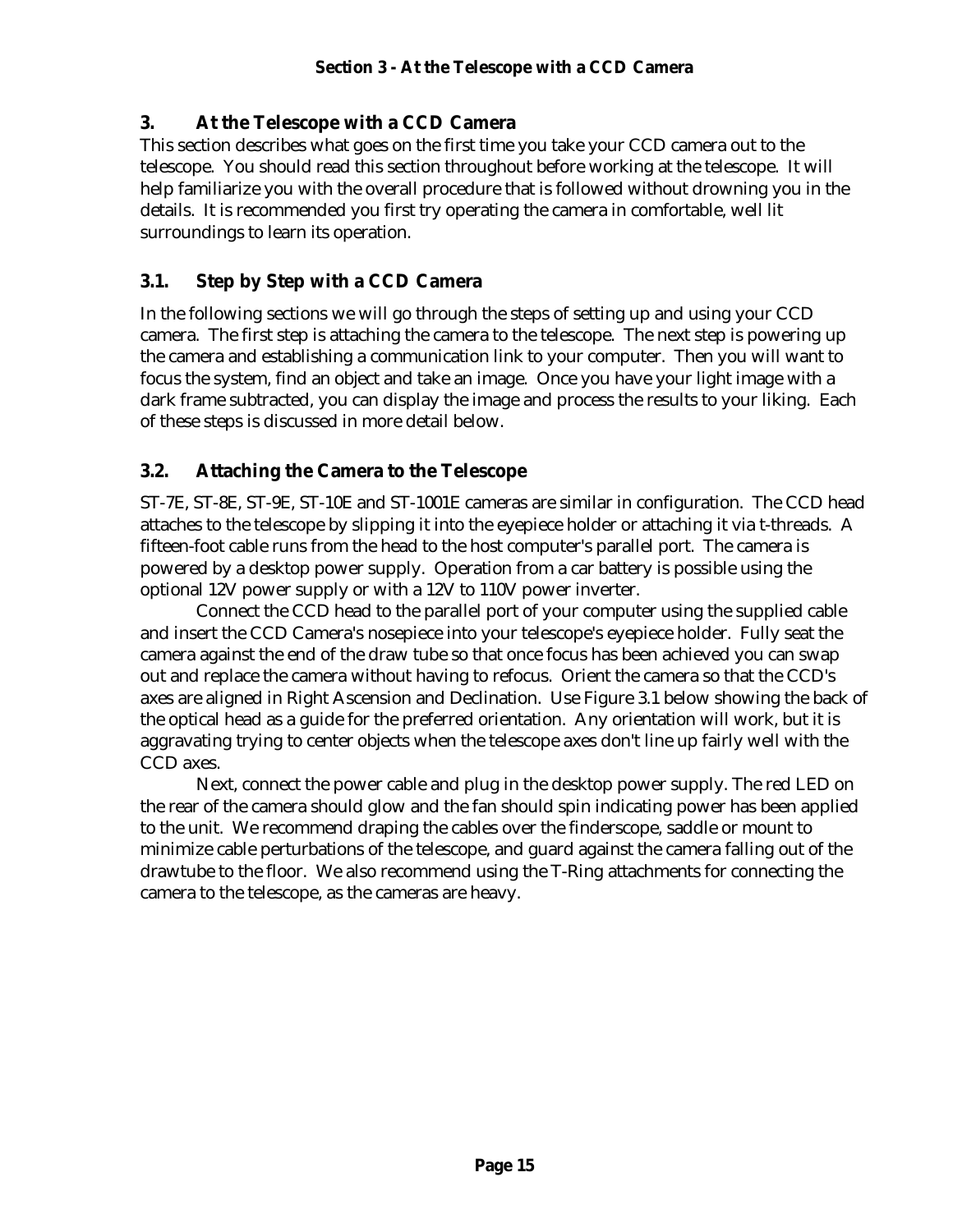

*(Pixel 1,1 is at the upper left in this view)*

### **3.3. Establishing a Communications Link**

When the CCDOPS program is initiated it will automatically attempt to establish a link to the camera. This involves identifying the type of CCD head. If the software is successful the "Link" field in the Status Window is updated to show the type of camera found. If the camera is not connected, powered up, or the LPT port setting has not yet been properly set, a message will be displayed indicating that the software failed to establish a link to the camera. If this happens, use the Communications Setup command in the Misc menu to configure the CCDOPS software for the LPT port you are using. Then use the Establish COM Link command in the Camera Menu to establish communications with the camera.

Note: *It is not necessary to have a camera connected to your computer to run the software and display images already saved onto disk. It is only necessary to have a camera connected when you take new images.*

Once the COM link has been established you may need to set the camera's setpoint temperature in the Camera Setup command. The ST-7E, ST-8E, ST-9E, ST-10E and ST-1001E power up regulating to whatever temperature the CCD is at, which in this case will be the ambient temperature. Use the Camera Setup command and choose a setpoint temperature approximately 30°C below the ambient temperature. Type in the setpoint, set the temperature control to active, and hit ENTER.

# **3.4. Focusing the CCD Camera**

Focusing a CCD camera can be a tedious operation, so a few hints should be followed. Before using the software to focus the camera the first time you should place a diffuser (such as scotch tape or ground glass) at the approximate location of the CCD's sensitive surface behind the eyepiece tube and focus the telescope on the moon, a bright planet or a distant street lamp.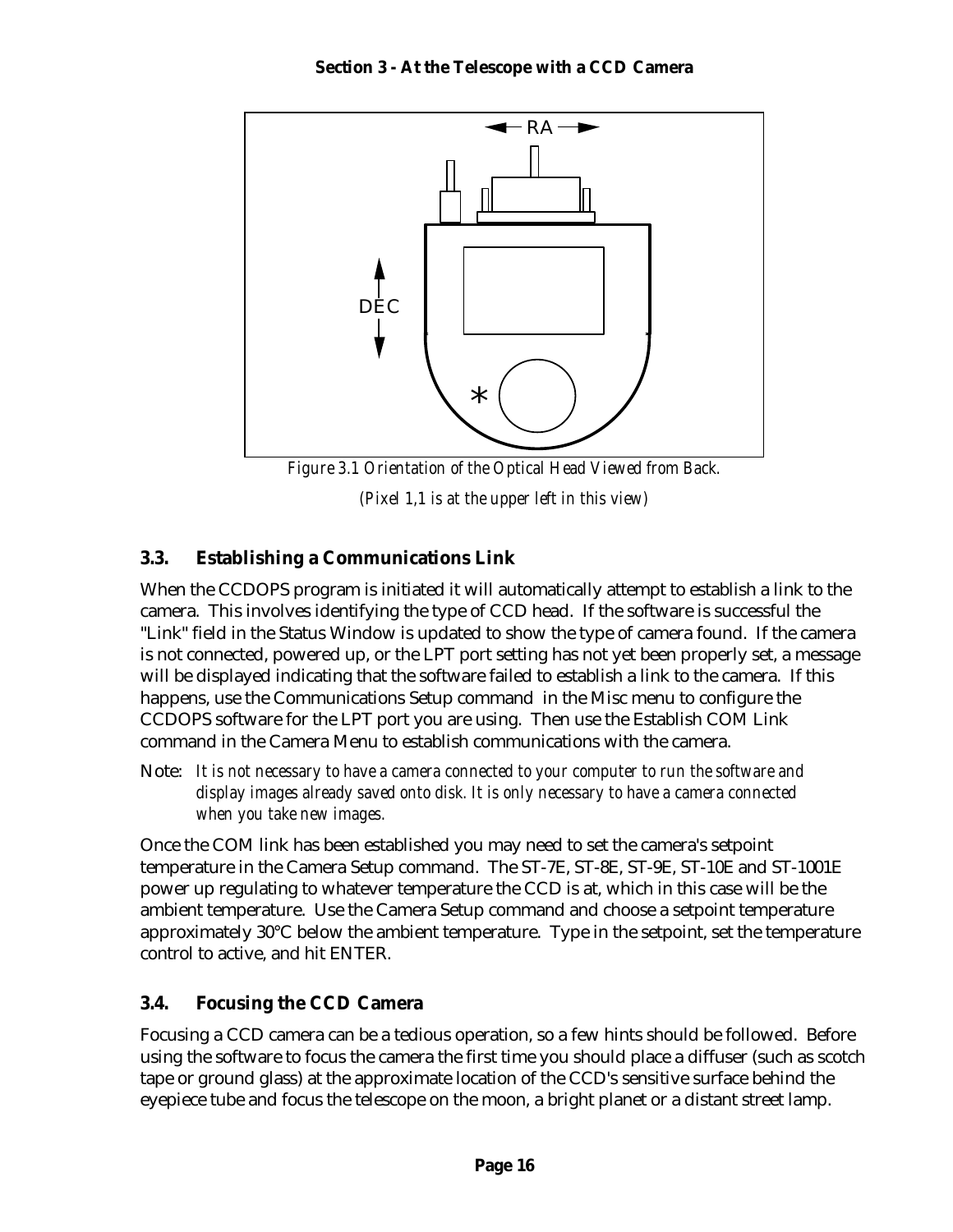This preliminary step will save you much time in initially finding focus. The approximate distance behind the eyepiece tube for each of our CCD cameras is listed in Table 3.1 below:

| Camera               | <b>Distance</b>  |
|----------------------|------------------|
| $ST-5C$              | $\sim 0.66$ inch |
| $ST-237/A/STV$       | $\sim 0.68$ inch |
| $ST-6$               | $\sim 0.56$ inch |
| $ST-7E/8E/9E/ST-10E$ | $\sim 0.92$ inch |
| <b>ST-1001E</b>      | $\sim 0.68$ inch |
|                      |                  |



from Table 3.1

To achieve fine focus, insert the CCD head into the eyepiece tube, taking care to seat it, and then enter the CCDOPS FOCUS mode. The Focus command automatically displays successive images on the screen as well as the peak brightness value of the brightest object in the field of view. Point the telescope at a bright star. Center the star image in the CCD, and adjust the focus until the star image is a small as can be discerned. Next, move the telescope to a field of fainter stars that are dimmer so the CCD is not saturated. Further adjust the focus to maximize the displayed star brightness in counts and minimize the star diameter. This can be tedious. It helps considerably if a pointer or marker is affixed to the focus knob so you can rapidly return to the best focus once you've gone through it.

An exposure of 1 to 3 seconds is recommended to smooth out some of the atmospheric effects. While you can use the Full frame mode to focus, the frame rate or screen update rate can be increased significantly by using Planet mode. In Planet mode the Focus command takes a full image and then lets you position a variable sized rectangle around the star. On subsequent images the Planet mode only digitizes, downloads, and displays the small area you selected. The increase in frame rate is roughly proportional to the decrease in frame size, assuming you are using a short exposure.

The telescope focus is best achieved by maximizing the peak value of the star image. You should be careful to move to a dimmer star if the peak brightness causes saturation. The saturation levels of the various resolution modes are shown in Table 3.2 below. Another point you should also be aware of is that as you approach a good focus, the peak reading can vary by 30% or so. This is due to the fact that as the star image gets small, where an appreciable percentage of the light is confined to a single pixel, shifting the image a half a pixel reduces the peak brightness as the star's image is split between the two pixels. The Kodak CCD pixels are so small that this is not likely to be a problem.

| Resolution      | <b>Saturation Counts</b>                    |
|-----------------|---------------------------------------------|
| <b>High Res</b> | $\sim$ 20,000 for ST-7E/8E ABG Cameras,     |
|                 | $\sim$ 40,000 for ST-7E/8E Non ABG cameras, |
|                 | $\sim$ 50,000 for ST-10E Camera             |
|                 | $\sim$ 65,000 for ST-9E/1001E Cameras       |
| Med/Low Res     | $~1001$ for ST-7E/8E/9E/10E/1001E           |
|                 | Table 3.2 - Saturation Values               |

Once the best focus is found, the focusing operation can be greatly shortened the second time by removing the CCD head, being careful not to touch the focus knob. Insert a high power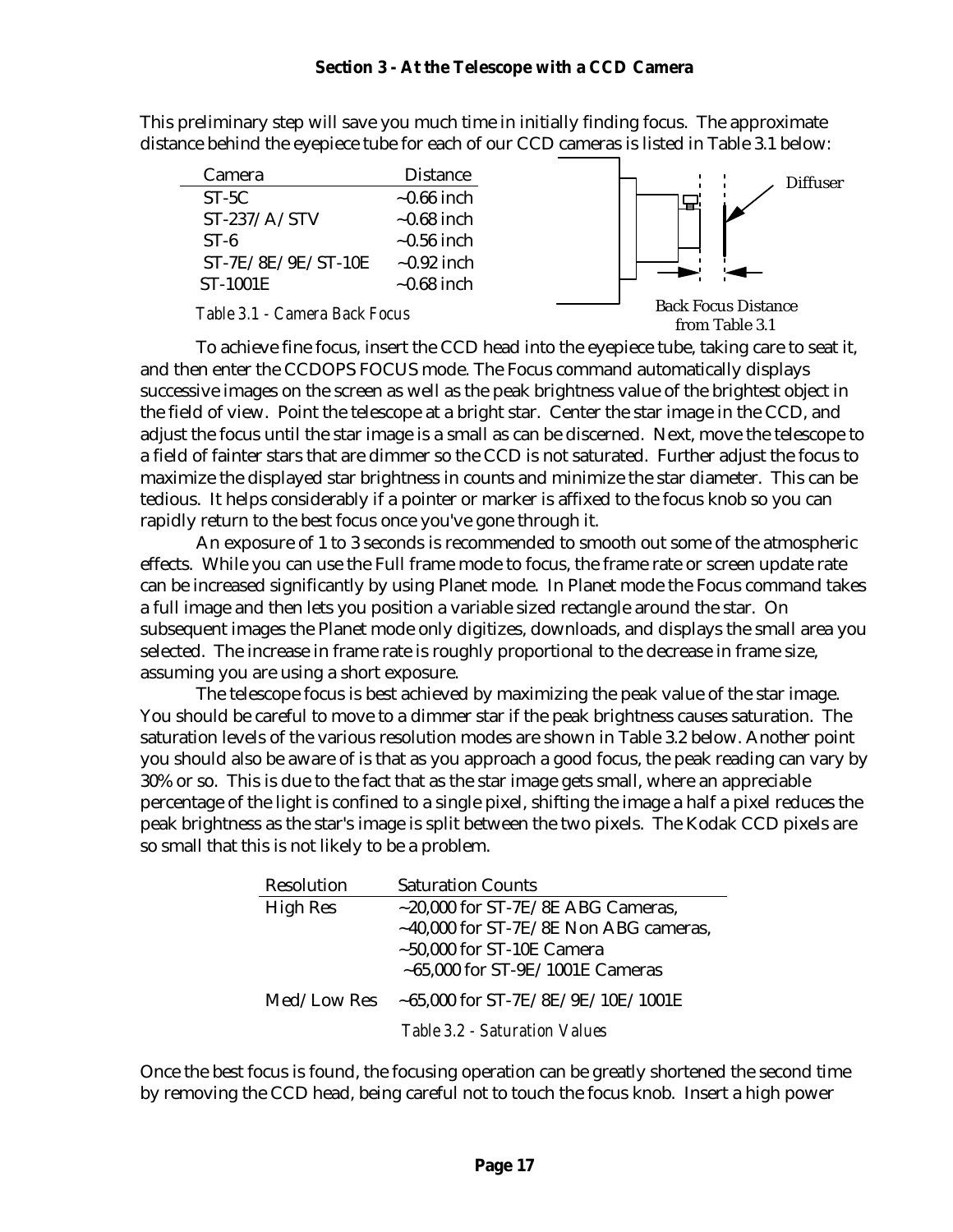eyepiece and slide it back and forth to find the best visual focus, and then scribe the outside of the eyepiece barrel. The next time the CCD is used the eyepiece should be first inserted into the tube to the scribe mark, and the telescope visually focused and centered on the object. At  $f/6$  the depth of focus is only 0.005 inch, so focus is critical. An adapter may be necessary to allow the eyepiece to be held at the proper focus position. SBIG sells extenders for this purpose.

### **3.5. Finding and Centering the Object**

Once best focus is achieved, we suggest using "Dim" mode to help center objects. This mode gives a full field of view, but reduces resolution in order to increase the sensitivity, and digitization and download rate. If you have difficulty finding an object after obtaining good focus, check to be sure that the head is seated at best focus, then remove the head and insert a medium or low power eyepiece. Being careful not to adjust the focus knob on the telescope, slide the eyepiece in or out until the image appears in good focus. Then visually find and center the object, if it is visible to the eye. If not, use your setting circles carefully. Then, reinsert the CCD head and use FOCUS mode with an exposure time of about ten seconds, if it is dim. Center the object using the telescope hand controls.

Note: *With a 10 second exposure, objects like M51 or the ring nebula are easily detected with modest amateur telescopes. The cores of most galactic NGC objects can also be seen.*

### **3.6. Taking an Image**

Take a CCD image of the object by selecting the Grab command and setting the exposure time. Start out with the Image size set to full and Auto Display and Auto contrast enabled. The camera will expose the CCD for the correct time, and digitize and download the image. One can also take a dark frame immediately before the light image using the Grab command.

Because the ST-7E/ST-8E/ST-9E have regulated temperature control, you may prefer to take and save separate dark images, building up a library at different temperatures and exposure times, and reusing them on successive nights. At the start it's probably easiest to just take the dark frames when you are taking the image. Later, as you get a feel for the types of exposures and setpoint temperatures you use, you may wish to build this library of dark frames.

# **3.7. Displaying the Image**

The image can be displayed on the computer screen using the graphics capability of your PC. Auto contrast can be selected and the software will pick background and range values which are usually good for a broad range of images or the background and range values can be optimized manually to bring out the features of interest.

The image can also be displayed as a negative image, or can be displayed with smoothing to reduce the graininess. Once displayed, the image can be analyzed using crosshairs, or can be cropped or zoomed to suit your tastes.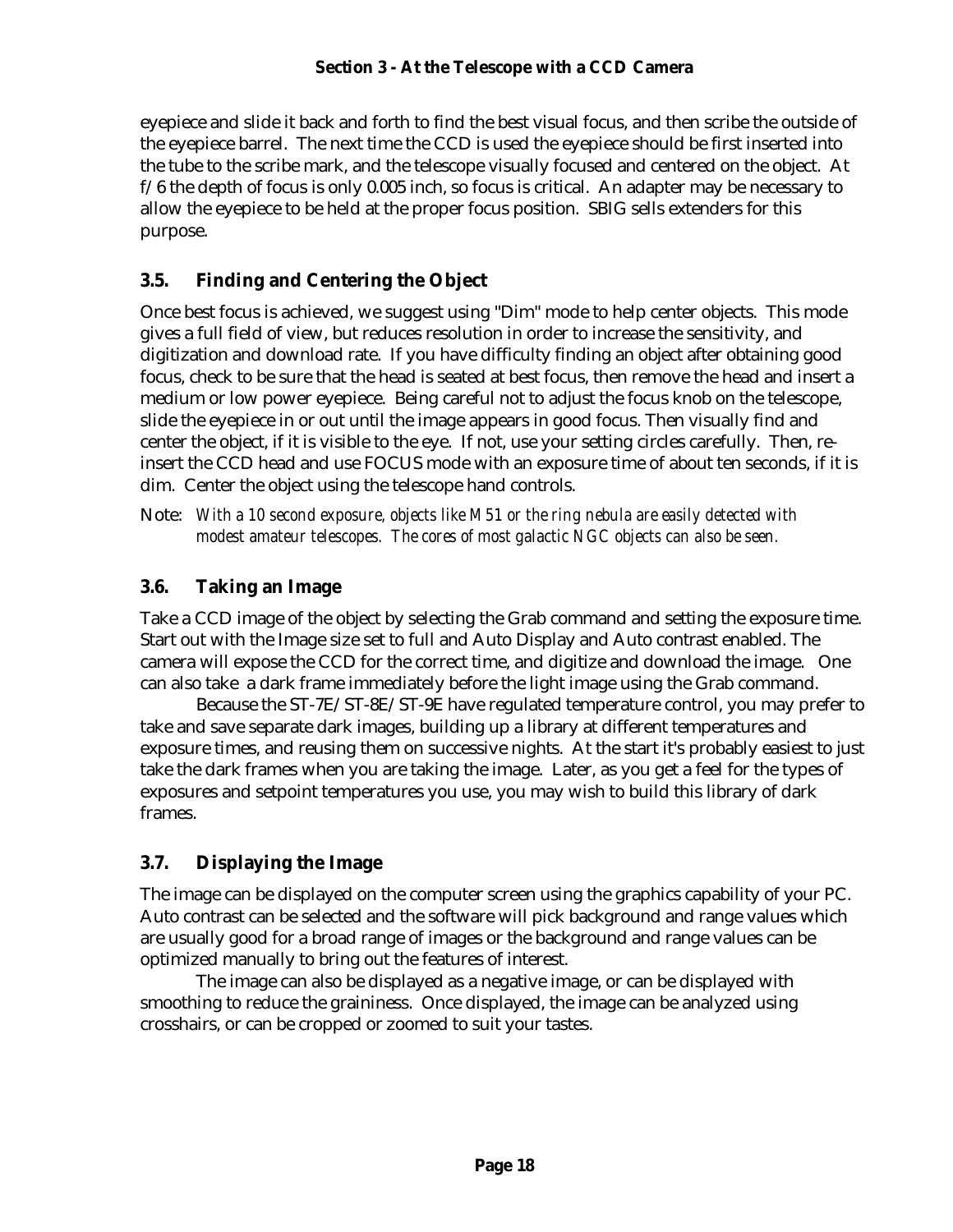### **3.8. Processing the Image**

If not done already, images can be improved by subtracting off a dark frame of equal exposure. You will typically do this as part of the Grab command although it can also be done manually using the Dark Subtract command. By subtracting the dark frame, pixels which have higher dark current than the average, i.e., "hot" pixels, are greatly suppressed and the displayed image appears much smoother. Visibility of faint detail is greatly improved.

The CCDOPS program also supports the use of flat field frames to correct for vignetting and pixel to pixel variations, as well as a host of other image processing commands in the Utility menu. You can smooth or sharpen the image, flip it to match the orientation of published images for comparison, or remove hot or cold pixels.

### **3.9. Advanced Capabilities**

The following sections describe some of the advanced features of SBIG cameras. While you may not use these features the first night, they are available and a brief description of them is in order for your future reference.

### **3.9.1. Crosshairs Mode (Photometry and Astrometry)**

Using the crosshair mode<sup>3</sup> enables examination of images on a pixel by pixel basis for such measurements as Stellar and Diffuse Magnitude, and measurement of stellar positions. The 16 bit accuracy of SBIG systems produces beautiful low-noise images and allows very accurate brightness measurements to be made. With appropriate filters stellar temperature can be measured.

In the crosshair mode, you move a small cross shaped crosshair around in the image using the keyboard or the mouse. As you position the crosshair, the software displays the pixel value beneath the crosshair and the X and Y coordinates of the crosshair. Also shown is the average pixel value for a box of pixels centered on the crosshair. You can change the size of the averaging box from 3x3 to 31x31 pixels to collect all the energy from a star.

### **3.9.2. Sub-Frame Readout in Focus**

 $\overline{a}$ 

The Focus command offers several frame modes for flexibility and increased frame throughput. As previously discussed, the Full frame mode shows the entire field of view of the CCD with the highest resolution, digitizing and displaying all pixels.

The "Dim" mode offers the same field of view but offers higher frame rates by reducing the image's resolution prior to downloading. The resolution is reduced by combining a neighboring block of pixels into a "super pixel". This reduces the download and display times proportionately, as well as improving sensitivity. It is great for finding and centering objects.

The Planet mode is suggested if high spatial resolution is desired for small objects like planets. The Planet mode allows you to select a small sub-area of the entire CCD for image acquisition. The highest resolution is maintained but you don't have to waste time digitizing and processing pixels that you don't need. Again, the image throughput increase is proportional to the reduction in frame size. It can be entered from Auto mode.

 $3$  Under DOS the Crosshairs mode is accessed through the Display Image command in the Analysis mode.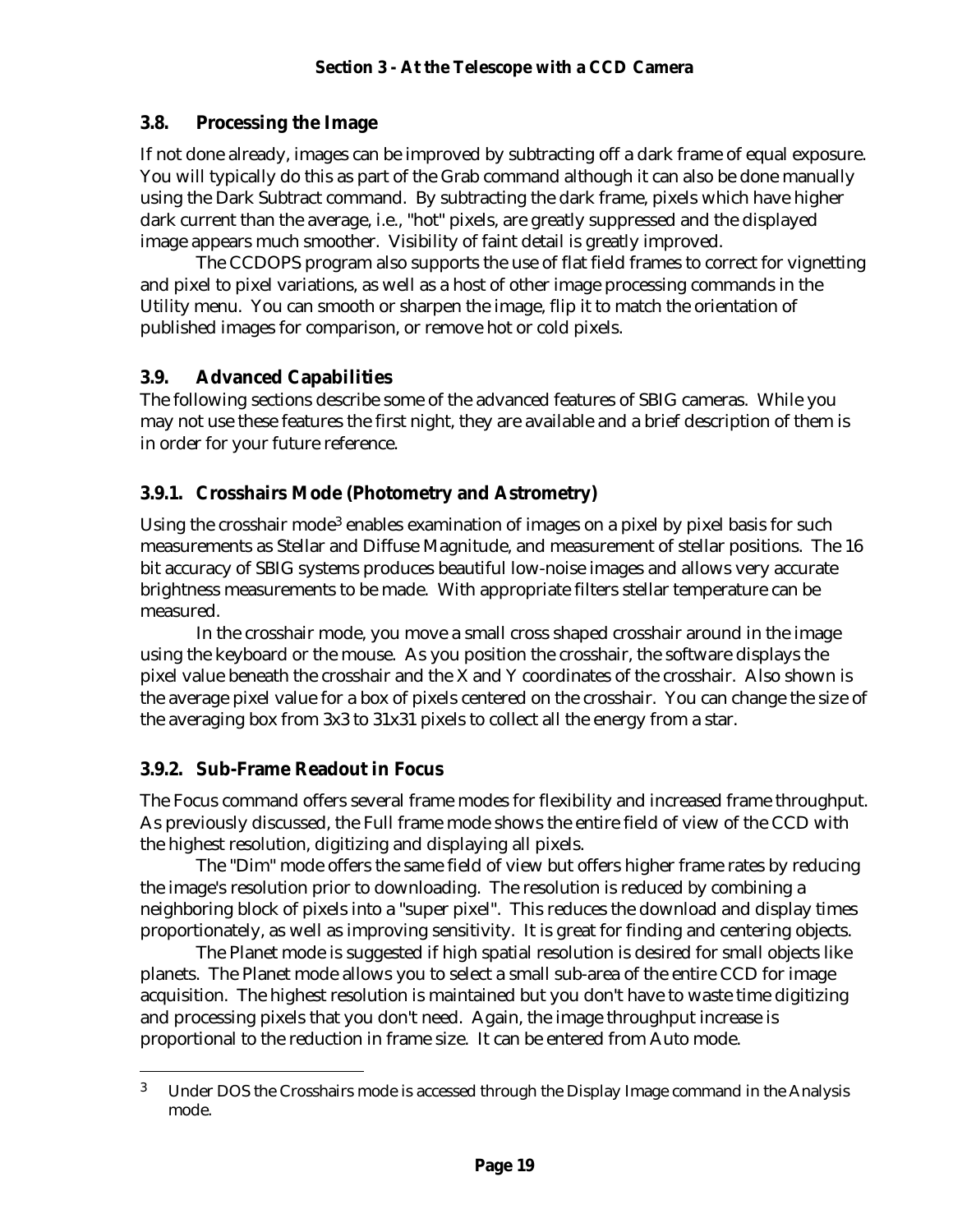Another aspect of the Focus command and its various modes is the Camera Resolution<sup>4</sup> setting in the Camera Setup command. Briefly, the Resolution setting allows trading off image resolution (pixel size) and image capture time while field of view is preserved. High resolution with smaller pixels takes longer to digitize and download than Low resolution with larger pixels. The cameras support High, Medium, Low and Auto resolution modes. The Auto mode is optimized for the Focus command. It automatically switches between Low resolution for Full frame mode to provide fast image acquisition, and High resolution for Planet mode to achieve critical focus. While Auto resolution is selected all images acquired using the GRAB command will be high resolution.

### **3.9.3. Track and Accumulate**

An automatic Track and Accumulate mode (SBIG patented) is available in CCDOPS which simplifies image acquisition for the typical amateur with an accurate modern drive. These drives, employing PEC or PPEC technology and accurate gears, only need adjustment every 30 to 120 seconds. With Track and Accumulate the software takes multiple exposures and automatically co-registers and co-adds them. The individual exposures are short enough such that drive errors are not objectionable and the accumulated image has enough integrated exposure to yield a good signal to noise ratio.

Operationally the camera will take an exposure, determine the position of a preselected star, co-register and co-add the image to the previous image, and then start the cycle over again. Up to 64 images can be co-added, and the software even allows making telescope corrections between images to keep the object positioned in the field of view. The resulting exposure is almost as good as a single long exposure, depending on the exposure used and sky conditions. The great sensitivity of the CCD virtually guarantees that there will be a usable guide star within the imaging CCD's field of view. This feature provides dramatic performance for the amateur, enabling long exposures with minimal setup!

# **3.9.4. Autoguiding and Self Guiding**

 $\overline{a}$ 

The CCDOPS software allows the ST-7E, ST-8E, ST-9E, ST-10E and ST-1001E cameras to be used as autoguiders and self-guiders (except the ST-1001E) through the commands in the Track menu. While these systems are not stand-alone like the ST-4, but require a host computer, they can accurately guide long duration astrophotographs and CCD images with equal accuracy. Their sensitivity is much greater than an ST-4, and the video display easier to use.

When functioning as an autoguider, the CCD camera repeatedly takes images of a guide star, measures the star's position to a fraction of a pixel accuracy, and corrects the telescope's position through the hand controller. While autoguiding alleviates the user of the tedious task of staring through an eyepiece for hours at a time, it is by no means a cure to telescope drive performance. All the things that were important for good manually guided exposures still exist, including a good polar alignment, rigid tubes that are free of flexure and a fairly good stable mount and drive corrector. Remember that the function of an auto guider is to correct for the small drive errors and long term drift, not to slew the telescope.

<sup>&</sup>lt;sup>4</sup> The Resolution setting in the Camera Setup command combines pixels before they are digitized. This is referred to as on-chip binning and offers increases in frame digitization rates.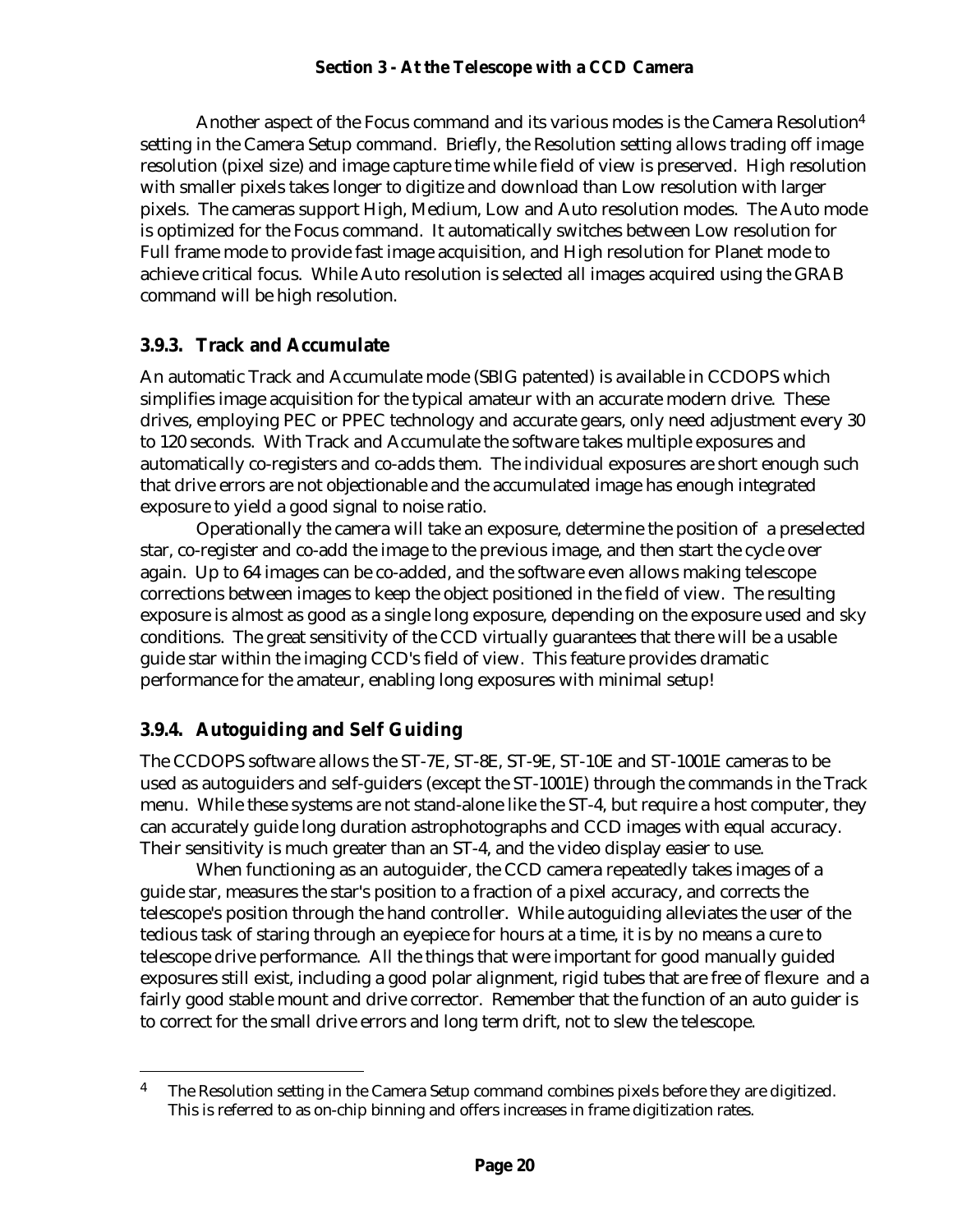One of the reasons that SBIG autoguiders are often better than human guiders is that, rather than just stabbing the hand controller to bump the guide star back to the reticule, it gives a precise correction that is the duration necessary to move the guide star right back to its intended position. It knows how much correction is necessary for a given guiding error through the Calibrate Track command. The Calibrate Track command, which is used prior to autoguiding, exercises the telescope's drive corrector in each of the four directions, measuring the displacement of a calibration star after each move. Knowing the displacement and the duration of each calibration move calibrates the drive's correction speed. Once that is known, the CCD tracker gives the drive corrector precise inputs to correct for any guiding error.

When self guiding is selected by invoking the Self Guiding command under the Track Menu, the computer prompts the user for the exposure time for the tracking and imaging CCDs. Once these are entered, the computer takes and displays an image with the tracking CCD, and the user selects a guide star using the mouse. Guide stars that are bright, but not saturating, and isolated from other stars are preferred. Once the star is selected, the computer starts guiding the telescope. When the telescope corrections settle down (usually once the backlash is all taken up in the declination drive) the user starts the exposure by striking the space bar. The computer then integrates for the prescribed time while guiding the telescope, and downloads the image for display.

A calibration star should be chosen that is relatively bright and isolated. The calibration software can get confused if another star of comparable brightness moves onto the tracking CCD during a move. The unit will self guide on much fainter stars. Tests at SBIG indicate that the probability of finding a usable guide star on the tracking CCD is about 95% at F/6.3, in regions of the sky away from the Milky Way. If a guide star is not found the telescope position should be adjusted, or the camera head rotated by a multiple of 90 degrees to find a guide star. We recommend that the user first try rotating the camera 180 degrees. Rotating the camera will require recalibration of the tracking function.

### **3.9.5. Auto Grab**

The Auto Grab command allows you to take a series of images at a periodic interval and log the images to disk. This can be invaluable for monitoring purposes such as asteroid searches or stellar magnitude measurements. You can even take sub-frame images to save disk space if you don't need the full field of view.

### **3.9.6. Color Imaging**

The field of CCD color imaging is relatively new but expanding rapidly. Since all SBIG cameras are equipped with monochromatic CCDs, discriminating only light intensity, not color, some provision must be made in order to acquire color images. SBIG offers a color filter wheel, the CFW-8, which provides this capability for the ST-7E, ST-8E, ST-9E and ST-10E.

The color filter wheel allows remotely placing interference filters in front of the CCD in order to take multiple images in different color bands. These narrow band images are then combined to form a color image. With the SBIG system, a Red, Green and Blue filter are used to acquire three images of the object. The resulting images are combined to form a tri-color image using CCDOPS, CCDSoftV5 or third party software.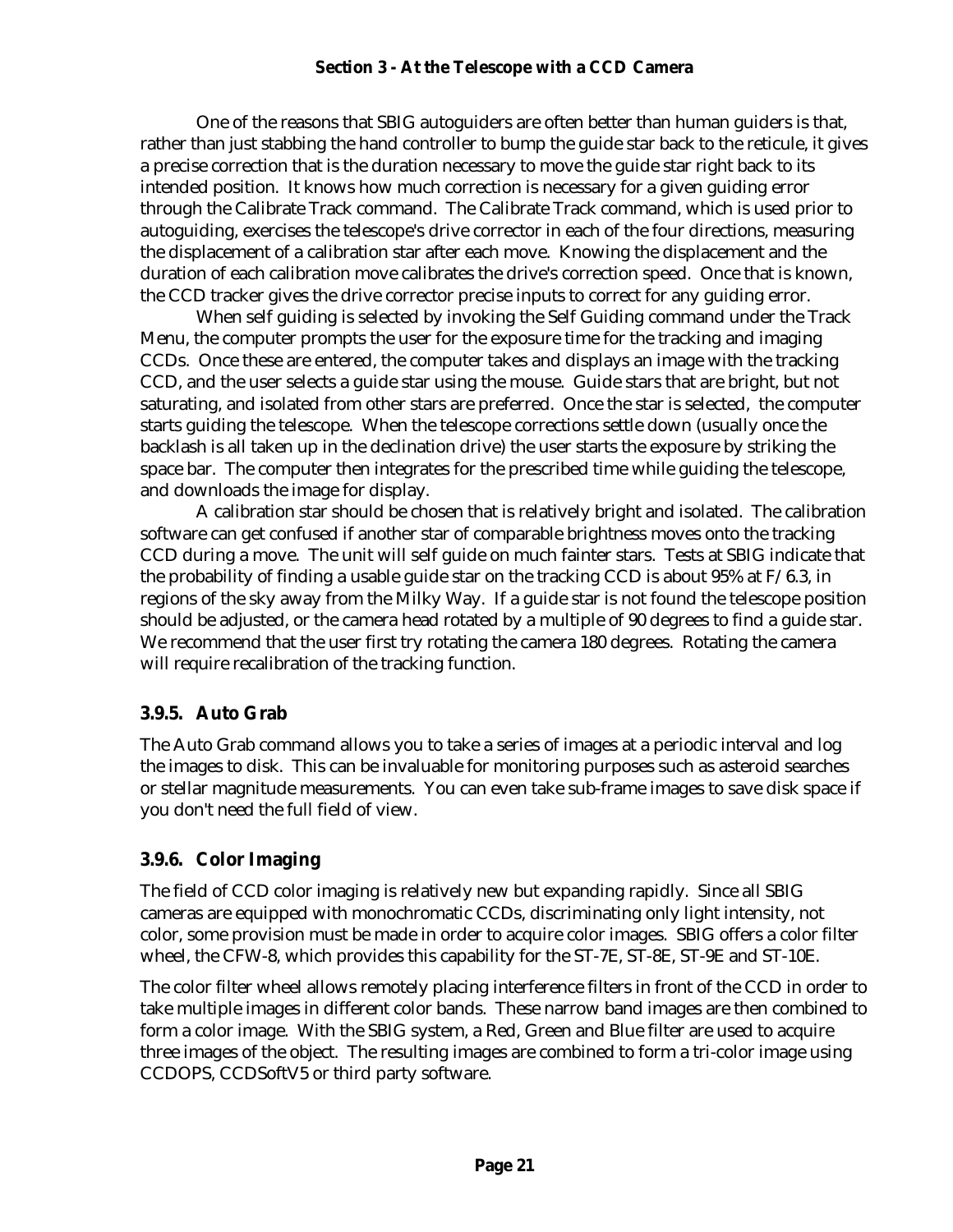Color imaging places some interesting requirements on the user that bear mentioning. First, many color filters have strong leaks in the infrared (IR) region of the spectrum, a region where CCDs have relatively good response. If the IR light is not filtered out then combining the three images into a color image can give erroneous results. If your Blue filter has a strong IR leak (quite common) then your color images will look Blue. For this reason, SBIG incorporates an IR blocking filter stack with the three color band filters.

Second, since you have narrowed the CCD's wavelength response with the interference filters, longer exposures are required to achieve a similar signal to noise compared to what one would get in a monochrome image with wide spectral response. This is added to the fact that tri-color images require a higher signal to noise overall to produce pleasing images. With black and white images your eye is capable of pulling large area detail out of random noise quite well, whereas with color images your eye seems to get distracted by the color variations in the noisy areas of the image. The moral of the story is that while you can achieve stunning results with CCD color images, it is quite a bit more work.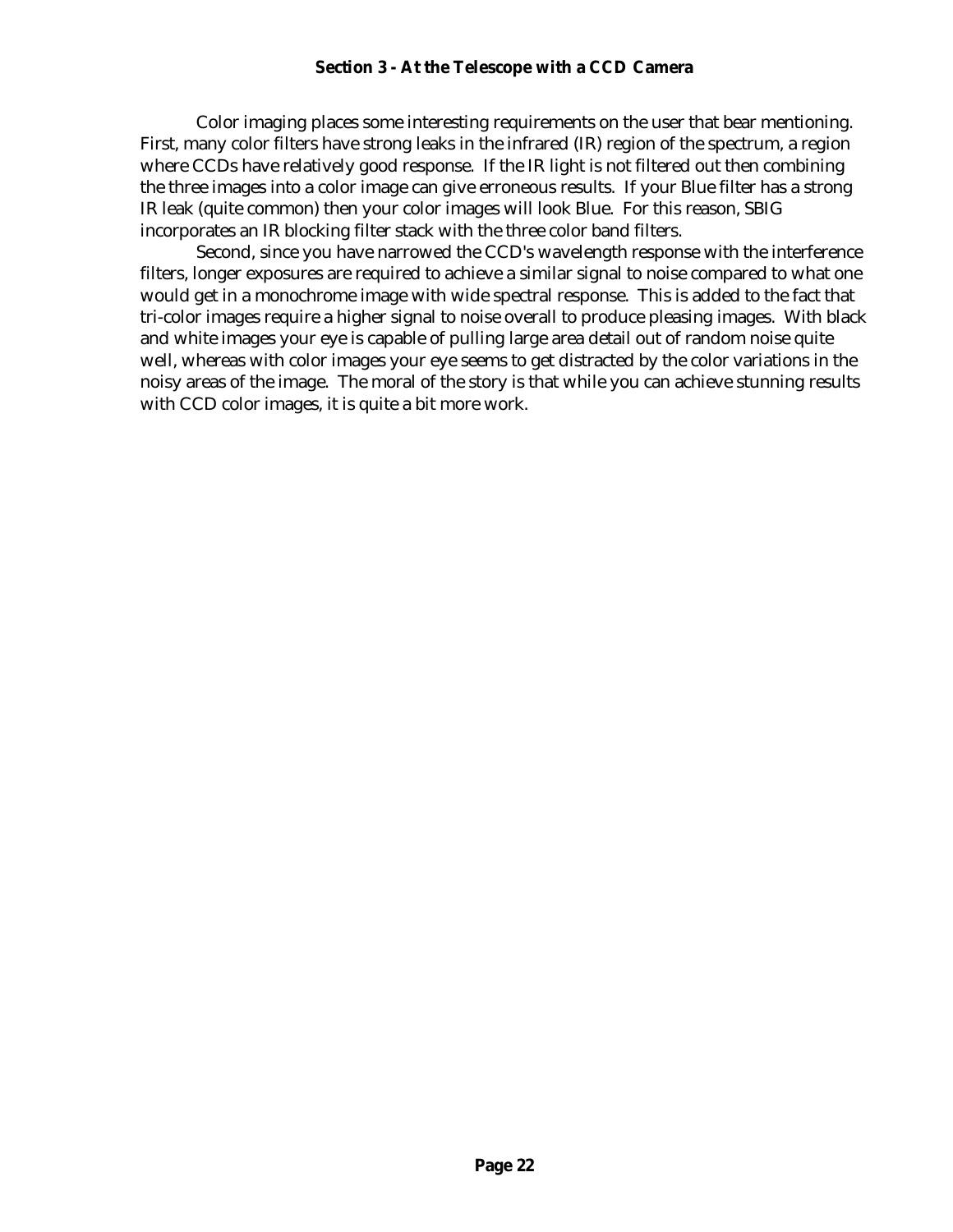### **4. Camera Hardware**

This section describes the modular components that make up the CCD Camera System and how they fit into the observatory, with all their connections to power and other equipment.

### **4.1. System Components**

The ST-7E, ST-8E, ST-9E, ST-10E and ST-1001E CCD cameras consist of four major components: the CCD Sensors and Preamplifier, the Readout/Clocking Electronics, the Microcontroller, and the power supply. All the electronics are packaged in the optical head in these cameras with an external desktop power supply.

The CCDs, Preamplifier, and Readout Electronics are mounted in the front of the optical head. The optical head interfaces to the telescope through a 1.25 inch (or larger) draw tube, sliding into the telescope's focus mechanism. The placement of the preamplifier and readout electronics close to the CCD is necessary to achieve good noise performance. The Microcontroller is housed in the rear of the Optical Head along with the interface logic to the PC and Telescope.

### **4.2. Connecting the Power**

The desktop power supply is designed to run off wall voltage, and both domestic (110 VAC) and European (220 VAC) versions are available. In the field however, battery operation may be the most logical choice. In that case you need to use the optional 12V power supply or a 12VDC to 110 VAC power inverter.

### **4.3. Connecting to the Computer**

The ST-7E, ST-8E, ST-9E, ST-10E and ST-1001E CCD Cameras are supplied with a 15 foot cable to connect the system to the host computer. The connection is between the camera and the Host Computer's parallel LPT port. The camera will operate properly with up to 50 feet of cable to the computer. The computer's parallel port is easily identified since it is a 25 pin Female D connector.

### **4.4. Connecting the Relay Port to the Telescope**

The ST-7E, ST-8E, ST-9E, ST-10E and ST-1001E camera systems can be used as autoguiders where the telescope's position is periodically corrected for minor variations in the RA and DEC drives. The host software functions as an autoguider in three modes: the Track mode, the SBIG patented Track and Accumulate mode, and the SBIG patented Self Guided mode (except for the ST-1001E).

In the Track mode and Self Guided mode the host software corrects the telescope as often as once every 2 seconds to compensate for drift in the mount and drive system. The host software and the CCD camera operate in tandem to repeatedly take exposures of the designated guide star, calculate its position to a tenth of a pixel accuracy, and then automatically activate the telescope's controller to move the star right back to its intended position. It does this tirelessly to guide long duration astrophotographs.

In the Track and Accumulate mode the software takes a series of images and automatically co-registers and co-adds the images to remove the effects of telescope drift.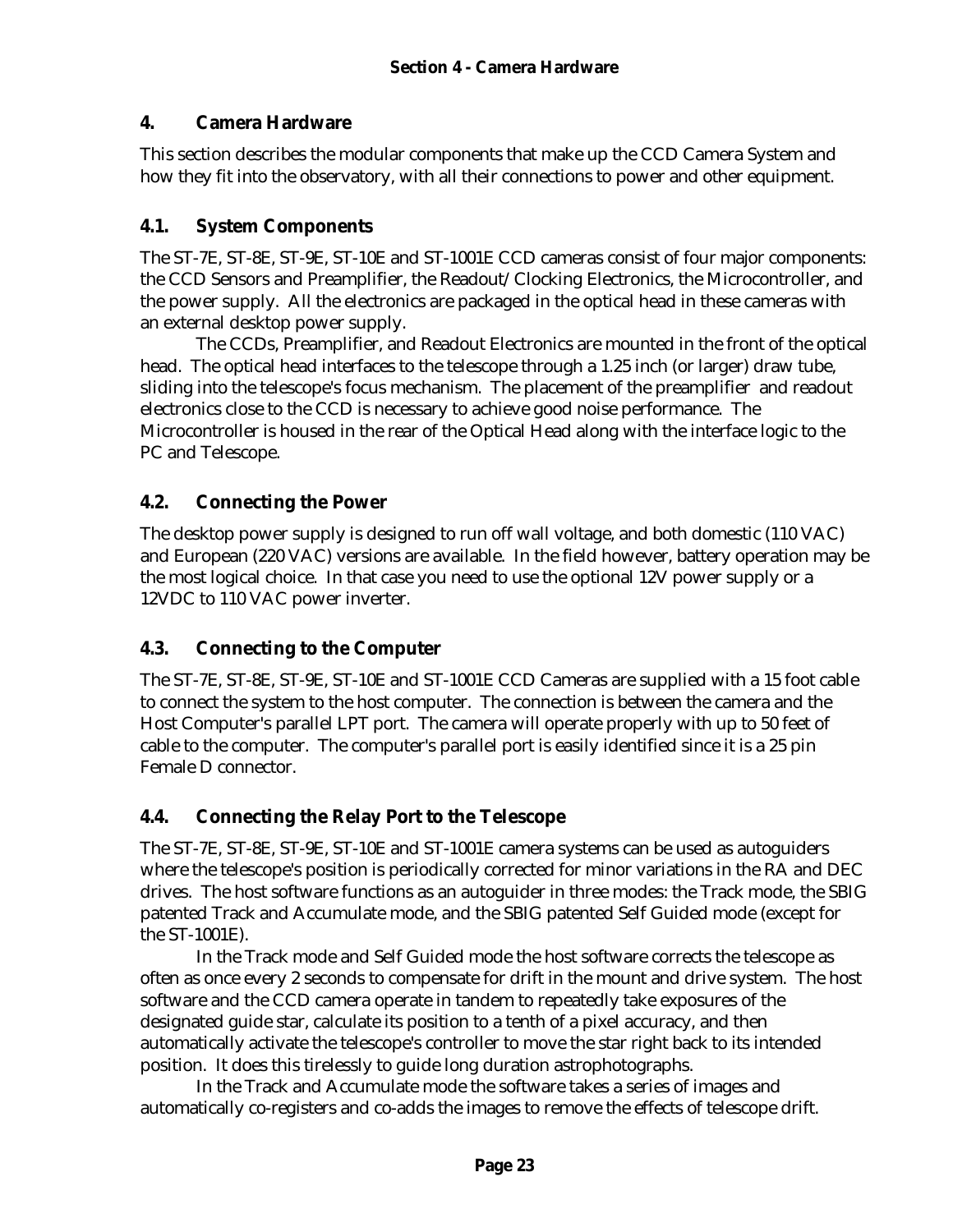Typically you would take ten 1 minute "snapshots" to produce an image that is comparable to a single 10 minute exposure except that no guiding is required. The reason no guiding is required is that with most modern telescope mounts the drift over the relatively short 1 minute interval is small enough to preserve round star images, a feat that even the best telescope mounts will not maintain over the longer ten minute interval. The Track and Accumulate software does allow correction of the telescope position in the interval between snapshots to keep the guide star grossly positioned within the field of view, but it is the precise coregistration of images that accounts for the streakless images.

The host software and the CCD camera control the telescope through the 9-pin Telescope port on the camera. This port provides active low open collector signals to the outside world. By interfacing the camera to the telescope's controller the CPU is able to move the telescope as you would: by effectively closing one of the four switches that slews the telescope.

Note: *You only need to interface the camera's Telescope port to your telescope if you are planning on using the camera system as an autoguider or selfguider, or feel you need to have the Track and Accumulate command make telescope corrections between images because your drive has a large amount of long term drift.*

Some recent model telescopes (like the Celestron Ultima and the Meade LX200) have connectors on the drive controller that interface directly to the camera's TTL level Telescope port. All that's required is a simple cable to attach the 9 pin Telescope port to the telescope's telephone jack type CCD connector. SBIG includes its TIC-78 (Tracking Interface Cable Adapter) for this express purpose although it is easy to modify a standard 6-pin telephone cable for interface to the Telescope port (see Appendix A for specific pin outs, etc.). The TIC-78 plugs into the 9-pin port on the ST-7E/8E/9E/10E/1001E, and a standard phone cable, which we supply, connects the adapter to the telescope drive. Note: phone cables come in a few variations. We use the six-pin cable, and the pin order is reversed left to right relative to the connector from one end to the other. This is identical to what is typically sold at Radio Shack stores as an extension cable.

# **4.4.1 Using Mechanical Relays**

Older telescopes generally require modifying the hand controller to accept input from the camera's Telescope port. The difficulty of this task varies with the drive corrector model and may require adding external relays if your drive corrector will not accept TTL level signals. We maintain a database of instructions for the more popular telescopes that we will gladly share with you. For a minimal charge will also modify your hand controllers if you feel you do not have the skills necessary to accomplish such a task. We sell a mechanical relay box that interfaces to the ST-7E/8E/9E/10E/1001E, and will interface to the older drives. Contact SBIG for more information.

In general, the camera has four signals that are used in tracking applications. There is one output line for each of the four correction directions on the hand controller (North, South, East and West). Our previous cameras had internal relays for the telescope interface, but with the proliferation of TTL input telescopes the relays were removed in the ST-7 and ST-8 (we do offer an external relay adapter accessory). The following paragraphs describe the generalpurpose interface to the telescope which involves using external relays.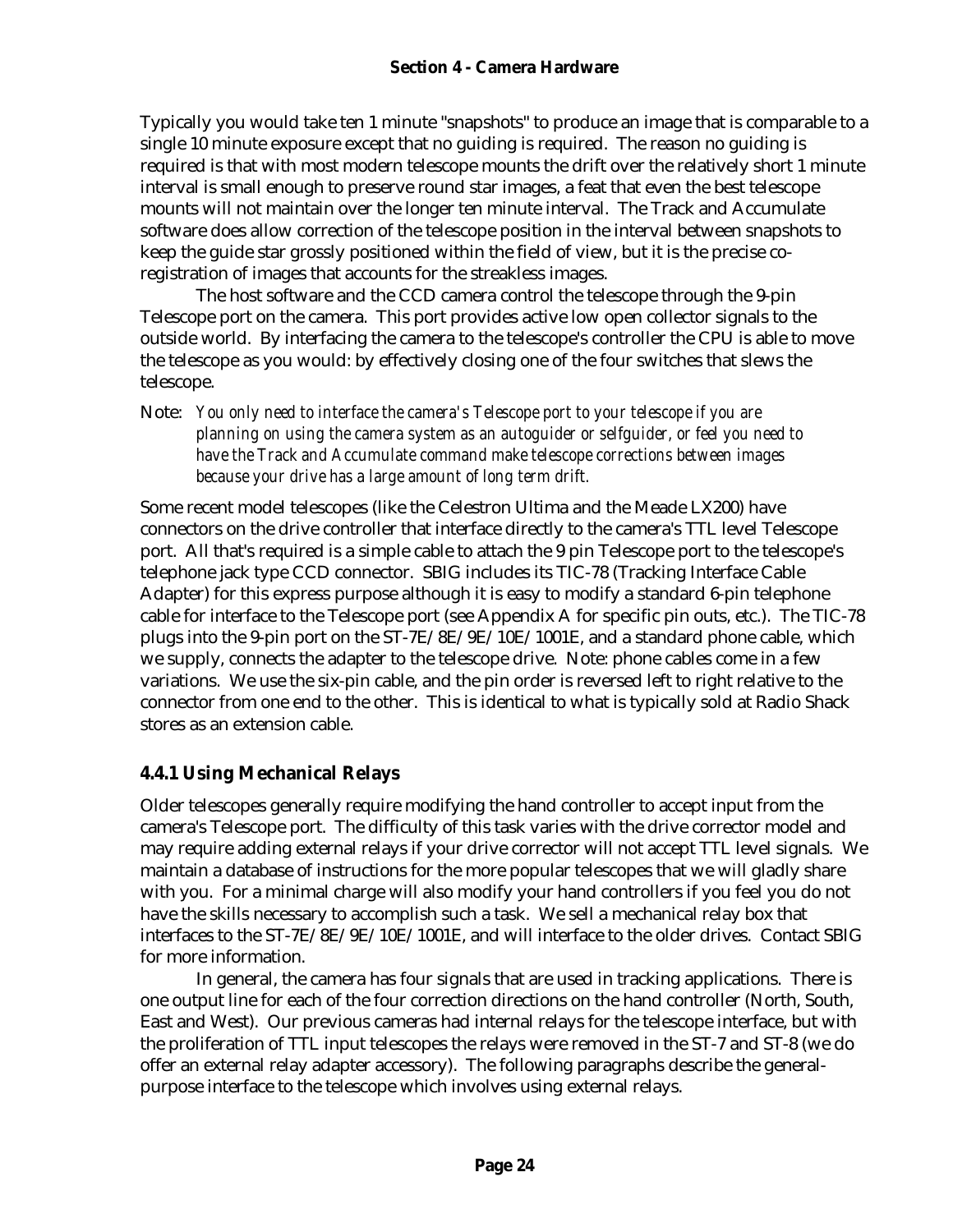In our older camera models and in the optional relay adapter accessory, each of the relays has a Common, a Normally Open, and a Normally Closed contact. For example, when the relay is inactivated there is a connection between the Common and the Normally Closed contact. When the relay is activated (trying to correct the telescope) the contact is between the Common and the Normally Open contacts.

If your hand controller is from a relatively recent model telescope it probably has four buttons that have a "push to make" configuration. By "push to make" we mean that the switches have two contacts that are shorted together when the button is pressed. If that's the case then it is a simple matter of soldering the Common and Normally Open leads of the appropriate relay to the corresponding switch, without having to cut any traces, as shown in Figure 4.1 below.



*Figure 4.1 - Push to Make Switch Modification*

Another less common type of switch configuration (although it seems to have been used more often in older hand controllers) involve hand controller buttons that use both a push to make contact in conjunction with a push to break contact. The modification required for these switches involves cutting traces or wires in the hand controller. Essentially the relay's Normally Open is wired in parallel with the switch (activating the relay or pushing the hand controller button closes the Normally Open or Push to Make contact) while at the same time the Normally Closed contact is wired in series with the switch (activating the relay or pushing the hand controller button opens the Normally Closed or the Push to Break contact). This type of switch modification is shown in Figure 4.2 below.



*Figure 4.2- Push to Make/Break Modification*

The last type of hand controller that is moderately common is the resistor joystick. In this joystick each axis of the joystick is connected to a potentiometer or variable resistor. Moving the joystick handle left or right rotates a potentiometer, varying the resistance between a central "wiper" contact and the two ends of a fixed resistor. The relays can be interfaced to the joystick as shown in Figure 4.3 below. Essentially the relays are used to connect the wire that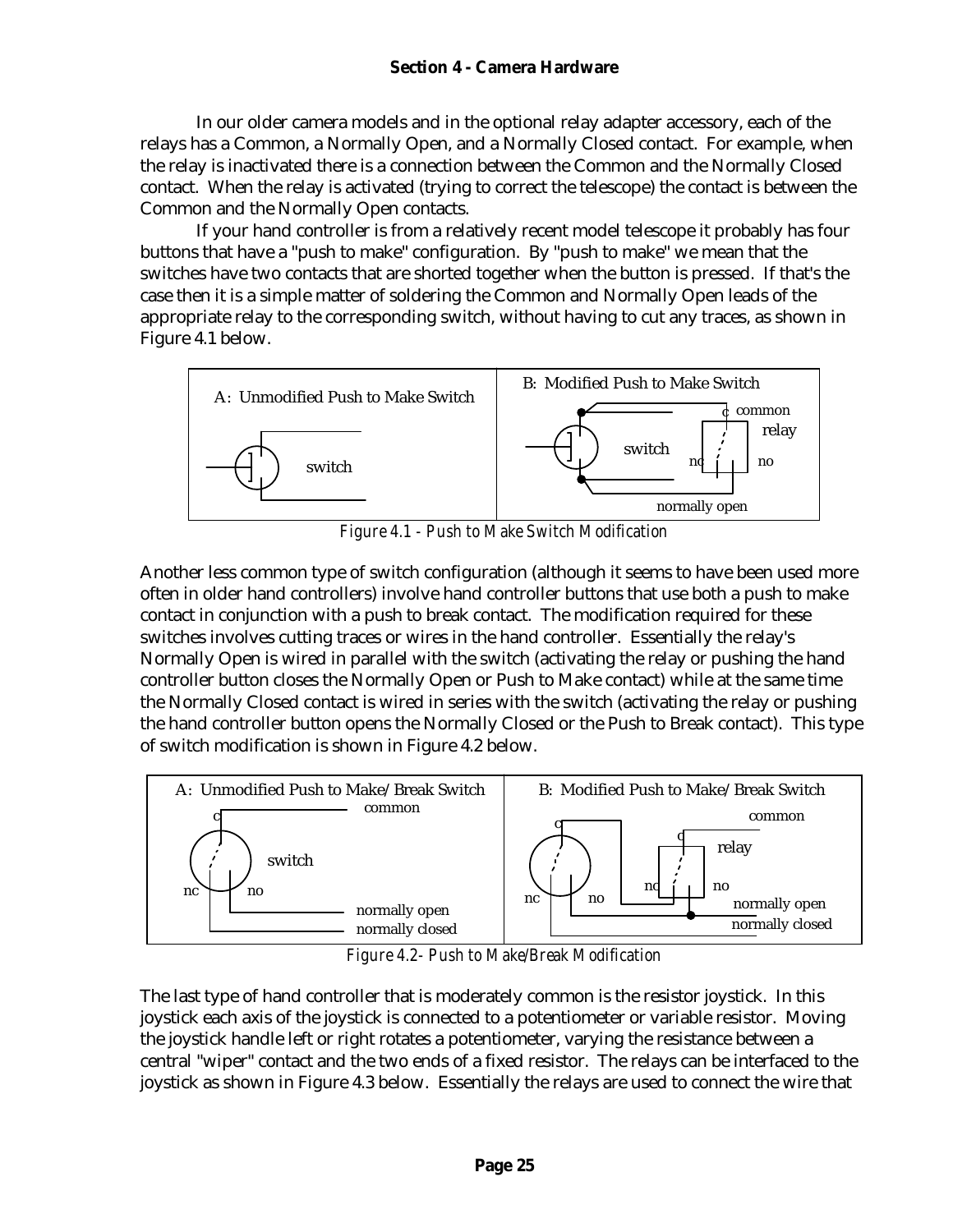#### **Section 4 - Camera Hardware**

used to attach to the wiper to either end of the potentiometer when the opposing relays are activated.



*Figure 4.3 - Joystick Modification*

A slight variation on the joystick modification is to build a complete joystick eliminator as shown in Figure 4.4 below. The only difference between this and the previous modification is that two fixed resistors per axis are used to simulate the potentiometer at its mid position. You do not need to make modifications to the joystick; you essentially build an unadjustable version. This may be easier than modifying your hand controller if you can trace out the wiring of your joystick to its connector.



*Figure 4.4- Joystick Eliminator*

#### **4.5. Modular Family of CCD Cameras**

With the introduction of the ST-6 CCD Camera in 1992 SBIG started a line of high quality, low noise, modular CCD cameras. The ST-7E, ST-8E and ST-9E were a second family of modular CCD cameras. The ST-10E and ST-1001E will also allow for upgrades to a faster USB interface when available.

The benefits of a modular line of CCD Cameras are manyfold. Users can buy as much CCD Camera as they need or can afford, with the assurance that they can upgrade to higher performance systems in the future. With a modular approach, camera control software like CCDOPS can easily support all models. This last point assures a wide variety of third party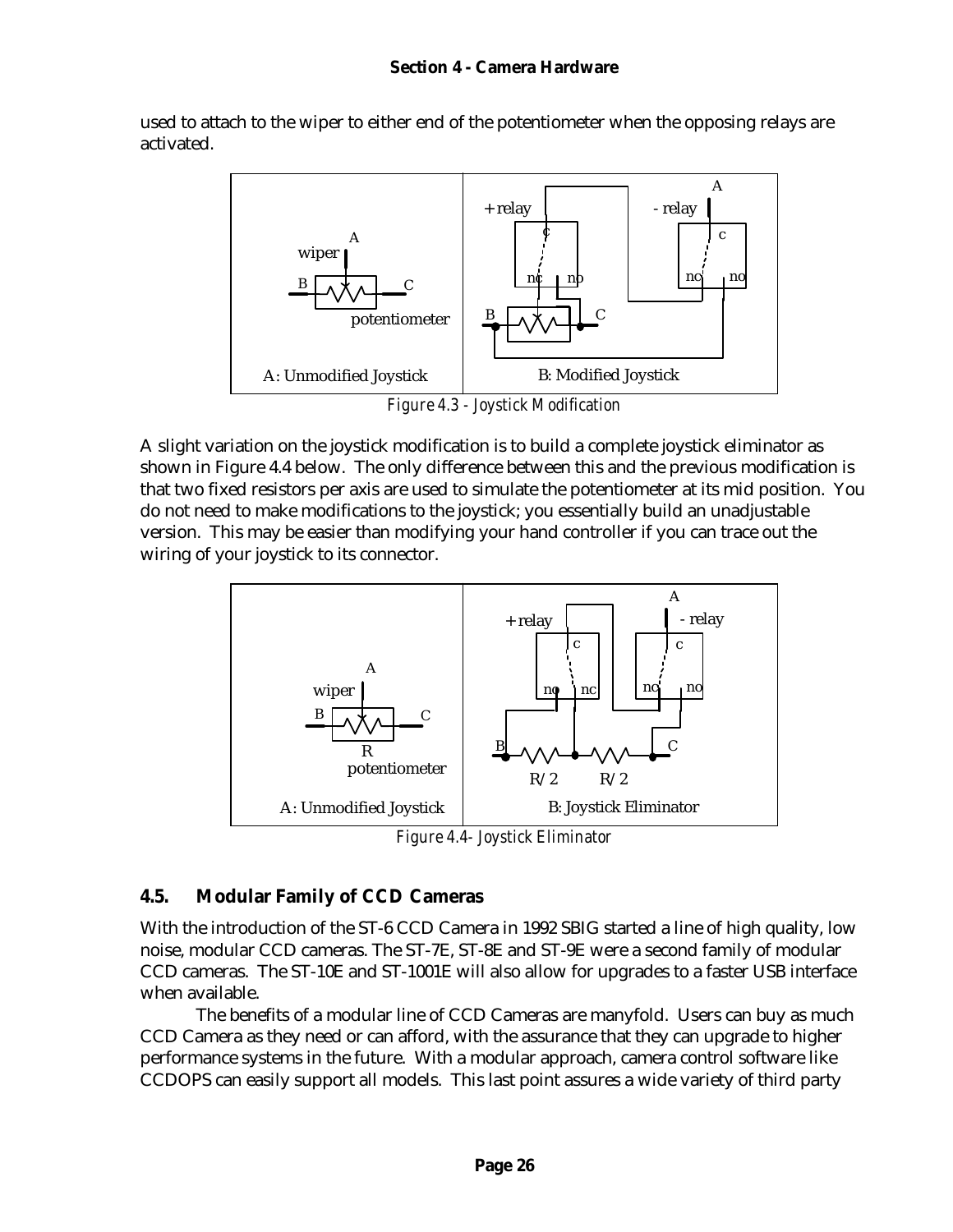software. Software developers can produce one package for the many users across the model line instead of different packages for each of the cameras.

While the SBIG cameras have many similarities, there are also important differences between the products. Table 4.2 below highlights the differences from a system's standpoint:

| Camera                      | A/D<br>Resolution | Regulation          | Temperature Electromechanical<br>Shutter/Shutter | Electronic<br>Shutter |
|-----------------------------|-------------------|---------------------|--------------------------------------------------|-----------------------|
|                             |                   |                     | Wheel/Vane                                       |                       |
| $ST-5C$                     | 16 bits           |                     | Closed Loop Shutter Wheel                        | 0.01 second           |
| <b>ST-237A</b>              | 16 bits           |                     | Closed Loop Shutter Wheel                        | 0.01 second           |
| <b>STV</b>                  | $10+2$ bits       |                     | Closed Loop Shutter Wheel                        | 0.001 second          |
| $ST-6$                      | 16 bits           | Closed Loop Vane    |                                                  | 0.01 second           |
| ST-7E/8E/9E/10E/1001E       | 16 bits           | Closed Loop Shutter |                                                  | None                  |
| Table 4.2 - System Features |                   |                     |                                                  |                       |

How these features affect the average user are discussed in the paragraphs below:

- A/D Resolution This is a rough indication of the camera's dynamic range. Higher precision A/D Converters are able to more finely resolve differences in light levels, or for larger CCDs with greater full well capacities, they are able to handle larger total charges with the same resolution.
- Temperature Regulation In an open loop system like the original ST-4 the CCD cooling is either turned on or turned off. While this provides for adequate cooling of the CCD, the CCD's temperature is not regulated which makes it important to take dark frames in close proximity to the associated light frame. Closed loop systems regulate the CCD's temperature to an accuracy of  $\pm 0.1^{\circ}$  C making dark frames useful over longer periods.
- Electromechanical Vane Having the vane in the ST-6 means the host software can effectively "cover the telescope" and take dark frames remotely, without the user having to get up and physically cover the telescope.
- Electromechanical Shutter Having the shutter in the ST-7E/8E/9E/10E/1001E gives streakfree readout and allows taking dark frames without having to cover the telescope. While the minimum exposure is 0.11 seconds, repeatability and area uniformity are excellent with SBIG's unique unidirectional shutter.
- Shutter Wheel The Shutter Wheel, used in conjunction with the camera's Electronic shutter, allows you to cover the CCD for taking dark frames and in the case of the ST-5C/237/237A allows replacement with a mini internal color filter wheel.
- Electronic Shutter Having an electronic shutter involves having a CCD with a frame transfer region. These CCDs actually have an array that has twice the number of rows advertised, where the bottom half is open to the light (referred to as the Image Area), and the top half is covered with a metalization layer (referred to as the Storage Area). In frame transfer CCDs at the end of the exposure, the pixel data from the Image Area is transferred into the Storage Area very rapidly where it can be read out with a minimum of streaking.

In addition to the system level differences between the various cameras, Table 4.3 below quantifies the differences between different CCDs used in the cameras: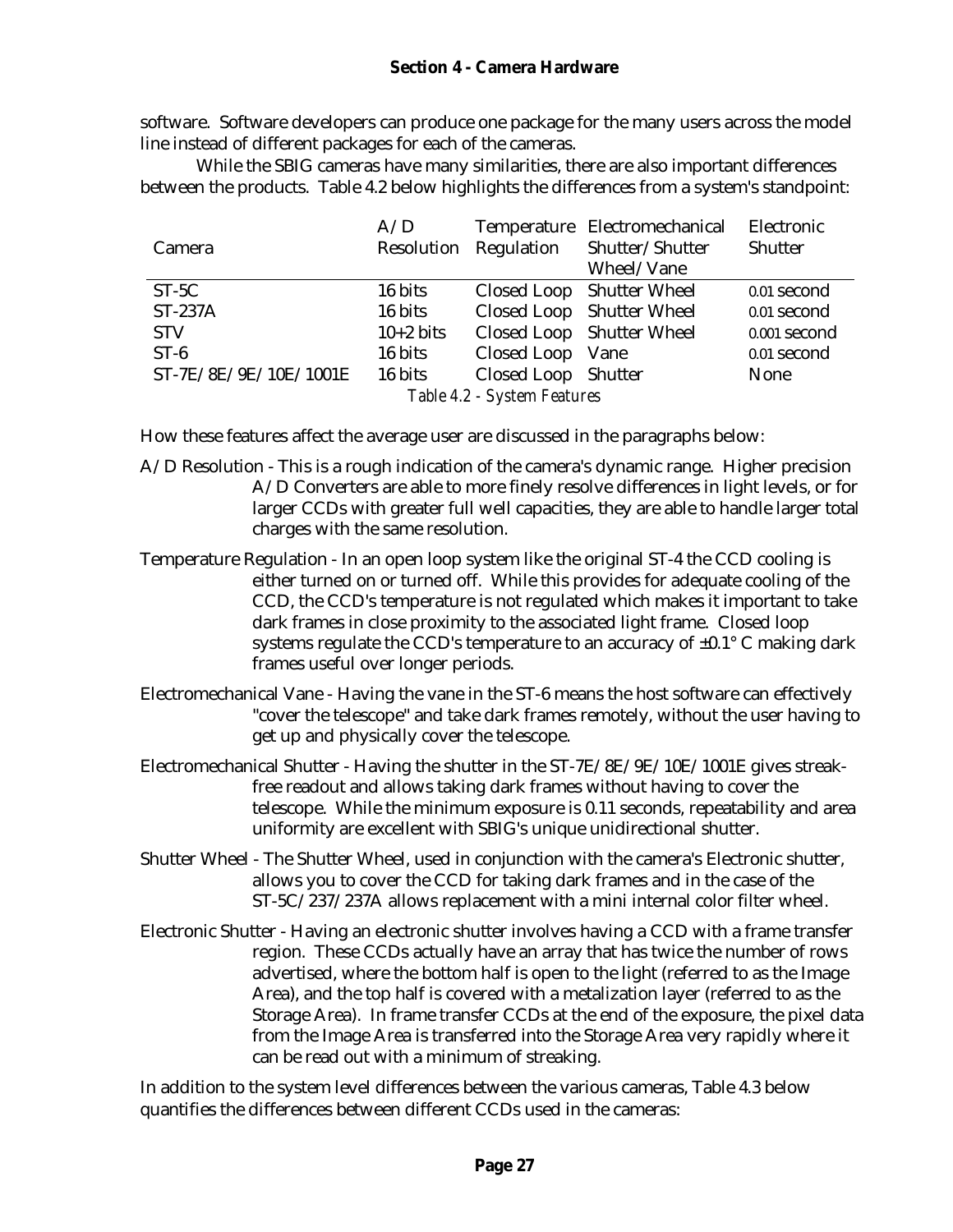|                            | <b>CCD Used</b>   | Number of        | Pixel                  | Array                                  | Read                                       | <b>Full Well</b>                                     |
|----------------------------|-------------------|------------------|------------------------|----------------------------------------|--------------------------------------------|------------------------------------------------------|
| Camera                     |                   | Pixels           | Dims.                  | Dimension                              | <b>Noise</b>                               | Capacity                                             |
| Tracking                   | TC-211            | 192 x 164        | $13.75 \times 16 \mu$  | 2.6x2.6mm                              | $12e$ rms                                  | $150$ Ke <sup>-</sup>                                |
| <b>CCD</b>                 |                   |                  |                        |                                        |                                            |                                                      |
| $ST-5C$                    | $TC-255$          | 320 x 240        | $10 \times 10 \mu$     | $3.2 \times 2.4$ mm                    | $20e$ rms $50Ke$                           |                                                      |
| $ST-237A$                  | TC-237            | 657 x 495        | $7.4 \times 7.4 \mu$   | $4.7 \times 3.6$ mm                    | $15e$ <sup>-</sup> rms $20Ke$ <sup>-</sup> |                                                      |
| <b>STV</b>                 | TC-237            | 320 x 200        | $14.8 \times 14.8 \mu$ | 4.7 x 3.0mm                            | $17e^-$ rms                                | 20Ke-                                                |
| $ST-6$                     | $TC-241$          | 375 x 242        | $23 \times 27 \mu$     | 8.8 x 6.6mm                            | $30e^-$ rms                                | $400\mathrm{Ke}^-$                                   |
| $ST-7E$                    | <b>KAF0401E</b>   | 765 x 510        | $9x9\mu$               | $6.9 \times 4.6$ mm                    |                                            | 15e- $rms$ 50Ke <sup>-</sup> $/100$ Ke <sup>-5</sup> |
| $ST-8E$                    | <b>KAF1602E</b>   | 1530 x 1020      | $9x9\mu$               | $13.8 \times 9.2 \text{mm}$            | $15e$ - $rms$                              | $50$ Ke <sup>-</sup> /100Ke <sup>-4</sup>            |
| $ST-9E$                    | <b>KAF0261E</b>   | $512 \times 512$ | $20 \times 20 \mu$     | $10.2 \times 10.2$ mm                  | $13e$ - $rms$                              | 180Ke-                                               |
| $ST-10E$                   | <b>KAF3200E</b>   | 2184 x 1472      | $6.8 \times 6.8 \mu$   | $14.9 \times 10.0$ mm                  | $11e$ - $rms$                              | 77Ke-                                                |
|                            | ST-1001E KAF1001E | 1024 x 1024      | $24 \times 24 \mu$     | $24.6 \times 24.6 \text{ mm}$ 16e- rms |                                            | -180Ke-                                              |
| Table 4.3- CCD Differences |                   |                  |                        |                                        |                                            |                                                      |

How these various specifications affect the average user is described in the following paragraphs:

- Number of Pixels The number of pixels in the CCD affects the resolution of the final images. The highest resolution device is best but it does not come without cost. Larger CCDs cost more money and drive the system costs up. They are harder to cool, require more memory to store images, take longer to readout, etc. With typical PC and Macintosh computer graphics resolutions, the CCDs used in the SBIG cameras offer a good trade off between cost and resolution, matching the computer's capabilities well.
- Pixel Dimensions The size of the individual pixels themselves really plays into the user's selection of the system focal length. Smaller pixels and smaller CCDs require shorter focal length telescopes to give the same field of view that larger CCDs have with longer focal length telescopes. Smaller pixels can give images with higher spatial resolution up to a point. When the pixel dimensions (in arcseconds of field of view) get smaller than roughly half the seeing, decreasing the pixel size is essentially throwing away resolution. Another aspect of small pixels is that they have smaller full well capacities.

For your reference, if you want to determine the field of view for a pixel or entire CCD sensor you can use the following formula:

Field of view (arcseconds) = 
$$
\frac{8.12x \text{ size } (\mu \text{m})}{\text{focal length (inches)}}
$$
  
Field of view (arcseconds) = 
$$
\frac{20.6x \text{ size } (\mu \text{m})}{\text{focal length (cm)}}
$$

where size is the pixel dimension or CCD dimension in millimeters and the focal

<sup>&</sup>lt;sup>5</sup> The Kodak CCDs (KAF0400 and KAF1600) are available with or without Antiblooming Protection. Units with the Antiblooming Protection have one-half the full well capacity of the units without it.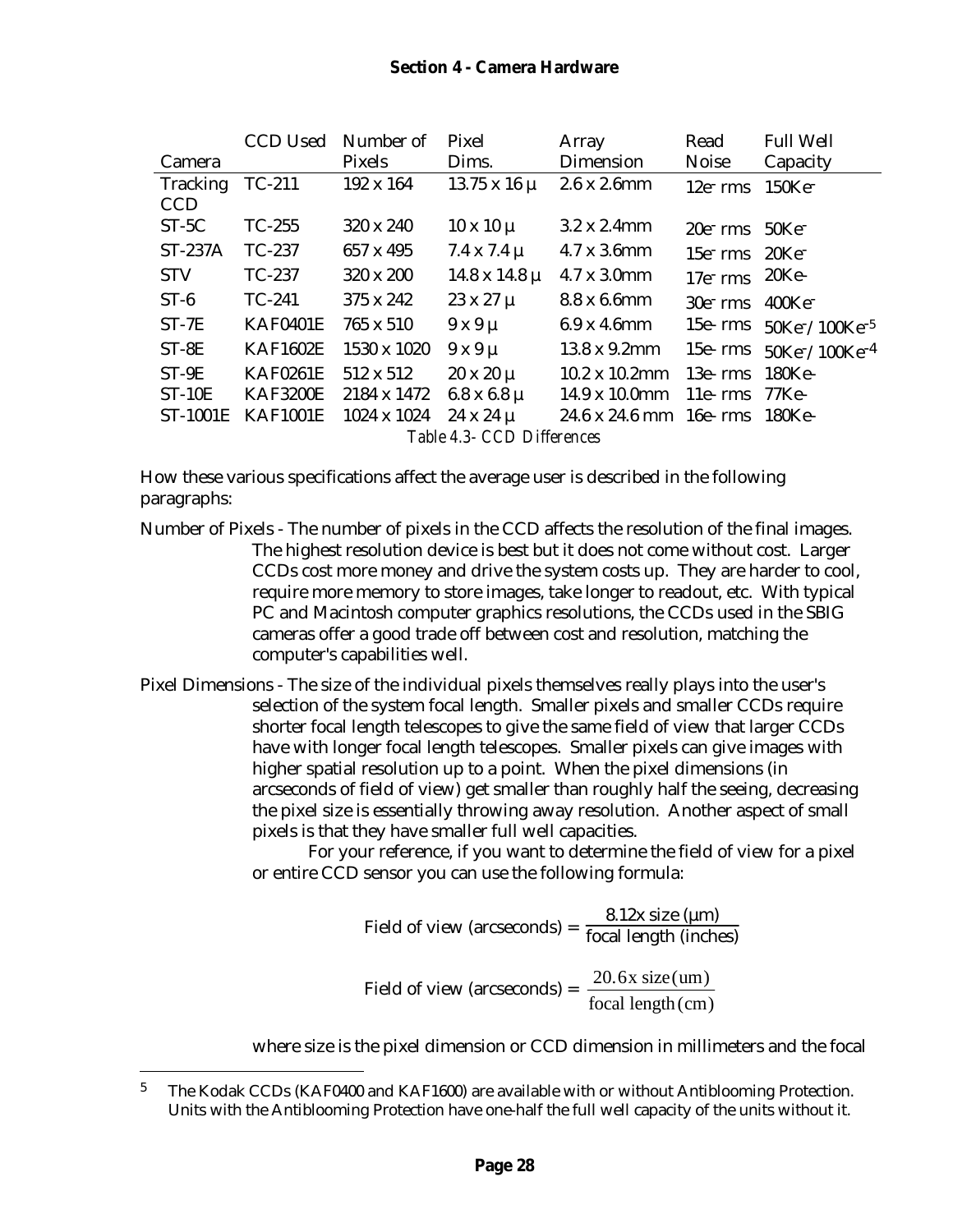length is the focal length of the telescope or lens. Also remember that  $1^\circ = 3600$ arcseconds.

- Read Noise The readout noise of a CCD camera affects the graininess of short exposure images. For example, a CCD camera with a readout noise of 30 electrons will give images of objects producing 100 photoelectrons (very dim!) with a Signal to Noise (S/N) of approximately 3 whereas a perfect camera with no readout noise would give a Signal to Noise of 10. Again, this is only important for short exposures or extremely dim objects. As the exposure is increased you rapidly get into a region where the signal to noise of the final image is due solely to the exposure interval. In the previous example increasing the exposure to 1000 photoelectrons results in a S/N of roughly 20 on the camera with 30 electrons readout noise and a S/N of 30 on the noiseless camera. It is also important to note that with the SBIG CCD cameras the noise due to the sky background will exceed the readout noise in 15 to 60 seconds on the typical amateur telescopes. Even the \$30,000 priced CCD cameras with 10 electrons of readout noise will not produce a better image after a minute of exposure!
- Full Well Capacity The full well capacity of the CCD is the number of electrons each pixel can hold before it starts to loose charge or bleed into adjacent pixels. Larger pixels hold more electrons. This gives an indication of the dynamic range the camera is capable of when compared to the readout noise, but for most astronomers this figure of merit is not all that important. You will rarely takes images that fill the pixels to the maximum level except for stars in the field of view. Low level nebulosity will almost always be well below saturation. While integrating longer would cause more build up of charge, the signal to noise of images like these is proportional to the square-root of the total number of electrons. To get twice the signal to noise you would have to increase the exposure 4 times. An ST-5C with its relatively low full well capacity of 50,000e<sup>-</sup> could produce an image with a S/N in excess of 200!
- Antiblooming Most SBIG CCD cameras have antiblooming protection. The TI CCDs used in the ST-5C, ST-237, ST-237A and ST-6 have it built into the CCDs and the Kodak CCDs used in the ST-7E and ST-8E have Antiblooming versions of the CCDs available. Blooming is a phenomenon that occurs when pixels fill up. As charge continues to be generated in a full pixel, it has to go somewhere. In CCDs without antiblooming protection the charge spills into neighboring pixels, causing bright streaks in the image. With the CCDs used in the SBIG cameras the excess charge can be drained off saturated pixels by applying clocking to the CCD during integration. This protection allows overexposures of 100-fold without blooming. The trade off is sensitivity. Antiblooming CCDs are less sensitive than non-antiblooming CCDs. In the case of the ST-7E and ST-8E, for example, the non-antiblooming versions are very roughly twice as sensitive. The CCDs used in the ST-9E, ST-10E and ST-1001E detectors do not come

in an antiblooming version.

From the telescope's point of view, the different models offer differing fields of view for a given focal length, or turned around, to achieve the same field of view the different models require differing focal lengths. Tables 4.4 and 4.5 below compare the fields of view for the cameras at several focal lengths, and vice versa.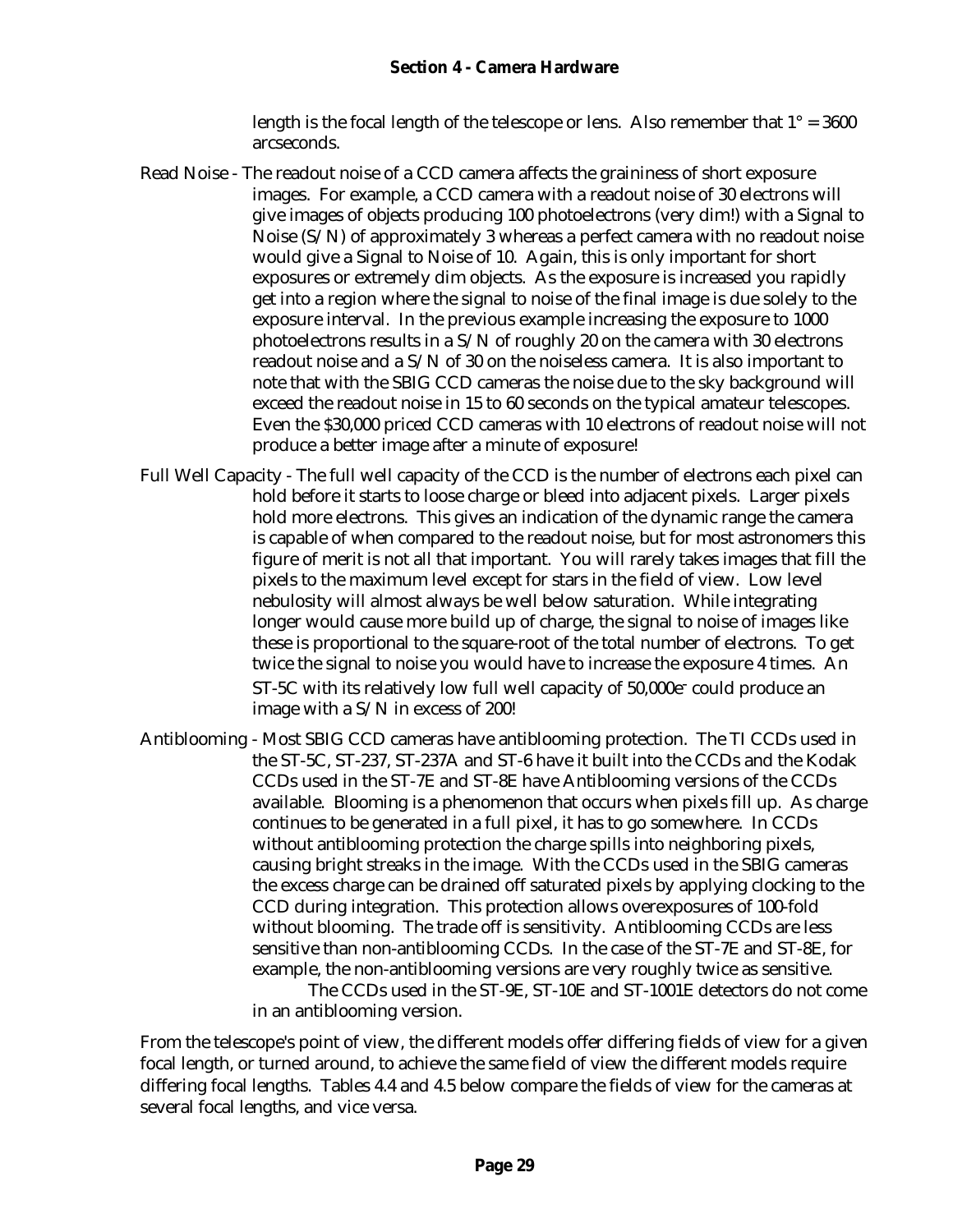### **Section 4 - Camera Hardware**

|                 | C8, 8" f/10 |             | LX200, $10" f/3^6$ |             | 14" f/11  |             |
|-----------------|-------------|-------------|--------------------|-------------|-----------|-------------|
|                 | Field of    | Pixel       | Field of           | Pixel       | Field of  | Pixel       |
|                 | View        | <b>Size</b> | View               | <b>Size</b> | View      | <b>Size</b> |
| Camera          | (arcmins)   | (arcsecs)   | (arcmins)          | (arcsecs)   | (arcmins) | (arcsecs)   |
| <b>Tracking</b> | 4.2x4.2     | 1.3x1.5     | 11.7x11.7          | 3.7x4.3     | 2.3x2.3   | 0.7x0.8     |
| <b>CCD</b>      |             |             |                    |             |           |             |
| $ST-5C$         | 5.4x4.1     | 1.0x1.0     | 14.4x10.8          | 2.7x2.7     | 2.8x2.1   | 0.5x0.5     |
| $ST-237$        | 8.0x6.0     | 0.75x0.75   | 21.6x16.2          | 2.0x2.0     | 4.0x3.0   | 0.38x0.38   |
| <b>STV</b>      | 8.0x5.0     | 1.5x1.5     | 21.6x13.5          | 4.0x4.0     | 4.0x2.5   | 0.75x0.75   |
| $ST-6$          | 14.6x11.1   | 2.3x2.7     | 38.9x29.5          | 6.2x7.3     | 7.6x5.7   | 1.2x1.4     |
| $ST-7E$         | 11.9x7.9    | 0.9x0.9     | 31.2x20.8          | 2.4x2.4     | 6.1x4.1   | 0.5x0.5     |
| $ST-8E$         | 23.8x15.8   | 0.9x0.9     | 62.4x41.6          | 2.4x2.4     | 12.2x8.2  | 0.5x0.5     |
| $ST-9E$         | 17.6x17.6   | 2.0x2.0     | 46.2x46.2          | 5.3x5.3     | 9.1x9.1   | 1.1x1.1     |
| $ST-10E$        | 25.1x16.9   | 0.7x0.7     | 67.0x45.2          | 1.8x1.8     | 13.0x8.8  | 0.36x0.36   |
| <b>ST-1001E</b> | 41.6x41.6   | 2.4x2.4     | 111x111            | 6.5x6.5     | 21.6x21.6 | 1.27x1.27   |
|                 |             |             |                    |             |           |             |

*Table 4.4 - Field of View*

| Object                  | <b>Size</b>                    | Focal Length to fill<br><b>Tracking CCD</b>                    | Focal Length to fill<br>$ST-7E$ |
|-------------------------|--------------------------------|----------------------------------------------------------------|---------------------------------|
| Moon                    | $0.5^{\circ}$                  | $275$ mm =<br>11 inches                                        | $760 \text{mm} =$<br>30 inches  |
| Jupiter                 | 40 arcseconds                  | $13000$ mm =<br>510 inches                                     | $34000$ mm =<br>1350 inches     |
| M51-Whirlpool<br>Galaxy | $8 \times 5$<br>arcminutes     | $1040$ mm =<br>41 inches                                       | $3700$ mm =<br>145 inches       |
| M27-Dumbell<br>Nebula   | $8.5 \times 5.5$<br>arcminutes | $\blacksquare$                                                 | $^{\prime\prime}$               |
| M57-Ring Nebula         | $1.3 \times 1$<br>arcminutes   | $6400$ mm =<br>250 inches<br>Table 4.5 - Focal Length Required | $23000$ mm =<br>900 inches      |

From these numbers you can deduce that the popular C8, an 8" f/10 telescope will nicely frame many popular objects with the ST-7E whereas a much shorter system  $(f/3)$ , perhaps achieved with a focal reducer) will frame the same objects for the tracking CCD. Another point to bear in mind is that, except for planetary images, you'll rarely take images where the pixel size in seconds of arc is down near the seeing limit. Most objects are relatively large, where the field of view is more important than whether the individual pixels are less than half the seeing.

### **4.6 Connecting the older model CFW-6 filter wheel to the Camera**

The SBIG CFW-6 filter wheel can be connected to the camera using the relay port adapter provided with the camera. The adapter plugs into the 9 Pin connector on the

-

<sup>6</sup> f/6.3 with the Meade star digonal focal reducer.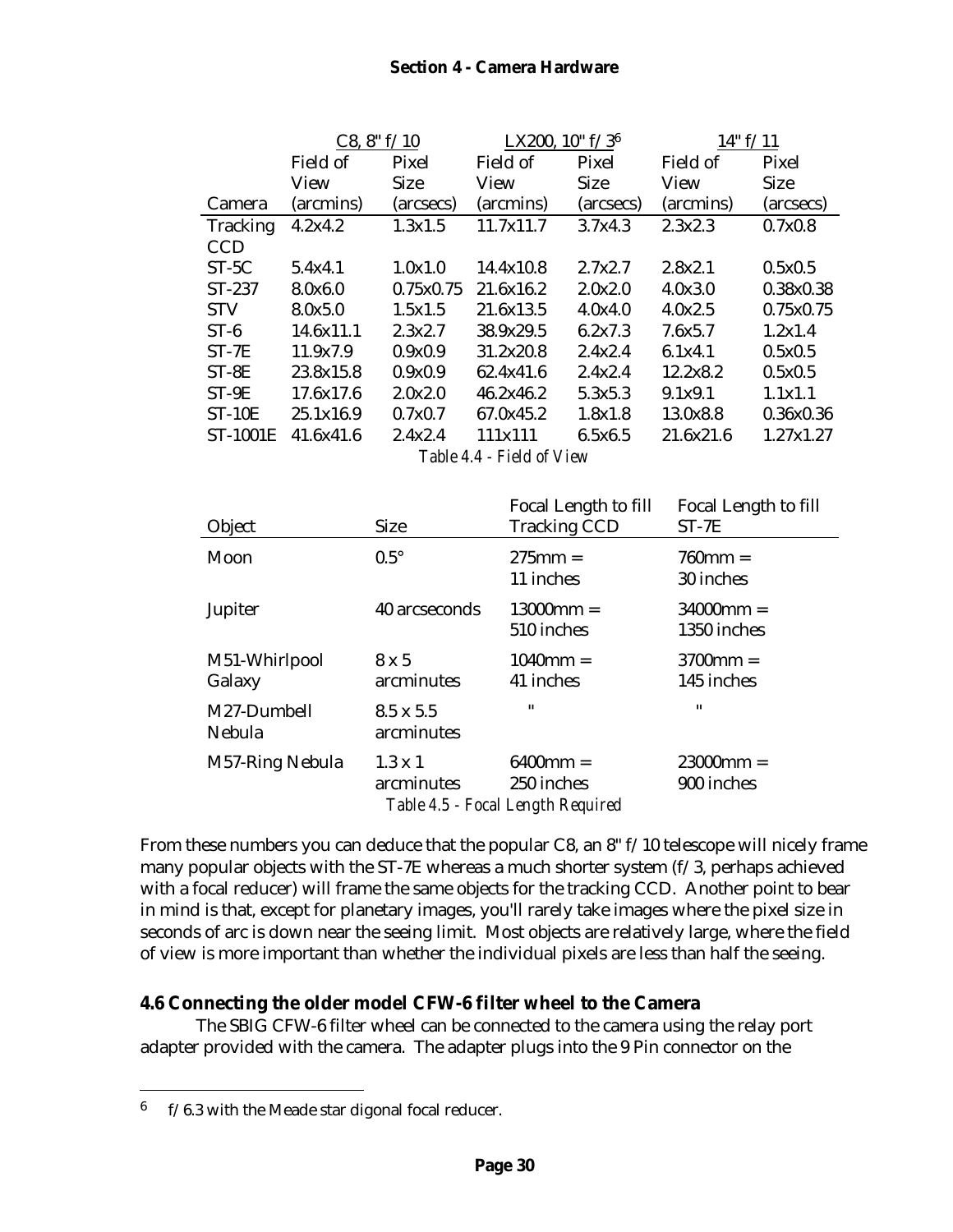ST-7E/8E/9E/10E head. The phone cable connection connects to the telescope drive to adjust the telescope position when collecting images using Self-Guiding, and the short cable with three wires connects to the CFW-6. The black wire of the three-wire group mates to the brown or black wire of the CFW-6.

### **4.7 Battery Operation**

The ST-7E/8E/9E/10E can be operated off of a 12 volt car or marine battery using a the optional 12V power supply or using a power inverter. We have used the Radio Shack model 22-132A, 12 volt DC to 115 volt AC Portable Power Inverter (140 watt) with good success. The camera draws 2.2 amps from the battery with this inverter, which should enable an evening's operation from a single battery. The cooling booster, if used, draws another 2 amps. We recommend a separate battery for the camera; using your vehicle's battery with the engine running may add undesirable readout noise, and using your vehicle's battery without the engine running may result in a long walk home in the dark!

### **4.8 ST-1001E Differences**

The ST-7E/8E/9E/10E/1001E all use the same mechanical head. However, in the Model ST-1001E some modifications are made to accommodate the much larger imaging CCD.

*No Tracking CCD:* All of the models mentioned above have a second CCD mounted in the head for tracking except the ST-1001E. For ST-1001E users who need to autoguide during exposures we recommend the STV stand alone autoguider. More information can be obtained about the STV from the SBIG web site at http://www.sbig.com or by contacting SBIG directly at the phone number or e-mail address on the cover of this manual.

*AO-7 Compatibility:* Because the AO-7 Adaptive Optics accessory uses the tracking CCD to determine corrections, the AO-7 cannot be used with the ST-1001E.

*CFW8 Filter Wheel Compatibility:* Due to the large imaging CCD and corresponding larger optical path required for the ST-1001E, 1.25" filters such as those used in the CFW8 color filter wheel are too small for this camera. ST-1001E users may contact SBIG for recommendations of third party filters and accessories for photometric work or color imaging.

*Optical Center:* The optical center of the window in the ST-1001E camera is moved slightly towards the center of the camera. ST-1001E users should not rely on the mechanical head drawings for the ST-7/8/9/10E cameras for this measurement. Please consult the SBIG web site or SBIG technical support for this measurement if needed.

*Two-stage Cooling with Optional Three-stage Cooling:* The KAF-1001E CCD is nearly 1" square and requires more cooling capability than smaller CCDs to maintain a similar temperature. For this model camera an internal two-stage cooling system is standard. This requires a larger capacity power supply than the ST-7E/8E/9E/10E. In addition, the ST-1001E may be ordered with or retrofitted with the same optional Cooling Booster with water assist that is used on the other cameras giving three-stage cooling, if conditions require.

*12VDC Operation:* The ST-1001E comes only with a 110VAC switching power supply that provides the correct voltages and current capacity required by the camera. An inverter should be used to operate from a 12VDC source such as a marine deep cycle battery.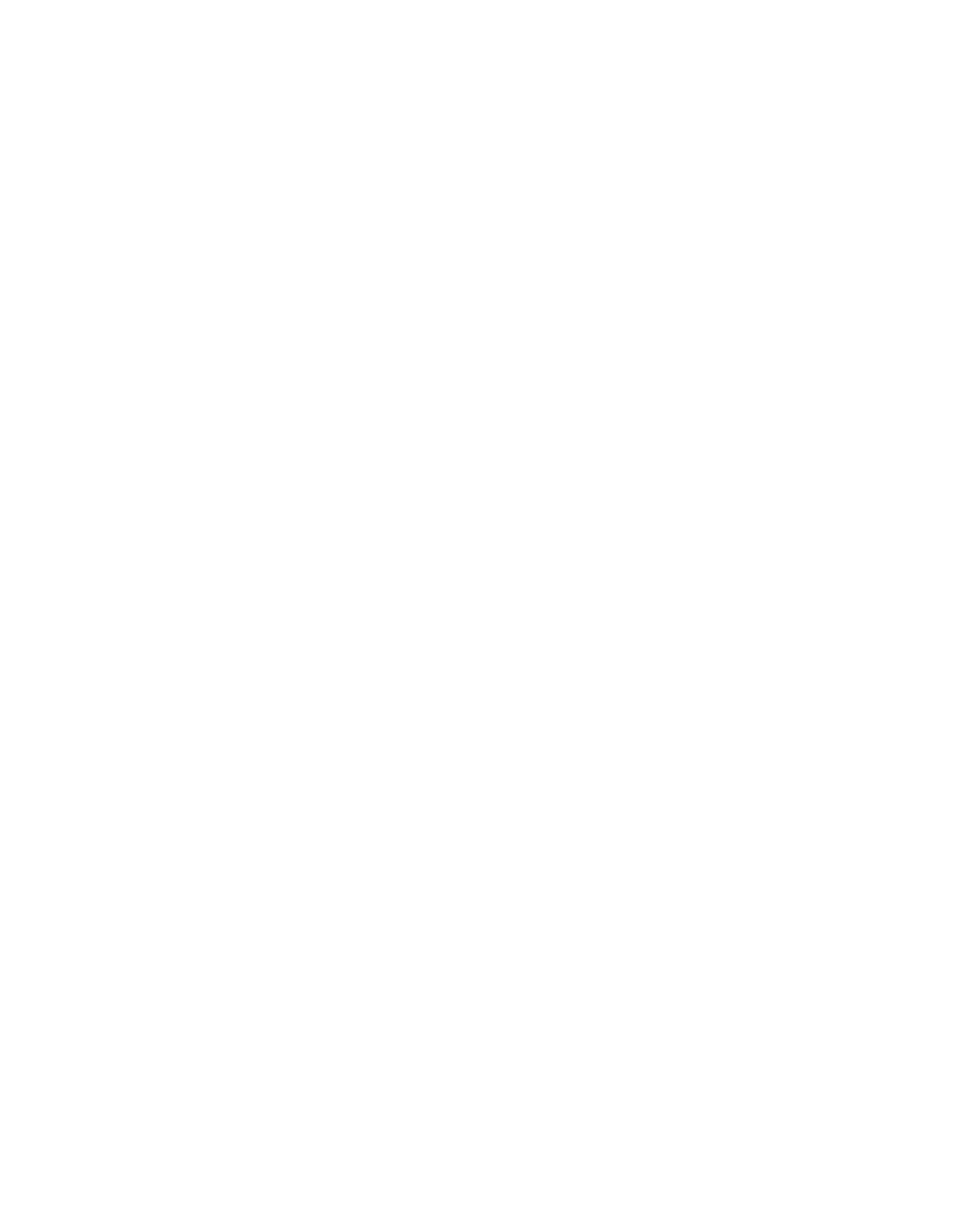### **5. Advanced Imaging Techniques**

With practice, you will certainly develop methods of your own to get the most from your CCD camera. In this section we offer some suggestions to save you time getting started in each of the different areas outlined below, but these suggestions are by no means exhaustive.

### **5.1. Lunar and Planetary Imaging**

When imaging the moon using most focal lengths available in astronomical telescopes, you will note that the moon's image typically fills the CCD. The image is also very bright. The best way to image the moon is to use neutral density filters to attenuate the light.

You may also try an aperture mask to reduce the incoming light. If you feel that an aperture mask reduces resolution to an unacceptable degree, consider using a full aperture solar filter. This will result in an optimum exposure of only a few seconds. Another way to reduce the incoming light is to increase the effective focal length of your telescope by using a barlow lens or eyepiece projection. This is very desirable for planetary imaging since it also increases the image size.

# **5.2. Deep Sky Imaging**

Ordinarily, with telescopes of 8" aperture or larger, a ten second exposure in focus mode, with a dark frame subtracted, will show most common deep sky objects except for the very faintest. This is a good starting point for finding and centering deep sky objects. If you find ten seconds to be insufficient, a one minute exposure will clearly show nearly any object you wish to image, particularly if 2x2 or 3x3 binning is selected. Using the Grab command, exposures of five minutes will generally give you a clear image with good detail. Of course, longer exposures are possible and desirable, depending on your telescope's tracking ability or your desire to guide. Once you have determined the longest exposure possible with your particular drive error, try Track and Accumulate exposures of a duration less than your measurable error. We have found that exposures of thirty seconds to two minutes are best depending on the focal length of telescope one is using. With the self guiding feature of the ST-7E/8E/9E/10E one can take long integrations while the internal tracking CCD guides the telescope.

We highly recommend that you initially pursue deep sky imaging with a fast telescope, or focal reducer to produce a final F number of  $F/6.3$  or faster at the CCD. The sensitivity advantage is considerable!

### **5.3. Terrestrial Imaging**

An optional accessory for the SBIG cameras is the camera lens adapter. These accessories are made to accommodate most popular camera models. You may attach a camera lens in place of your telescope and use the CCD camera for very wide angle images of the night sky or for terrestrial views in daylight. Begin with a tenth second exposure at f/16 for scenes at normal room light and adjust as necessary for your conditions.

# **5.4. Taking a Good Flat Field**

If you find that flat field corrections are necessary due to vignetting effects, CCD sensitivity variations, or for more accurate measurements of star magnitudes, try either taking an image of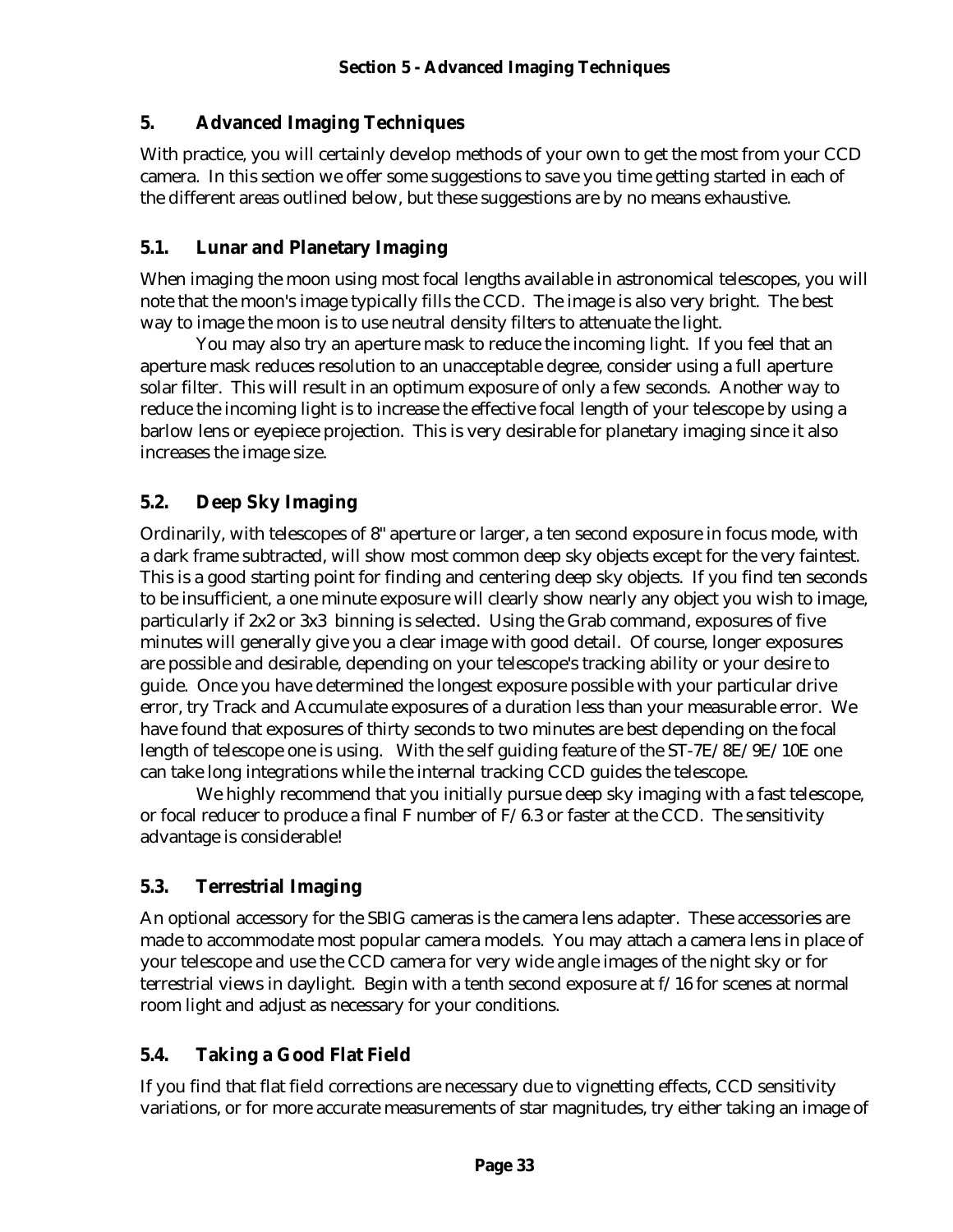#### **Section 5 - Advanced Imaging Techniques**

the twilight sky near the horizon or take an image of a blank wall or neutral grey card. The Kodak CCDs may have a low contrast grid pattern visible in the sky background. A flat field will eliminate this.

Finding areas of the sky devoid of stars is very difficult after twilight. Therefore, you should take flat field images of the night sky after sunset, but long before you can see any stars. If this is not possible, take an image of a featureless wall or card held in front of the telescope. However, if using this second method, be sure that the wall or card is evenly illuminated. Appendix D describes how to do this. You will know if the flat field is good if the sky background in your images has little variation across the frame after flat fielding, displayed using high contrast (a range of 256 counts is good for showing this).

If you plan on flat fielding Track and Accumulate images you should also refer to section 6.8. Since the same flat field is added to itself a number of times, be sure that you do not saturate the flat field image by starting with pixel values too high. Typically try to keep the pixel values between 10% to 20% of saturation for this purpose. For single flat field images, try to keep the values to approximately 50% of saturation.

### **5.5. Building a Library of Dark Frames**

The ST-7E/8E/9E/10E/1001E have regulated temperature control, and therefore it is possible to duplicate temperature and exposure conditions on successive nights. You can set the camera TE cooler temperature to a value comfortably within reach on your average night, and then take and save on disk a library of dark frames for later use. This is a good project for a rainy night. We recommend you build a file of 5, 10, 20 ,40, and 60 minute dark frames at zero degrees Centigrade for a start. Otherwise you will find yourself wasting a clear night taking hour long dark frames!

#### **Note:** *Dark frames taken the same night always seem to work better. The adaptive dark subtract will help if the ambient temperature changes slightly.*

### **5.6. Changing the Camera Resolution**

The Camera Setup command allows you to select the resolution mode you wish to use for taking and displaying images. The ST-7E/8E/9E/10E/1001E cameras have High, Medium, Low and Auto modes. The High Resolution mode is the best for displaying the greatest detail since it utilizes the maximum number of pixels for your particular camera. The Medium Resolution Mode operates by combining 2x2 pixels giving the same field of view as High Resolution Mode, but with  $1/4$  the resolution. This results in significantly faster digitization and download times. Also, in Medium Resolution Mode, with larger pixels and comparable readout noise there is a better signal to noise ratio for very dim diffuse objects. This improved signal to noise ratio combined with faster digitization and download times makes Medium Resolution Mode ideal for finding and centering dim objects, and for imaging most objects. Additionally, a Low resolution mode is provided which bins the CCD 3x3 before readout. Low resolution mode is sensational for displaying faint nebulosity with short exposure times. In Auto Resolution Mode, the camera and software will always use High Resolution for all imaging and display functions except when you are in Full Frame Focus Mode. It will then automatically switch to Low Resolution Mode. If you further select Planet Mode for focusing, the camera will switch back to High Resolution on the selected box area. The small pixel size,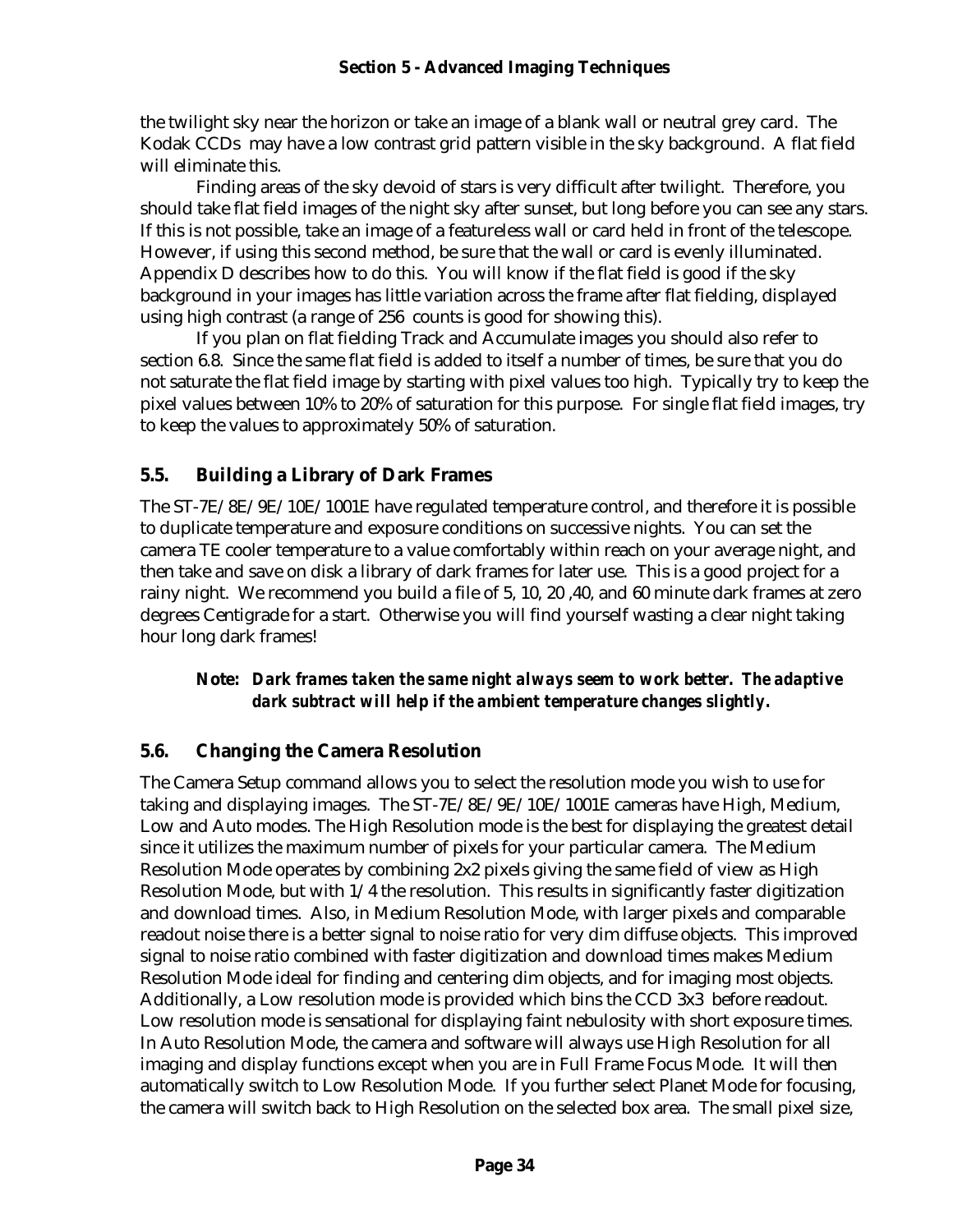is best for critical focusing. Planet mode will result in fast digitization and download times since only a small portion of the frame is read out.

In general, you should pick a binning mode that yields stars with two to three pixels full width at half maximum. This is easily measured by using the crosshairs to determine the peak brightness of a relatively bright star, and determining the number of pixels between the 50% values on either side of the peak. More than 3 pixels per stellar halfwidth merely wastes sensitivity without improved resolution.

### **5.7. Flat Fielding Track and Accumulate Images**

This section gives the step by step procedure for flat field correcting images taken using the Track and Accumulate command.

Flat field correcting images allow the user to remove the effects of CCD response nonuniformity (typically less than a few percent) and optical vignetting which for some optical systems can be as much as a 50% effect from center to edge. The CCDOPS software allows flat field correcting images using the Flat Field command, but some preparation must be made to use that command with Track and Accumulate images. Essentially you must prepare a special flat field correction image for Track and Accumulate images. This special preparation is necessary to have the same set of alignment and co-addition operations apply to the flat field file that have occurred in acquiring the Track and Accumulate image. In general, the following procedure should be followed when flat field correction of Track and Accumulate images is desired:

1. Take a normal flat field image using the Grab command. You can use the dusk sky or a neutral gray or white card held in front of the telescope. Try to adjust the illumination and/or exposure so that the build up of light in the image yields values that when co-added several times will not overflow 65,000 counts. The number of times the image will need to be co-added without overflowing is set by how many snapshots you intend to use in Track and Accumulate. A good goal is to try and attain a maximum level in the flat field image of 1,000 to 2,000 counts which will allow co-addition 32 times without overflow.

Note: *You will have to take a new flat field image anytime you change the optical configuration of your telescope such as removing and replacing the optical head in the eyepiece holder.*

- 2. Save the flat field image on your disk using the Save command. In the following discussions this flat field file will be referred to as FLAT.
- 3. Take your Track and Accumulate image using the Track and Accumulate command and save it on the disk using the Save command. In the following discussions this Track and Accumulate image file will be referred to as IMAGE.
- 4. Immediately after saving the IMAGE use the Save Track List command on the PC or activate the Track List window on the Mac and use the Save command to save the Track and Accumulate track list. The track list is a file that describes what alignment operations were done to the individual components of IMAGE to achieve the end result. In the following discussions this track list file will be referred to as TRACK.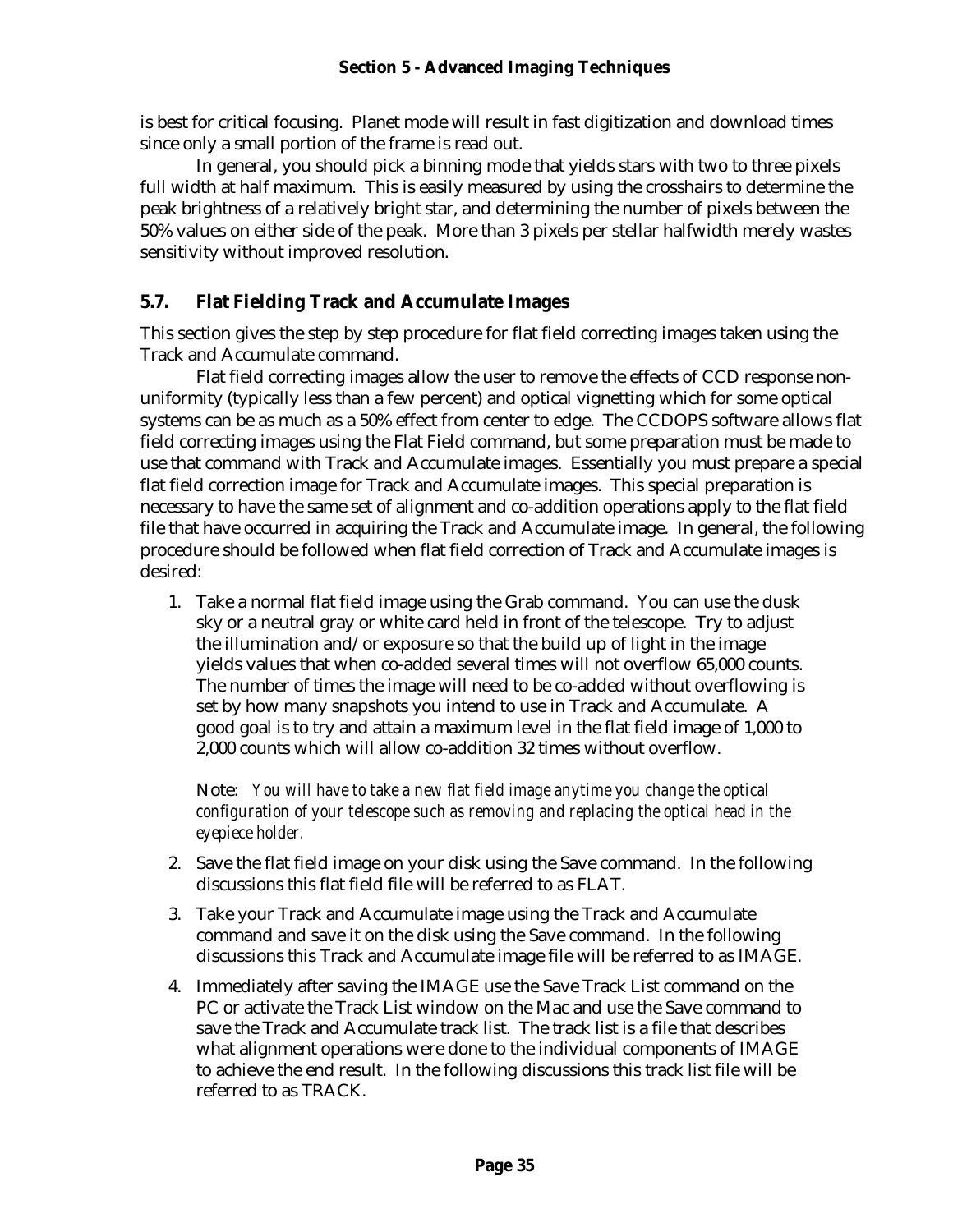- 5. Repeat steps 3 and 4 as many times as desired for all the objects you wish to image, each time choosing a set of corresponding new names for the IMAGE and TRACK files.
- 6. You will now create a combined flat field image for each Track and Accumulate image you captured. Invoke the Add by Track List command. The software will bring up a file directory dialog showing all the track list files. Select the TRACK file corresponding to the image you wish to correct. The software will load the TRACK file and present you with another file directory dialog showing all the images. Select the appropriate FLAT image. The software will align and co-add the FLAT image using the same operations it performed on the Track and Accumulate image. Finally save the combined flat field image using the Save command. In the following discussions this combined flat field image will be referred to as COMBINED-FLAT. Repeat this step for each of the TRACK files using a corresponding name for the COMBINED-FLAT image.
- 7. You will now flat field correct the Track and Accumulate image with the combined flat field image. Use the Open command to load the IMAGE file, then use the Flat Field command. The software will present you with a file directory dialog where you should select the corresponding COMBINED-FLAT image. After the software has finished correcting the image you can view the results and save the flat field corrected image with the Save command. This image will be referred to as the CORRECTED-IMAGE file. Repeat this step for each of the IMAGE files using the corresponding COMBINED-FLAT image.

At SBIG we have adopted the following naming convention for our various image and related files. If it helps you organize your files please feel free to adopt it or any method you feel helps sort out the process of naming files:

| Image type                                   | Name              |                   |
|----------------------------------------------|-------------------|-------------------|
| Uncorrected image (IMAGE)                    | XXXXXXXX.         | (blank extension) |
| Flat field file (FLAT)                       | FLATXXXX.         | (blank extension) |
| Track list file (TRACK)                      | XXXXXXXX.TRK      |                   |
| Combined flat field (COMBINED-FLAT)          | <b>FLATXXXX.C</b> |                   |
| Flat field corrected image (CORRECTED-IMAGE) | XXXXXXXX.F        |                   |

### **5.8. Tracking Functions**

The CCDOPS software allows your ST-7E/8E/9E/10E/1001E to be used as an autoguider or self-guided (except ST-1001E) imager. It does not function as a stand-alone autoguider like the ST-4, but instead requires using a PC to perform the function. These cameras have considerably better sensitivity than the ST-4.

CCD autoguiders alleviate you from having to stare down the eyepiece for hours at a time while guiding astrophotographs. They are not the end-all, cure-all approach to telescope mechanical problems, though. You still need a good polar alignment and a rigid mount between the guide scope and the main scope or you need to use an off-axis guider, with all its inherent difficulties. A good declination drive, free of backlash, is desirable although not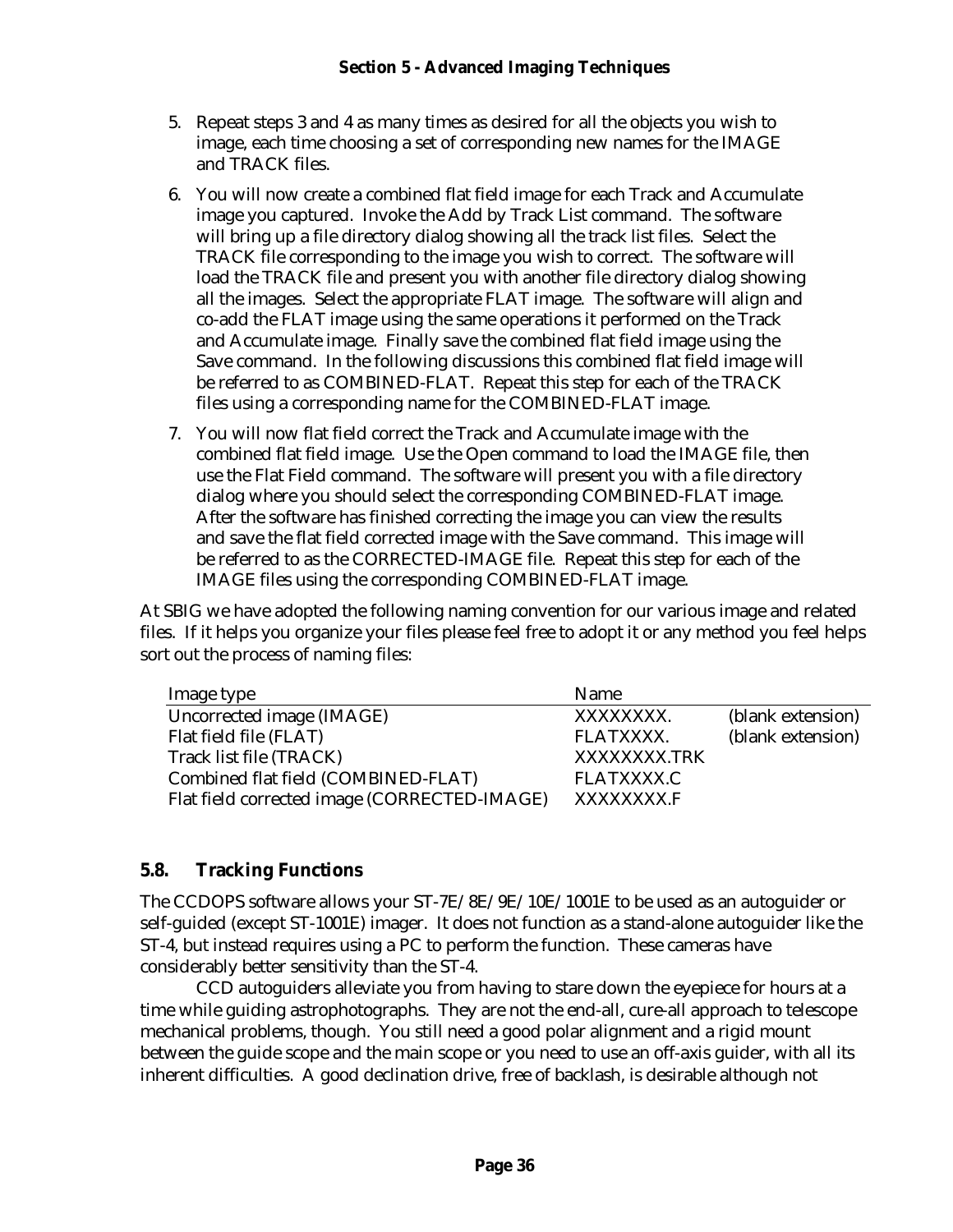absolutely necessary. Finally, modern drive correctors with periodic error correction (PEC) or permanent periodic error correction (PPEC) will ease the difficulty of achieving good results.

*The moral of the story is don't count on the CCD autoguider to fix all your problems. The better the drive, the better results you will obtain.*

Using the CCD as an autoguider requires interfacing the CPU's relay port to your hand controller (as discussed in section 4.4) and then training the CCD system on your telescope. This is done with the Calibrate Track command. Focus your system and then find and center on a moderately bright calibration star (1000 to 20,000 peak counts will do) without any nearby neighboring stars of similar brightness. Then execute Calibration command. It takes a sequence of five images. In the first image it determines the pixel position of the calibration star. In the four subsequent images, the software, in sequence, activates each of the telescope's four correction directions, measuring the displacement of the calibration star. From this calibration information, the software is able to calculate a precise correction when the guide star moves away from its intended position.

At the start, you should pick a calibration star with roughly the same declination as the intended object since the telescope's correction speeds vary with declination. As you get used to the tracking functions you can calibrate on a star near the celestial equator and have the software adjust for different declinations for you.

The tracking functions in CCDOPS are accessed through the Track menu. The Calibrate Track command, as described above, is used to calibrate your telescope's drive corrector. Once that is done, the Track command, which you would use for autoguiding astrophotographs, allows you to select a guide star in the field of view, and then repeatedly takes images, measuring the guide star's position and hence guiding error, and corrects the telescope.

The Track and Accumulate command, discussed in section 3.9.2, also has provisions for making telescope corrections between images. This is necessary only if your drive has a large amount of long term drift, which results in Track and Accumulate images that are reduced in width.

Finally, the Tracking Parameters command allows you to fine tune the CCDOPS tracking performance. You can deactivate the RA or DEC corrections or even deactivate both, a feature that can be used to monitor the uncorrected tracking accuracy of your drive. You can also fine tune the correction speeds if you find the telescope is consistently over or under correcting.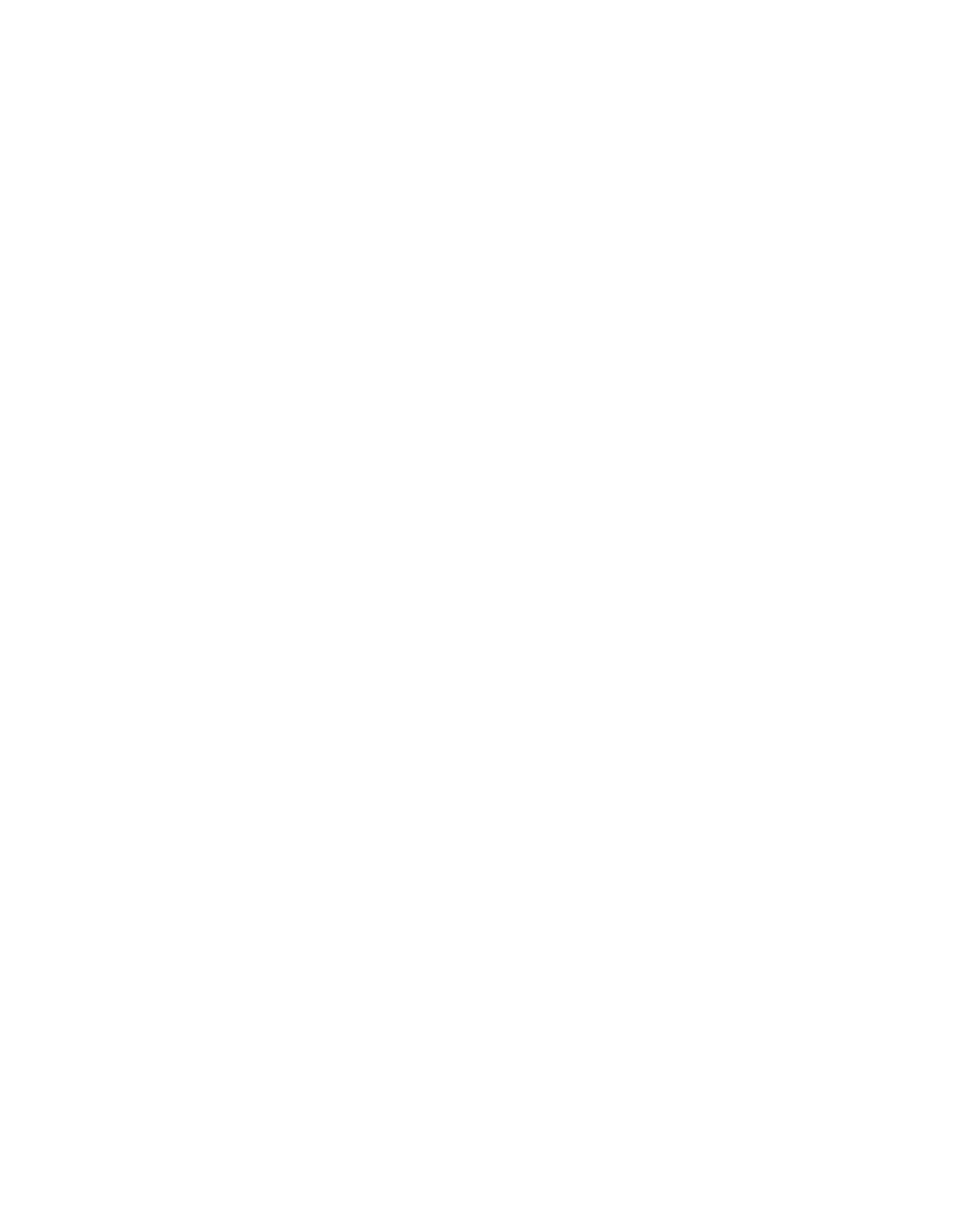#### **6. Accessories for your CCD Camera**

This section briefly describes the different accessories available for your CCD camera.

#### **6.1. Cooling Booster**

The cooling booster, which is included with the ST-9E and ST-10E, is an option for the ST-7E, ST-8E and ST-1001E. It is a small module that gets installed inside the back compartment of the camera. This section tells you how to best use the Cooling Booster.

#### *Caution: Do not connect the power to the cooling booster unless the main power to the camera has already been connected and the fan is running. The fan is needed to keep the booster's heat sink cool.*

The cooling booster can be used either without the flowing water or with it. We do not recommend using water cooling in the field due to the extra equipment necessary such as water reservoir, pump, hoses and additional power required for the pump. For users who have fixed sites, or small observatories, the extra equipment required is easier to manage. The major problem one must deal with is routing the water tubes off the mount to minimize perturbations to the mount during tracking. In general, try to route tubes (and wires) over the mount, rather than just let the tubes dangle from the end of a long tube. Water-cooling is probably not necessary for most users when the air temperature is below 10 degrees C (50 degrees F), since the dark current is fairly low already. Think of it as a summertime accessory! We do not recommend use of water cooling below freezing temperatures, where antifreeze must be added to the water. It is simply not necessary then. There is no problem with using the cooling booster with only air cooling in the winter, though.

Without flowing water the cooling improvement is about 6 degrees C. With it the cooling improvement is about 15 degrees C. If you plan to use it without the water then you should disconnect the hoses from the camera and shake out the water trapped in the heat sink. Disconnecting the hoses will reduce the potential perturbation to your telescope mount.

To operate the cooling booster without water cooling, mount the camera to the telescope as before and simply plug the auxiliary 12 volt supply jack into the connection on the camera back plate. Turn on the TE cooling to 100% by giving it a target temperature of –50 degrees. After 10 minutes examine the camera temperature, and reset the set point to 3 degrees C above the current temperature. This 3 degree temperature margin will enable the ST-7E/8E/9E to regulate the temperature accurately.

To operate the camera with water cooling, the procedure is the same except that the water flow must be established before mounting the camera to the telescope, since the water pumps have limited pressure capability. To do this, put the camera at the same level as the water reservoir. Connect all the hoses, and make sure the water return goes back into the reservoir. Push the ¼ inch internal diameter (ID) hoses onto the nipples on the back of the camera so they seal. Attach one hose to the nipple onto the reducing connector that adapts the  $\frac{1}{4}$  inch ID hose to the  $\frac{1}{2}$  inch diameter hose from the pump.

Turn on the pump, and let the flow establish itself through the hoses. Next, mount the camera to the telescope. If you always keep the return hose outlet near the reservoir level the pump will have no problem raising the water 2 meters (6 feet) off the floor. The limited pressure capacity of the pump is only a problem when you let the water fall back into the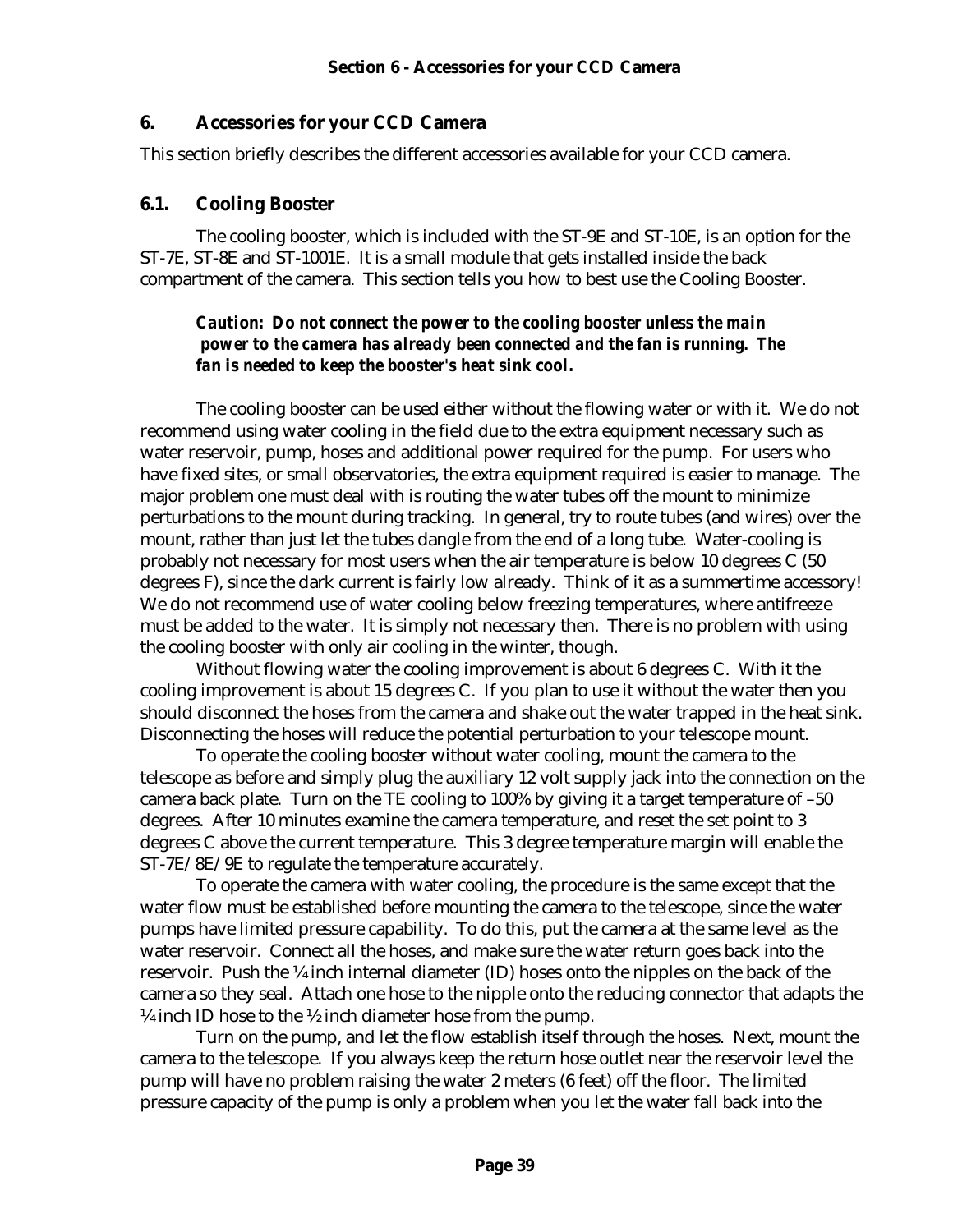#### **Section 6 - Accessories for your CCD Camera**

reservoir from a significant height above it, such a 0.3 meter (12 inches). Lastly, check for leaks!

When using water cooling, avoid the temptation to put ice in the water to get the camera even colder. As the cooling booster is designed, the camera will not be cooled below ambient temperature if ambient temperature water is used. If colder water is used, the head may fog or frost up, depending on the dew point. . The exposed electronics inside the ST-7/8 will get wet, and corrode. The hoses will start dripping condensation, and you will have a mess. Keep the ice for a cold drink!

At the end of the evening, stop the pump, and raise the outlet hose above the camera to let all the water drain out of the system. Blowing it out with gently pressure helps clear the water. You can leave the hoses full of water, but if a leak occurs while you're not there you may have a problem.

When packing the camera for a long time, or at the end of summer, disconnect the hoses and blow out the heat sink to allow the enclosed spaces to dry out and minimize long term corrosion.

### **6.2. Tri-color Imaging**

You can make splendid color images with your CCD camera by using the optional CFW-8 color filter wheel. The CFW-8 attaches to the front of the CCD head and allows you to take images in red, green and blue light of the same object. When these images are aligned and processed a full color image results. *(Note: Due to the large size of the imaging CCD in the ST-1001E, the CFW8 will not work with this model camera. A filter wheel with 2" filters is recommended).*

### **6.3. Camera Lens Adapters and Eyepiece Projection**

Camera Lens adapters are available for the ST-7E/8E/9E/10E/1001E. The camera lens adapter allows you to mount your camera lens in place of the telescope for very wide field views of the night sky or for daytime terrestrial imaging. The adapters are available for a variety of the most common camera lenses in use.

The cameras themselves can be used for eyepiece projection assuming you already have a T-thread eyepiece projection adapter for. Instead of attaching a 35mm camera to the T-thread camera adapter you can attach the CCD camera by unscrewing the T-Thread nosepiece fom the front of the camera.

### **6.4. Focal Reducers**

Several third party vendors, including Optec, Celestron and Meade, make focal reducers for their telescopes that could be used with the ST-7E/8E/9E/10E cameras. While most will work with the ST-7 some may have slight amounts of vignetting when used on the larger ST-8E/9E/10E. As of this writing we have not tested any focal reducers with the ST-1001E

**Note**: *Many very fast (F/3.3) commercial units will not accommodate a filter wheel.*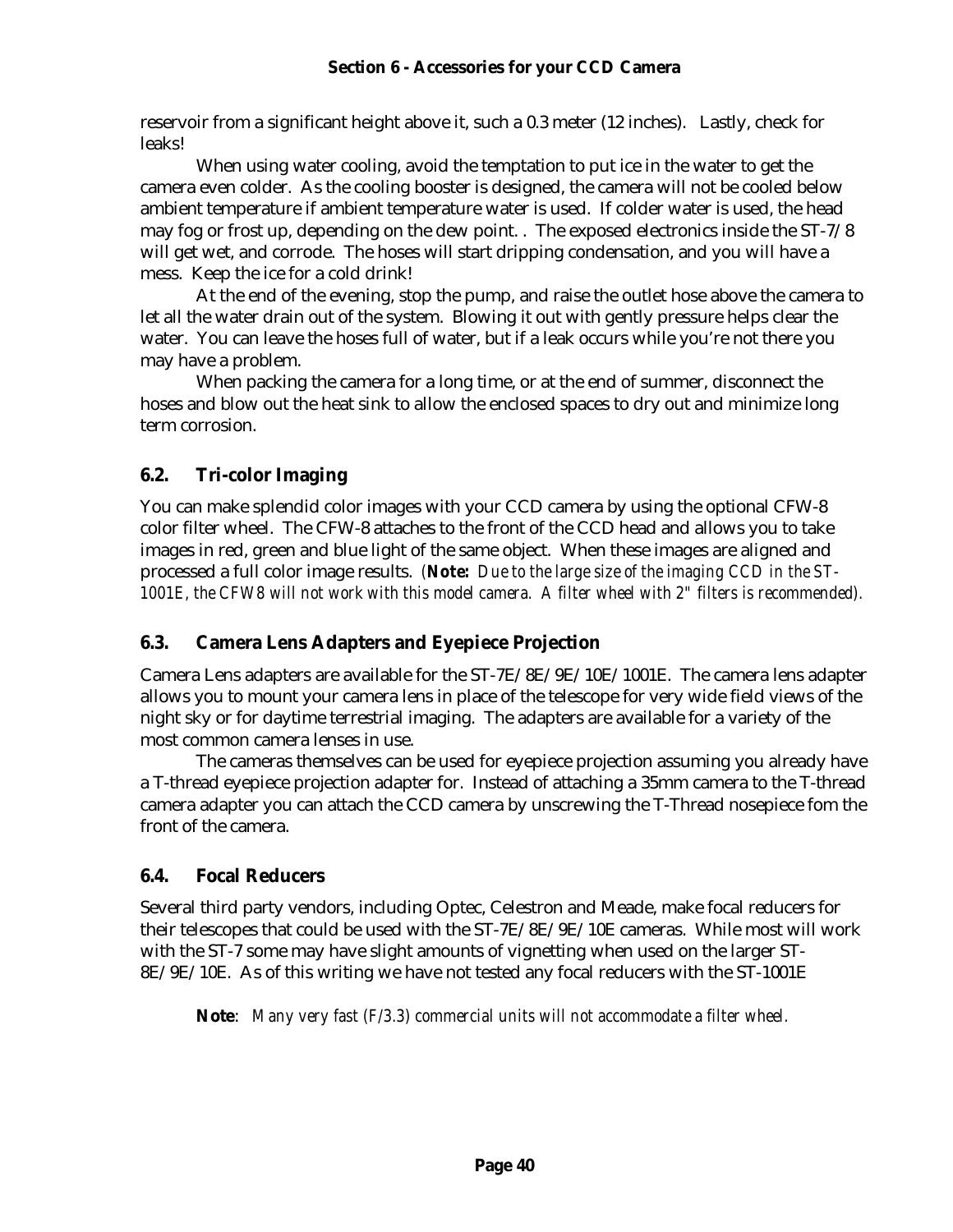### **6.5. AO-7 and Lucy-Richardson Software**

The AO-7 is the world's only Adaptive Optics accessory for the amateur CCD market and it works only with the self guided feature of the ST-7E/8E/9E/10E. The AO-7 is essentially an electromechanical driven diagonal mirror that goes between the camera and the telescope. Using the AO-7 allows corrections to be made at rates up to 40 Hz. This yields perfect, backlash-free guiding and allows removal of some atmospheric effects. When used in conjunction with the CCDSharp software stellar peak brightness can double and stellar halfwidths can shrink by 25%.

# **6.6. SGS - Self-Guided Spectrograph**

The SGS Self Guided Spectrograph takes the tedium out of spectroscopy by allowing you to image and guide the source on the tracking CCD while acquiring its spectra on the imaging CCD. No more hunting around to place the object on the slit! With the SGS you can measure galactic redshifts, stellar classifications and determine nebular constituency. This is another example of the value of a self-guided camera like the ST-7E/8E/9E/10E.

# **6.7. Third Party Products and Services**

There are numerous third party products and services available directed to the CCD user. We mention a few to give you an idea of the ever increasing interest in this new technology. Scanning through the pages of Sky & Telescope, CCD Astronomy, or Astronomy magazine reveals many third-party vendors of CCD accessories and software.

### **6.7.1. Windows Software**

If you are a user interested in using Windows software with your camera, SBIG has CCDOPS for Windows. In addition, after January 2001, all SBIG cameras will include CCDSoftV5 which is a joint software development of SBIG and Software Bisque. There are also several other commercial Windows programs available which include a stellar database, telescope control for computerized telescopes like the Meade LX200, and CCD camera functions in an integrated package.

# **6.7.2. Image Processing Software**

There are a host of image processing software packages capable of reading and processing TIFF files and new packages are being developed which will read and process SBIG image formats as well. In addition to commercial software, on-line services like CompuServe and GEnie have many public domain and shareware programs available through their Astronomy interest groups.

# **6.7.3. Getting Hardcopy**

One older way of producing a hard copy of images taken with the CCD camera is to simply take a photograph of the computer screen while the image is displayed. It is best to use a long lens and step back from the monitor to reduce the appearance of the curvature of the edges of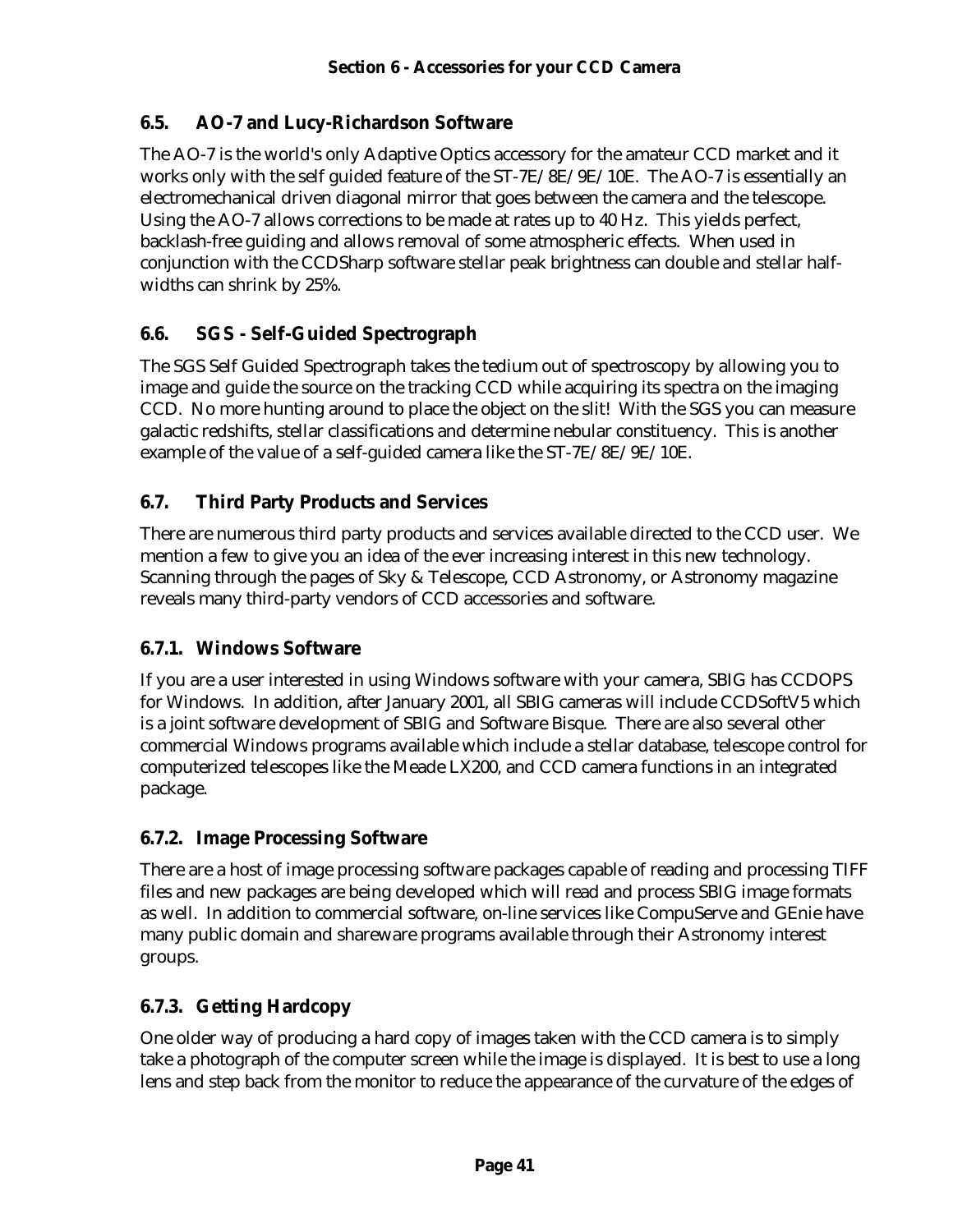the screen, and use an exposure longer than 1/30th of a second to avoid the video refresh rate of your monitor. Darken the room, and use a brighter background than is visually optimum.

For the best quality hard copy, save the files in TIFF format and send a copy of the file on a disk to a photo lab which offers printing of digital images. The Windows version of CCDOPS allows for printing of the images, and there are a number of third party software programs for the PC such as Pizzaz Plus which will capture and print the display on your computer screen. These programs, however, do not produce very detailed prints and are useful only to a very limited degree. Recently, photo quality color desktop printers have become commonplace. Many of these printers will do a reasonable job with commercial image processing programs such as Adobe Photoshop.

# **6.8. SBIG Technical Support**

If you have any unanswered questions about the operation of your CCD camera system or have suggestions on how to improve it please don't fail to contact us. We appreciate all your comments and suggestions. Additionally if you are interested in writing software supporting SBIG cameras, we offer technical support regarding our file formats found in Appendix B, and Technical Notes regarding the camera command protocol which we will make available upon request.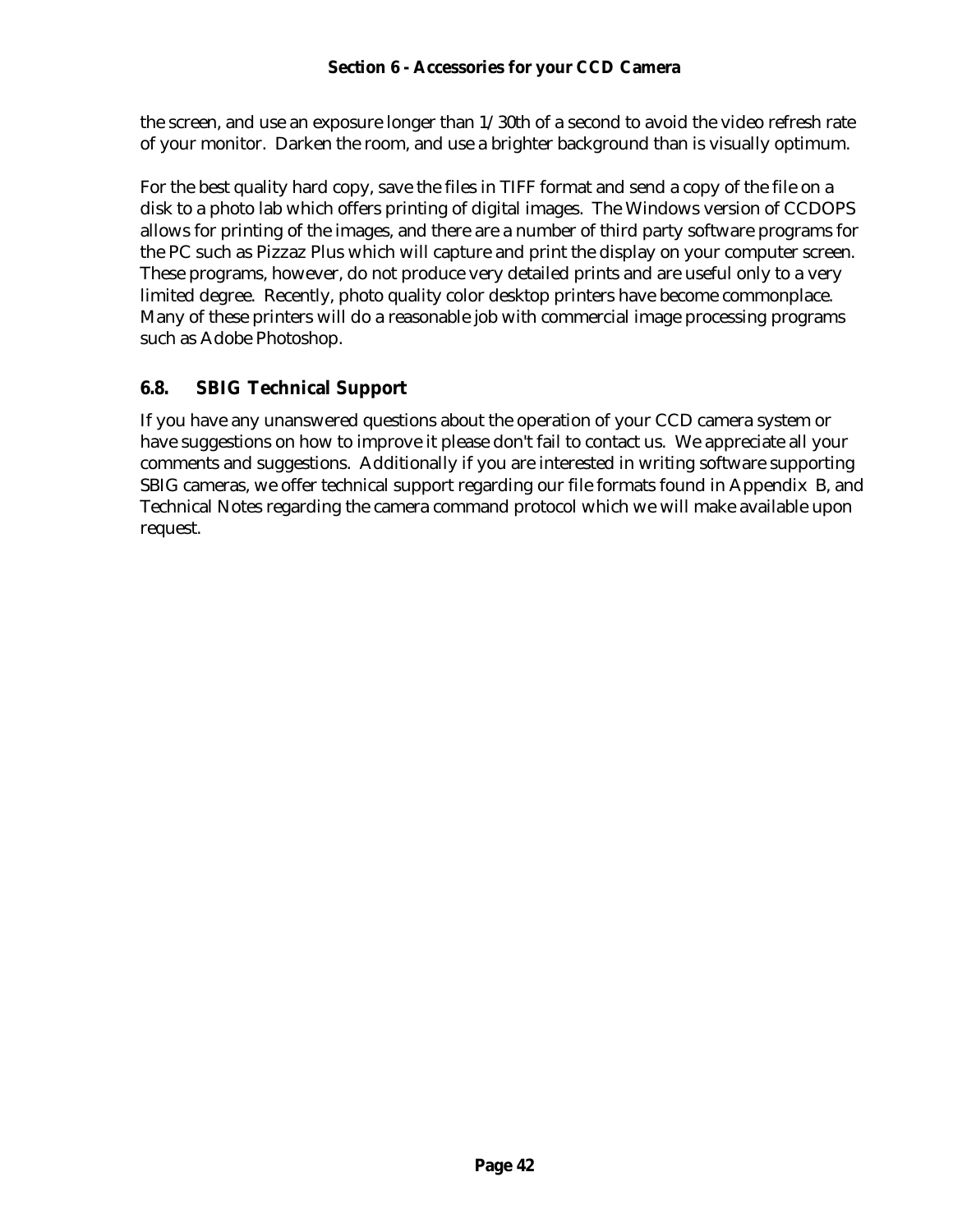### **7. Common Problems**

This section discusses some of the more common problems others have encountered while using our CCD cameras. You should check here if you experience difficulties, and if your problem still persists please contact us to see if we can work it out together.

**Achieving Good Focus** - Achieving a good focus is one of the most difficult areas in working with CCD cameras due to the lack of real time feedback when focusing. Focus can take a good deal of time, and as with all forms of imaging, focus is critical to getting the most out of your camera.

Once you have achieved a good focus with your system, it can be very useful for future observing sessions to scribe an eyepiece or mark down or log positions of each component so the next time you will at least be close to focus at the start.

If you know where the focal plane lies for your telescope, you can use Table 3.1 to calculate exactly where the CCD is with respect to your system. By placing the CCD close to the focal plane initially, you can save a lot of time.

The best kind of object to focus on is a star. As you converge towards focus, more light from the star will be concentrated onto one pixel. Thus, watching your peak reading while focusing and focusing for a maximum reading is a good way to get best focus. This is how we do it. It helps to have a dial or indicator on the focus knob so you can rapidly return to the best point after going through focus.

**Elongated Guided Images** - When using Track and Accumulate or Self Guiding, if you notice guiding errors resulting in elongated star images, you are probably using too long a snapshot time. If the snapshot time is longer than the amount of time your drive can track unguided with acceptable guiding errors, you will see elongated stars in your final images. If your snapshot times are getting down to 30 seconds or less you should improve your drive.

If you are using your camera as an autoguider for film photography and are noticing unacceptable guiding errors, please check the following before calling SBIG:

- 1. Can you move the telescope using the Move command? This is an indicator as to whether or not you are properly connected to your drive system via the relay cable from the CPU.
- 2. Be sure that your calibration time gives at least 10 to 50 pixels of movement for each step of the Calibrate Track command.
- 3. Check for flexure between the CCD camera head and your system. Check for flexure between the guide scope or off-axis guider and your telescope system. This is a very common source of guiding errors. A very small movement of the CCD head with respect to the guide scope during an exposure can cause unacceptable streaking.
- 4. If your mount is stable, try longer exposure times while tracking to average out the atmospheric effects.
- **Finding Objects** The size of the CCD used in the ST-7 (roughly 8mm diagonal) can make finding objects a little difficult. If you experience this problem you might try the following suggestions.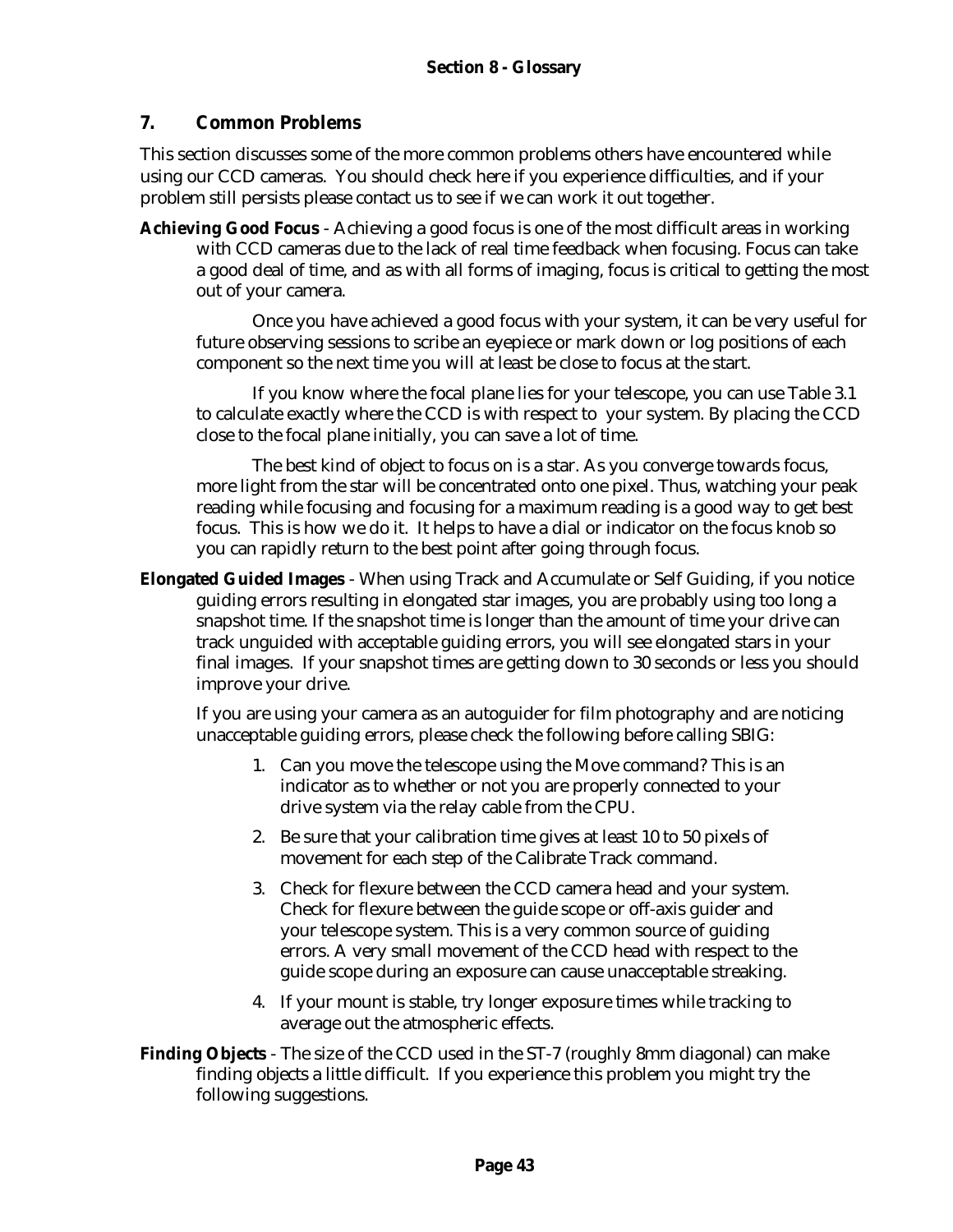#### **Section 8 - Glossary**

The easiest method of finding objects is to use a reticule eyepiece, if the object is bright enough to see. Pull the CCD optical head from the eyepiece holder and insert a 12-20mm eyepiece, focussing the eyepiece by sliding it in and out of the eyepiece holder, not by adjusting the telescope's focus mechanism. Center the object carefully (to within 10% of the total field) and then replace the CCD optical head. Since the head was fully seated against the eyepiece holder when you started, fully seating it upon replacement will assure the same focus.

If the object is too dim to see visually you will have to rely on your setting circles. Go to a nearby star or object that is easily visible and center that object in the CCD image. Calibrate your RA setting circle on the known object's RA and note any DEC errors. Reposition the telescope at the intended object, using the correct RA setting and the same DEC offset noted with the calibration object. Try a ten second or one minute exposure and hopefully you will have winged the object. If not you will have to hunt around for the object. You can use the Focus mode in Low resolution mode for this and hopefully you won't have to search too far. Check in DEC first, as DEC setting circles are often smaller and less accurate.

- **Telescope Port doesn't Move Telescope** If you find the camera is not moving the telescope for Tracking, Track and Accumulate or Self Guiding you should use the Move Telescope command with a several second period to isolate the problem down to a specific direction or directions. If you set the Camera Resolution to the Low mode in the Camera Setup Command, you can move the telescope and Grab an image fairly quickly to detect movement of the telescope pointed at a moderately bright star. Try each of the four directions and see which ones move and which ones don't. At this point the most likely culprit is the hand controller modification. Trace the signals from the camera's telescope connector back through the hand controller, paying particular attention to the offending wires.
- **Can't Reach Low Setpoint Temperatures** If you find that the camera isn't getting as cold as expected the problem is probably increased ambient temperatures. While these cameras have temperature regulation, they still can only cool a fixed amount below the ambient temperature (30 to 40 °C). Lowering the ambient temperature allows the cameras to achieve lower setpoint temperatures.
- **CCD Frosts** If your camera starts to frost after a year of use it's time to regenerate the desiccant as described in Appendix C. This is a simple matter of unscrewing the desiccant container and baking it (without the little O-ring) in an oven at 350°F for 4 hours.
- **No Image is Displayed** Try the Auto Contrast setting or use the crosshairs to examine the image pixel values and pick appropriate values for the Background and Range parameters.
- **Horizontal Faint Light Streaks in Image** some PCs apparently have the mouse generate nonmaskable interrupts when moved. These interrupts can slightly brighten the line being read out. If this occurs, do not move the mouse during read out.
- **A/D Timeout or Other Errors** Some compters require that you configure the parallel port for "Standard" mode instead of "ECP" or "EPP" mode. These two enhanced modes can cause A/D Timeout and other parallel errors. Refer to you computer manual for how to use the BIOS Setup utility to configure your parallel port.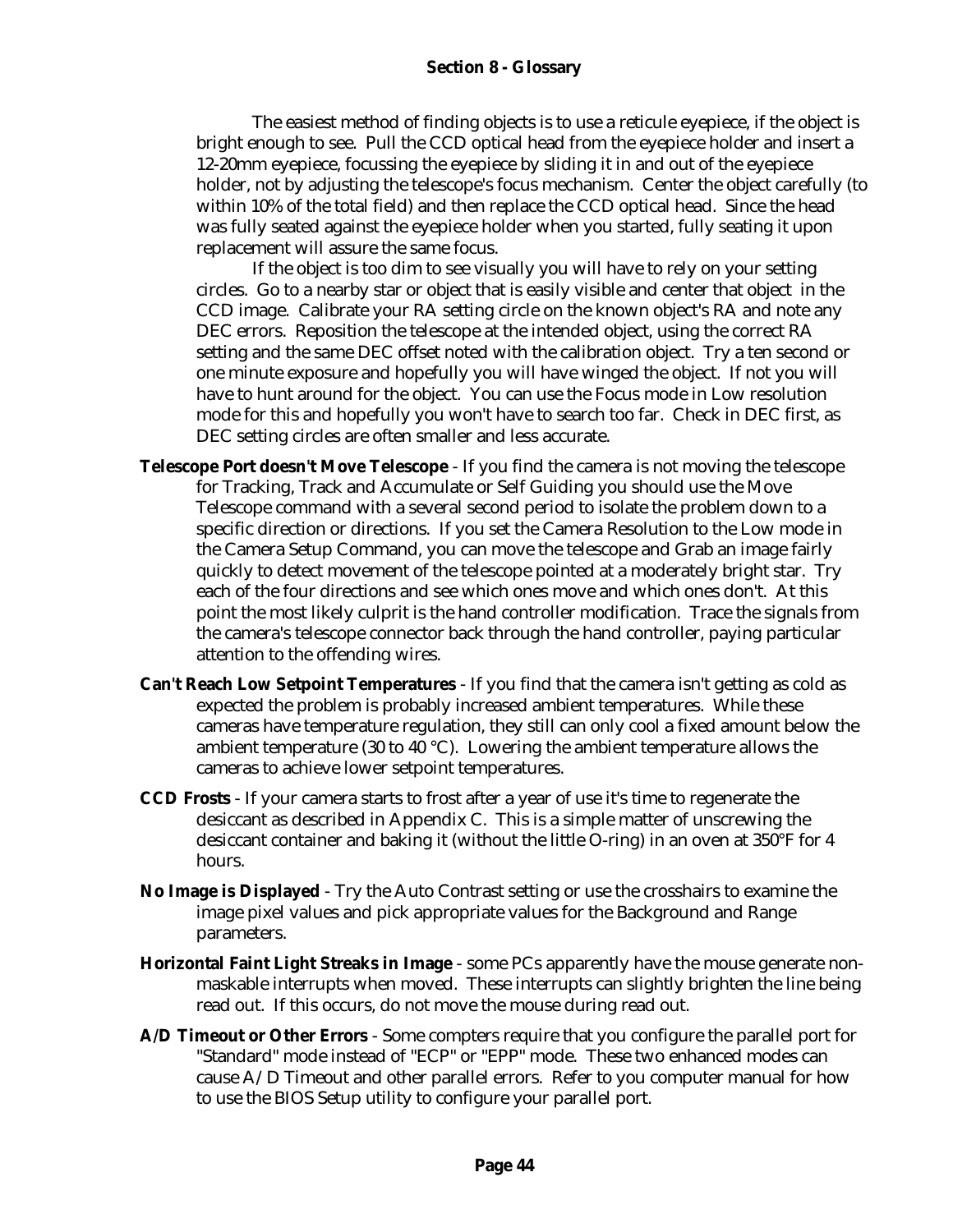### **8. Glossary**

- **Antiblooming Gate** When a CCD pixel has reached its full well capacity, electrons can effectively spill over into an adjoining pixel. This is referred to as blooming. Kodak CCDs with the antiblooming option can be used to help stop or at least reduce blooming when the brighter parts of the image saturate.
- **Astrometry** Astrometry is the study of stellar positions with respect to a given coordinate system.
- **Autoguider** All SBIG CCD cameras have auto guiding or "Star Tracker" functions. This is accomplished by using the telescope drive motors to force a guide star to stay precisely centered on a single pixel of the CCD array. The camera has four relays to control the drive corrector system of the telescope. The CCD camera head is installed at the guide scope or off axis guider in place of a guiding eyepiece.
- **CCD** The CCD (Charged Coupled Device) is a flat, two dimensional array of very small light detectors referred to as pixels. Each pixel acts like a bucket for electrons. The electrons are created by photons (light) absorbed in the pixel. During an exposure, each pixel fills up with electrons in proportion to the amount of light entering the pixel. After the exposure is complete, the electron charge buildup in each pixel is measured. When a pixel is displayed at the computer screen, its displayed brightness is proportional to the number of electrons that had accumulated in the pixel during the exposure.
- **Dark Frame** The user will need to routinely create image files called Dark Frames. A Dark Frame is an image taken completely in the dark. The shutter covers the CCD. Dark Frames are subtracted from normal exposures (light frames) to eliminate fixed pattern and dark current noise from the image. Dark Frames must be of the same integration time and temperature as the light frame being processed.
- **Dark Noise**  Dark Noise or Dark Current is the result of thermally generated electrons building up in the CCD pixels during an exposure. The number of electrons due to Dark Noise is related to just two parameters; integration time and temperature of the CCD. The longer the integration time, the greater the dark current buildup. Conversely, the lower the operating temperature, the lower the dark current. This is why the CCD is cooled for long integration times. Dark noise is a mostly repeatable noise source, therefore it can be subtracted from the image by taking a "Dark Frame" exposure and subtracting it from the light image. This can usually be done with very little loss of dynamic range.
- **Double Correlated Sampling** Double Correlated Sampling (DCS) is employed to lower the digitization errors due to residual charge in the readout capacitors. This results in lower readout noise.
- **False Color** False Color images are images that have had colors assigned to different intensities instead of gray levels.
- **FITS Image File Format** The FITS image file format (which stands for Flexible Image Transport System) is a common format supported by professional astronomical image processing programs such as IRAF and PC Vista. CCDOPS can save image files in this format but can not read them..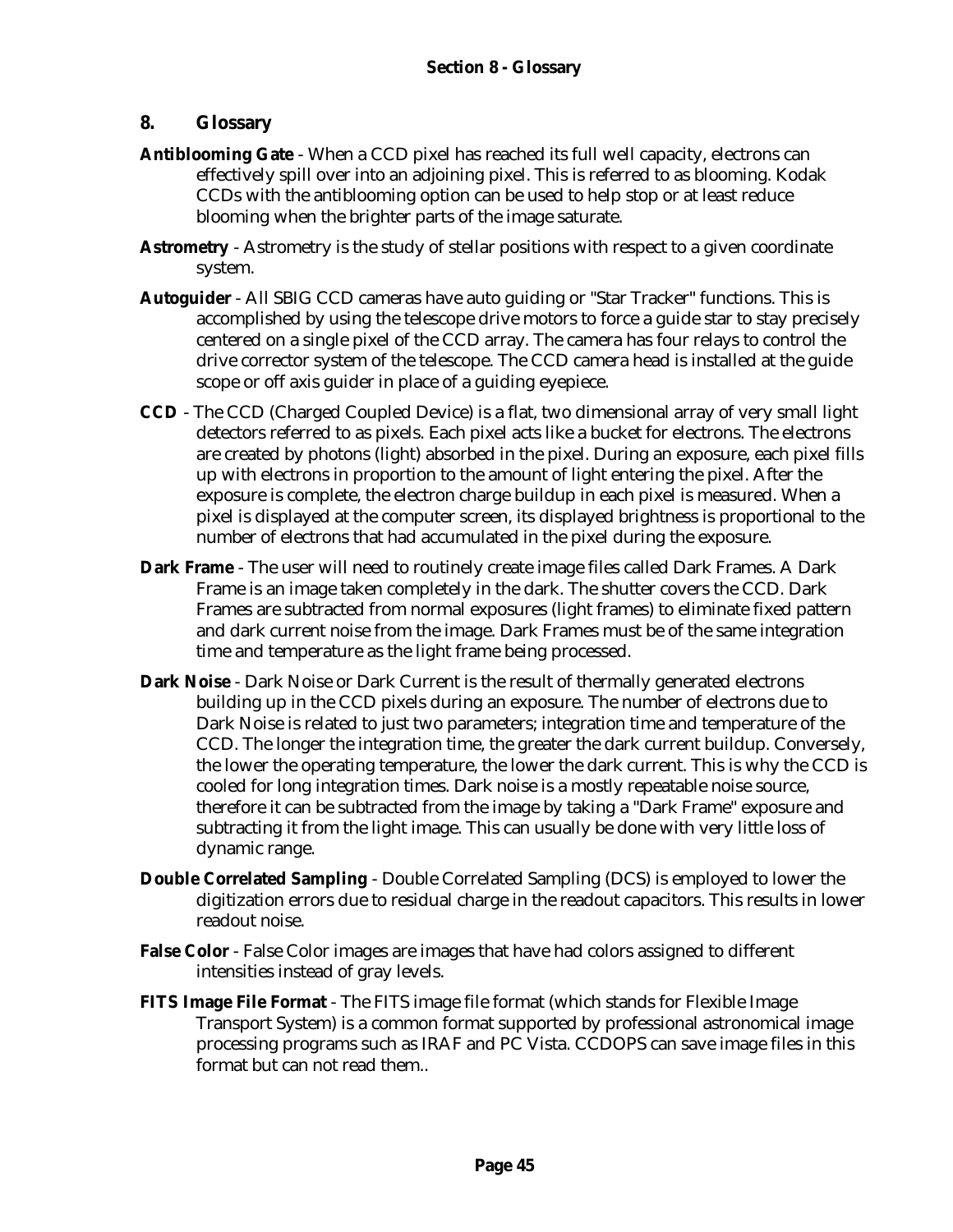- **Flat Field** A Flat Field is a image with a uniform distribution of light entering the telescope. An image taken this way is called a flat field image and is used with CCDOPS to correct images for vignetting.
- **Focal Reducer** A Focal Reducer reduces the effective focal length of an optical system. It consists of a lens mounted in a cell and is usually placed in front of an eyepiece or camera. With the relatively small size of CCDs compared to film, focal reducers are often used in CCD imaging.
- **Frame Transfer CCDs** Frame Transfer CCDs are CCDs that have a metal mask over some portion (usually half) of the pixel array. The unmasked portion is used to collect the image. After the exposure is complete, the CCD can very quickly shift the image from the unmasked portion of the CCD to the masked portion, thus protecting the image from light which may still be impinging on the CCD. This acts as an electronic shutter.
- **Full Well Capacity** Full Well Capacity refers to the maximum number of electrons a CCD pixel can hold. This number is usually directly proportional to the area of the pixel.
- **Histogram** The Histogram is a table of the number of pixels having a given intensity for each of the possible pixel locations of the image file. Remember that, in the end, the image file is nothing more than a list of pixel values, one for each CCD pixel. These value numbers can be displayed in two formats; as a table or plotted as a graph.
- **Light Frame** The Light Frame is the image of an object before a Dark Frame has been subtracted.
- **Path/Filter**  For PC users the Path setting tells CCDOPS which directory and disk drive to find and store the image files. In essence, it defines the current directory. The filter controls which image files are shown in the Open directory. Only files that match the filter are shown. For example, a filter setting of "\*.ST6" will only show files that have an "ST6" extension.
- **Photometry** Photometry is the study of stellar magnitudes at a given wavelength or bandpass.
- **Pixel Size** The smallest resolution element of a CCD camera is the CCD pixel. The pixel sizes for each of the SBIG cameras are as follows:

| Camera                  | Pixel Size (microns) |  |  |  |
|-------------------------|----------------------|--|--|--|
| Tracking CCD13.75 x 16  |                      |  |  |  |
| $ST-5C$                 | $10 \times 10$       |  |  |  |
| $ST-237/237A$ 7.4 x 7.4 |                      |  |  |  |
| <b>STV</b>              | $14.8 \times 14.8$   |  |  |  |
| $ST-6$                  | $23 \times 277$      |  |  |  |
| $ST-7E/ST-8E$ 9 x 9     |                      |  |  |  |
| $ST-9E$                 | $20 \times 20$       |  |  |  |
| $ST-10E$                | $6.8 \times 6.8$     |  |  |  |
| <b>ST-1001E</b>         | $24 \times 24$       |  |  |  |

<sup>&</sup>lt;sup>7</sup> The TC241 CCD used in the ST-6 actually has 11.5 x 27 micron pixels. The CPU combines two 11.5 micron pixels to make the 23 micron pixel . This gives pixel with a more square aspect ratio.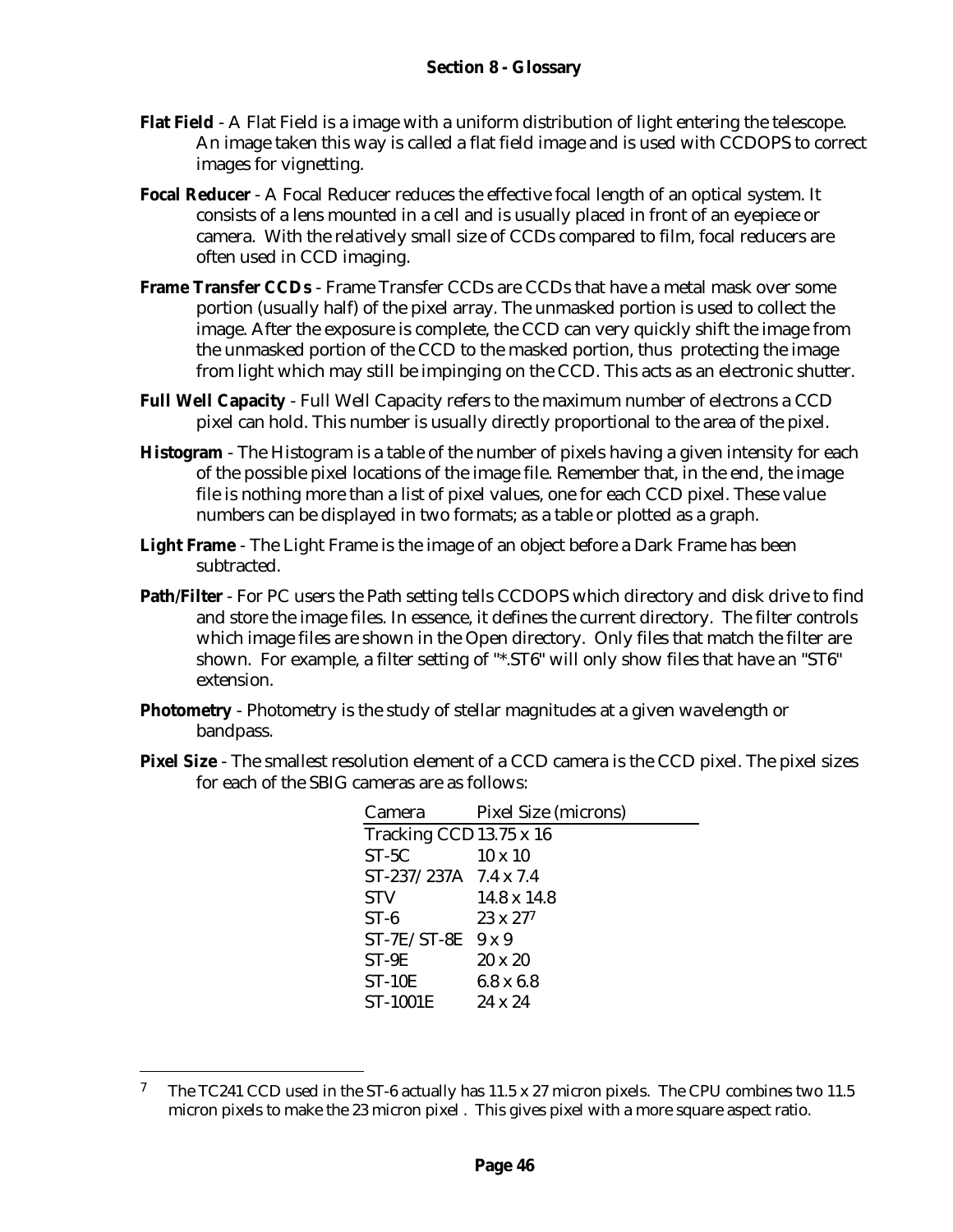- **Planet Mode** Planet Mode is the most useful way to achieve focus. When you select Planet mode, a full frame is exposed, downloaded, and displayed on the computer monitor. A small window can be placed anywhere in the image area and the size of the window can be changed. Subsequent downloads will be of the area inside the box resulting in a much faster update rate.
- **Quantum Efficiency** Quantum Efficiency refers to the fractional number of electrons formed in the CCD pixel for a given number of photons. Quantum Efficiency is usually plotted as a function of wavelength.
- **Readout Noise** Readout noise is associated with errors generated by the actual interrogation and readout of each of the CCD pixels at the end of an exposure. This is the result of fixed pattern noise in the CCD, residual charge in the readout capacitors and to a small extent the noise from the A/D converter and preamplifier.
- **Resolution Mode** The resolution of a CCD camera is determined by pixel size. Pixel size can be increased by combining or binning more than one pixel and displaying it as one pixel. Doing so decreases the effective resolution but speeds up the download time of the image. Maximum resolution is determined by the size of the individual CCD pixel. The ST-7E/8E/9E can run in High, Medium, Low and Auto resolution modes.
- **Response Factor** Response Factor is a multiplier used by CCDOPS to calibrate CCDOPS to a given telescope for photometric calculations. The Response Factor multiplied by 6700 is the number of photoelectrons generated in the CCD for a 0th magnitude star per second per square inch of aperture.
- **Saturation** Saturation refers to the full well capacity of a CCD pixel as well as the maximum counts available in the  $A/D$  converter. The pixel is saturated when the number of electrons accumulated in the pixel reaches its full well capacity. The A/D is saturated when the input voltage exceeds the maximum. The saturation values for the various cameras are shown in the table below.

| <b>Full Well</b> | Maximum | Electrons          |
|------------------|---------|--------------------|
| Capacity         | A/D     | per $A/D$          |
|                  | Counts  | count <sup>8</sup> |
| 50,000 e-        | 65,535  | 1.25               |
| $20,000$ e-      | 4,095   | 3.4                |
| $20,000$ e-      | 65,535  | 0.7                |
| $400,000$ e-     | 65,535  | 6.7                |
| 50,000 e-        | 20,000  | 2.3                |
| 100,000 e-       | 65,535  | 2.3                |
| 150,000 e-       | 65,535  | 1.3                |
| 180,000 e-       | 65,535  | 2.8                |
| 77.000 e-        | 65,535  | 1.5                |
| 180,000e-        | 65.535  | 2.8                |
|                  |         |                    |

<sup>&</sup>lt;sup>8</sup> The  $e^-/$ Count shown are for the High Resolution readout mode. These numbers can be different for other readout modes. Use the Parameters command in the Display menu to see the actual value for images acquired in other readout modes.

<sup>9</sup> The non-ABG versions of the ST-7E/8E have twice the full well capacity of the values shown. ABG version may also vary from camera to camera with maximum counts being as high as  $\sim$  30,000.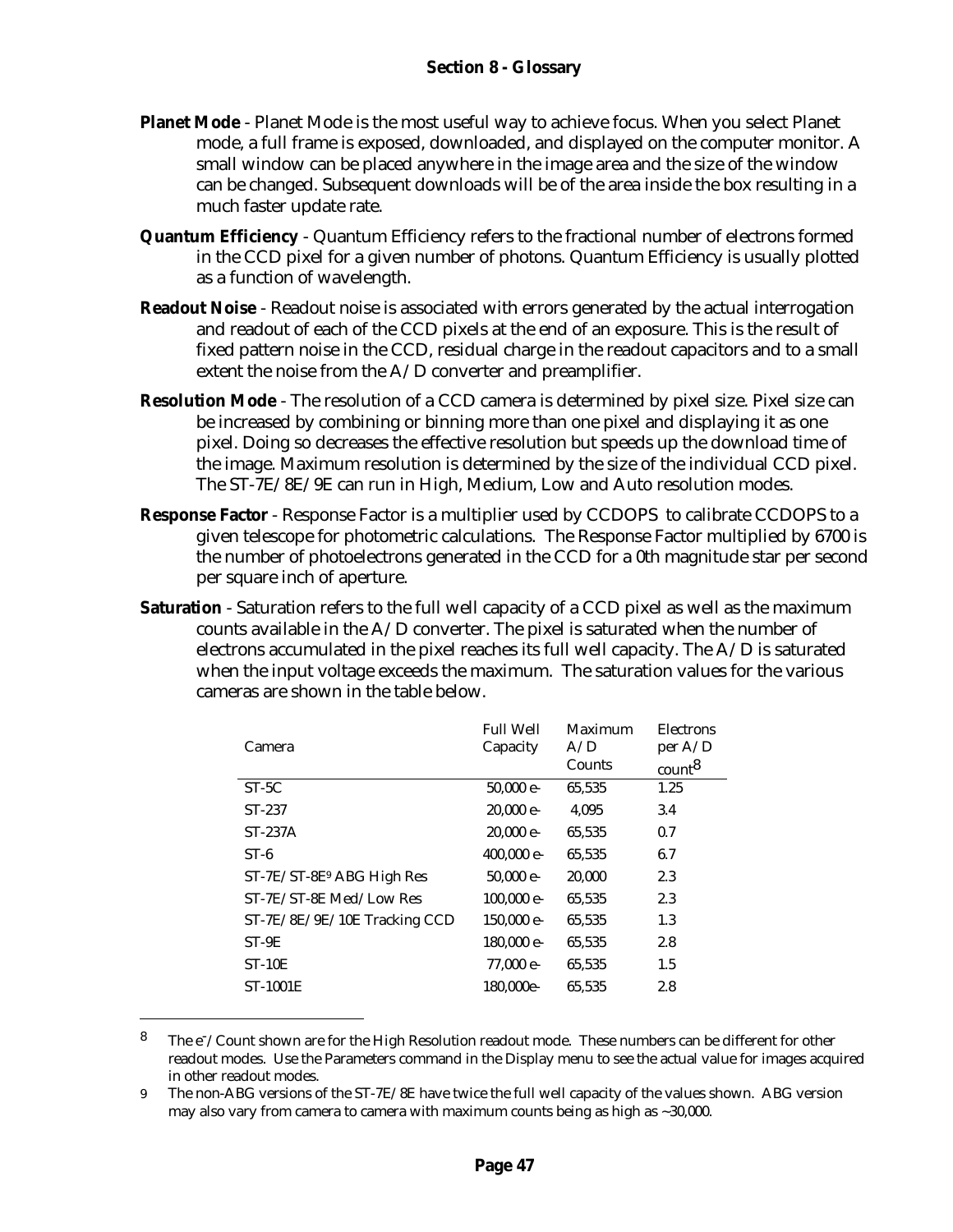- **Sky Background** The sky background illumination or brightness is the number of counts in the image in areas free of stars or nebulosity and is due to city lights and sky glow. High levels of sky background can increase the noise in images just like dark current. For some objects deep sky filters can be used to reduce the sky background level.
- **Seeing** Seeing refers to the steadiness and the clarity of the atmosphere during an observing session.
- **TE Cooler**  The TE Cooler is a Thermal Electric cooling device used to cool the CCD down to operating temperature. The CCD is mounted to the TE Cooler which is mounted to a heat sink, usually the camera head housing.
- **TIFF Image File Format** The TIFF image file format (which stands for Tagged Interchange File Format) was developed jointly by Microsoft and Aldus Corporations to allow easy interchange of graphics images between programs in areas such as presentation and desktop publishing. CCDOPS can save image files in this format but it can not read them.
- **Track and Accumulate** The Track and Accumulate function is a SBIG patented feature of CCDOPS that allows the user to automatically co-register and co-add (including dark frame subtraction) a series of images of an object. These exposures can be taken unguided as long as the "Snapshot time" does not exceed the length of time before tracking errors of your clock drive become apparent. This allows you to image and track without guiding or the need to connect the CCD Relay port to your drive motors.
- **Track List** The Track List is an ASCII file generated by CCDOPS during a Track and Accumulate session. The Track List logs all the corrections made by CCDOPS for each of the images. Track lists are required when flat fielding Track and Accumulate images.
- **Tri-Color** Tri-Color refers to color images created using three different colors mixed into a balanced color image using red, green and blue filters. An object is imaged three times, once with each color filter. The three images are then co-added and color balanced with the appropriate software.
- **Vignetting** Vignetting is obstruction of the light paths by parts of the instrument. It results in an uneven illumination of the image plane. The effects of vignetting can be corrected using flat field images.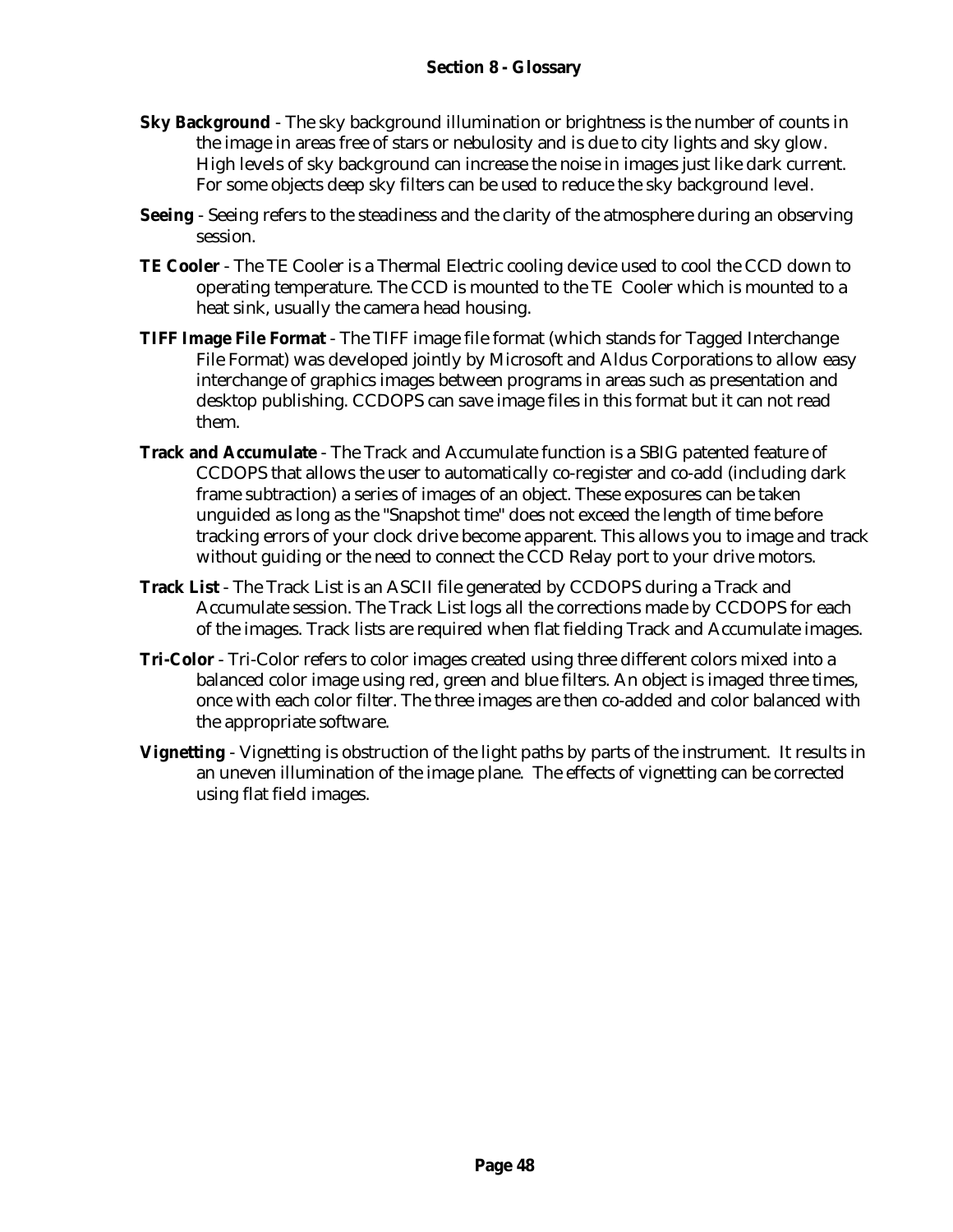### **A. Appendix A - Connector ad Cables**

This appendix describes the various connectors and cables used with the ST-7E/8E/9E/10E/1001E.

### **A.1. Appendix A - Connector Pinouts**

Tables A1 and A2 below show the pin-outs of the Telescope and Power connectors on the ST-7E/8E/9E.

| Pin Number | <b>Function</b>                             |
|------------|---------------------------------------------|
|            | <b>Chassis Ground</b>                       |
| 2          | CFW-8 Pulse/AO-7 Data Out                   |
| 3          | Plus X (Active Low Open Drain) <sup>9</sup> |
| 4          | Plus Y (Active Low Open Drain)              |
| 5          | <b>Signal Ground</b>                        |
| 6          | Minus X (Active Low Open Drain)             |
|            | Minus Y (Active LowOpen Drain)              |
| 8          | +12 Volts Out (100mA max)                   |
| 9          | $+5$ Volts Out (300 mA max)                 |
| Shell      | <b>Chassis Ground</b>                       |

*Table A1 Telescope Connector*

| Pin Number | <b>Function</b>     |
|------------|---------------------|
| 6, Shell   | <b>Earth Ground</b> |
| 5          | DC Ground           |
|            | $-12V$ DC, $100mA$  |
|            | No contact          |
|            | $+12V$ DC, 500mA    |
|            | $+5V$ DC, 2A        |

*Table A2 Power Connector*



*Figure A1 - Cooling Booster DC Power Jack*

# **A.2. SBIG Tracking Interface Cable (TIC-78)**

Many of the newer telescopes have a phone-jack connector on the drive corrector for connecting directly to the ST-7E/8E/9E/10E/1001E Camera's Telescope Port. These include

<sup>&</sup>lt;sup>9</sup> The Open Drain outputs can sink 100 mA maximum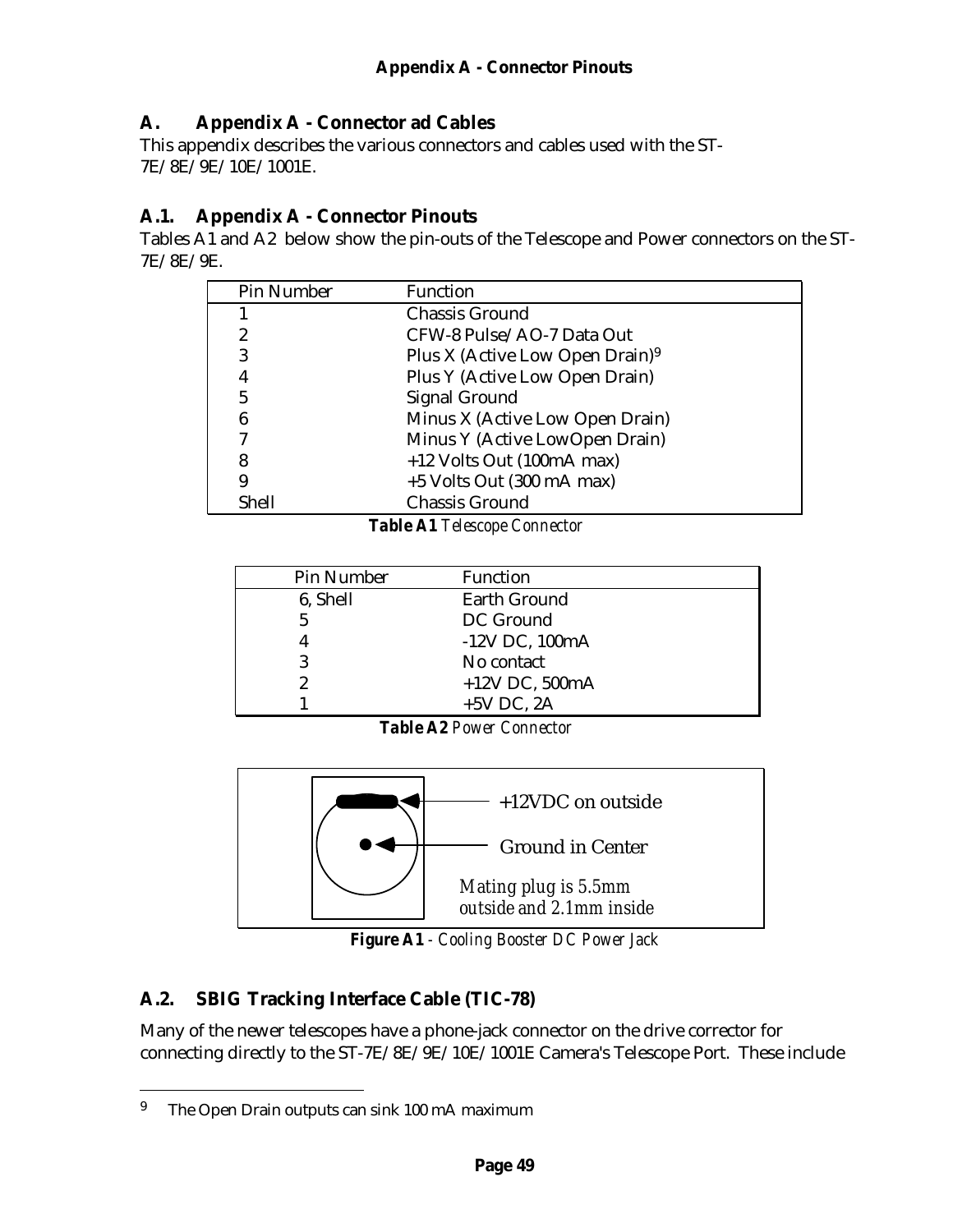### **Appendix A - Connector Pinouts**

the Celestron Ultima, Losmandy CG11 and Meade LX-200. You can interface these telescopes to the Telescope port with our TIC-78 (Tracking Interface Cable), or you can make your own cable. Figure A1 below shows the pinouts on these telescopes.



*Figure A1 - CCD Connector for TIC Mating*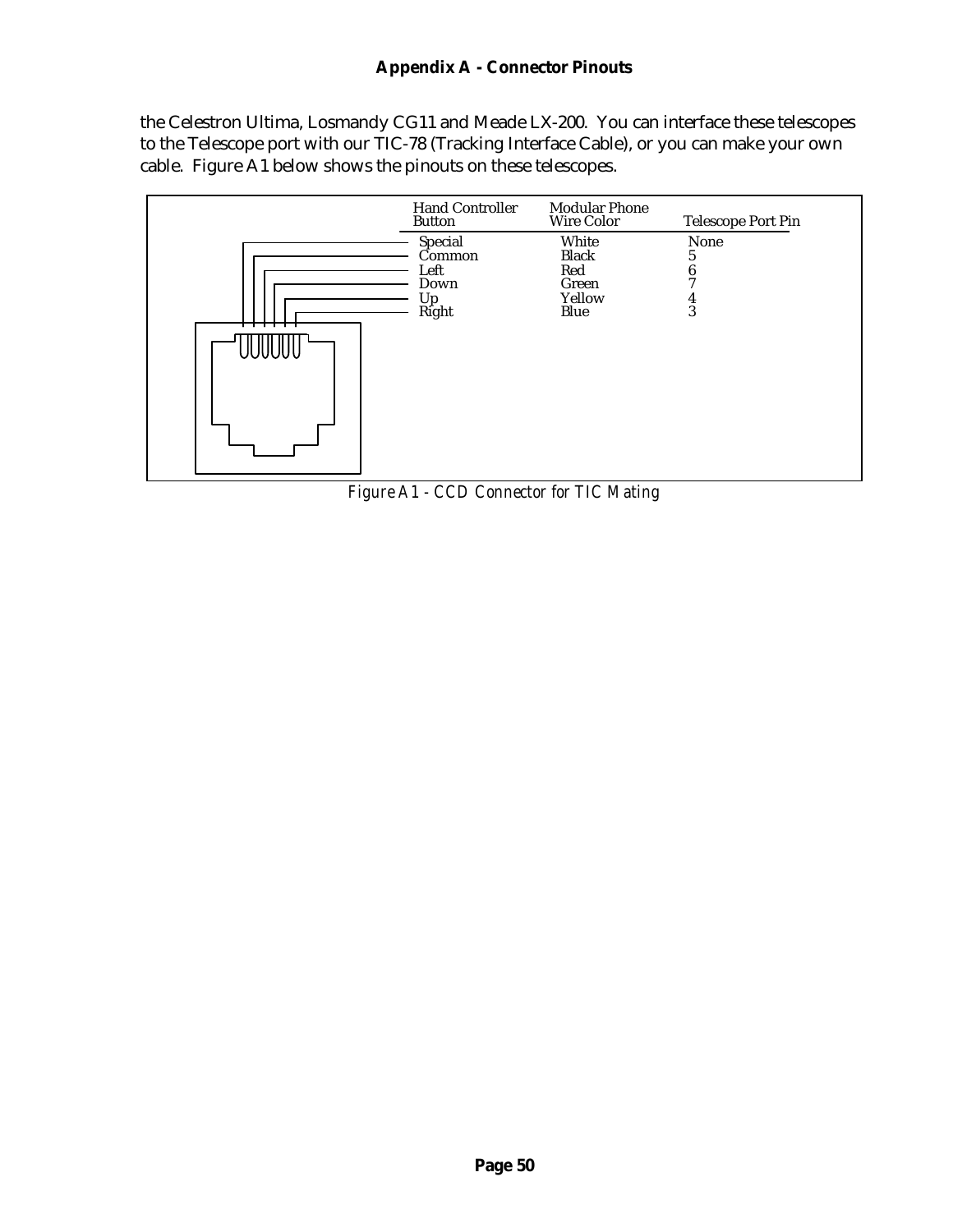### **B. Appendix C - Maintenance**

This appendix describes the maintenance items you should know about with your CCD camera system.

### **B.1. Cleaning the CCD and the Window**

The design of SBIG cameras allows for cleaning of the CCD. The optical heads are not evacuated and are quite easy to open and clean. When opening the CCD chamber, one should be very careful not to damage the structures contained inside.

To open the CCD Chamber, remove the six screws that hold the 5 inch front cover in place. Remove the six screws and lift the front cover, exposing the structures inside. There is a rubber O-Ring that sets in the groove on the top of the Chamber housing.

 The CCD array is protected by a thin cover glass that can be cleaned with Q-Tips and Isopropyl Alcohol. *Do not get alcohol on the shutter*. Dust on the CCD should be blown off. Use alcohol only if necessary*.* The optical window of the chamber housing can be cleaned the same way. When reinstalling the chamber housing, be very careful to make sure the O-ring is in the groove when seated.

### **B.2. Regenerating the Desiccant**

This section describes the regeneration procedure for the desiccant used in the ST-7E/8E/9E/10E/1001E. The desiccant absorbs moisture in the CCD chamber, lowering the dew point below the operating temperature of the cooled CCD, thus preventing the formation of frost. The desiccant is contained in a small cylindrical plug that screws into the chamber from the rear. In normal operation the useful life of the desiccant is over a year. If the CCD chamber is opened often, the desiccant should be regenerated when frosting is noticed. Follow the procedure below to regenerate the desiccant:

- 1. Unscrew the brass desiccant container from the rear of the camera and remove the O-ring.
- 2.. Plug the resulting hole by screwing in the supplied bolt or plug 2 or 3 turns. Finger tight is adequate. Don't put a wrench on it.
- 2. Heat the dessicant container in an oven at  $350^{\circ}$  F (175 deg C) for 4 hours. The solder used to seal the can melts at 460 degrees F, so be sure to stay at least 50 degrees below this number. Preheating the oven to avoid hot spots is advised.
- 3. Replace the desiccant container into the rear of the camera, being careful to reinstall the O-ring and insure that it does not get pinched.
- 4. Expect the camera to take an hour or two to reach the frost free state. If it does seem to frost and you need to capture images, reduce your cooling to the zero degree C range - the CCD dark current will still be quite low.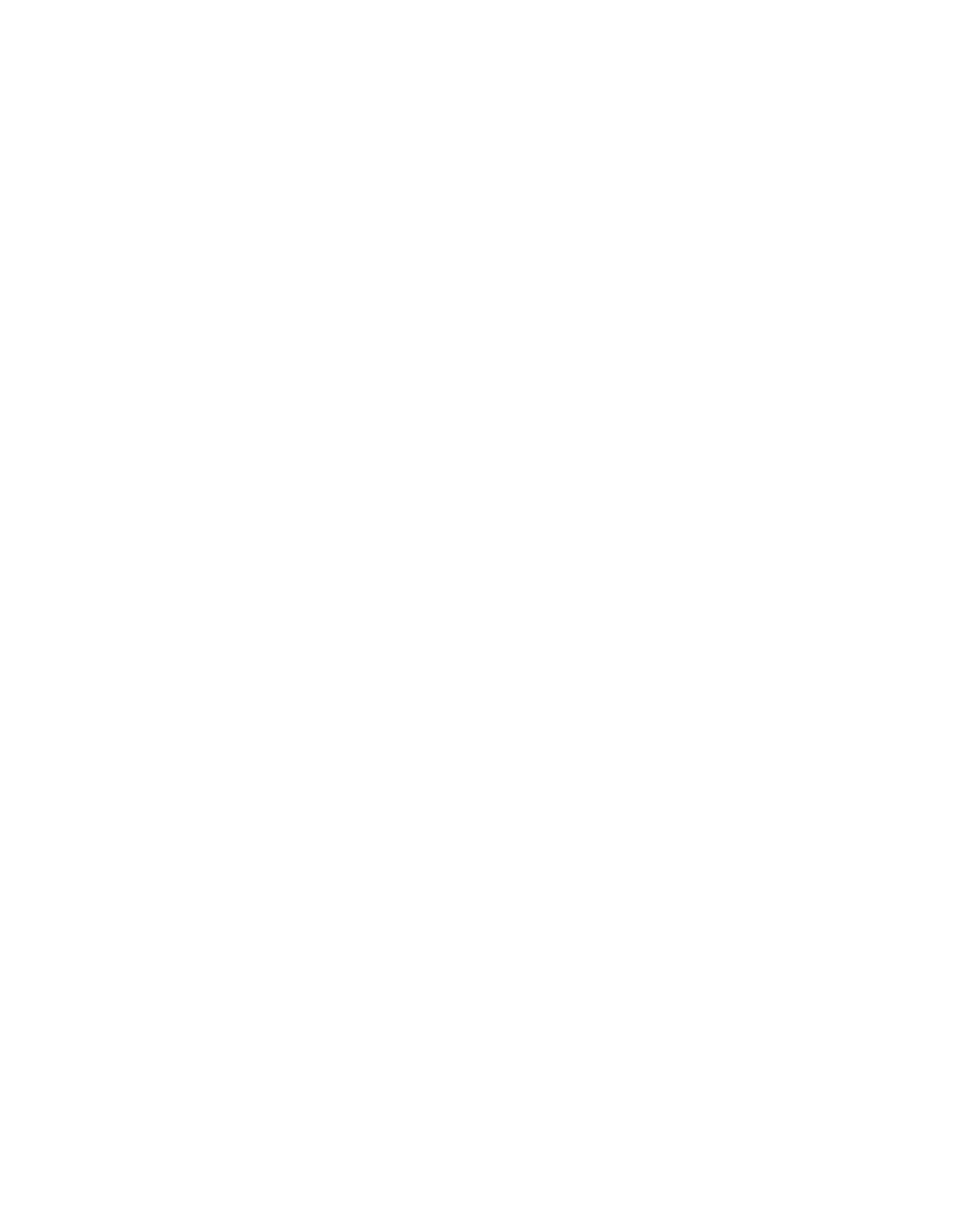### **C. Appendix C - Capturing a Good Flat Field**

This appendix describes how to take a good flat field. A good flat field is essential for displaying features little brighter than the sky background. The flat field corrects for pixel non-uniformity, vignetting, dust spots (affectionately called dust doughnuts), and stray light variations. If the flat field is not good it usually shows up as a variation in sky brightness from on side of the frame to the other.

### **C.1. Technique**

The first consideration in capturing a flat field is to use the telescope-CCD combination in exactly the configuration used to collect the image. This means you probably have to capture the flat field at the telescope. Do not rotate the head between image and flat field, since the vignetting is usually slightly off center. Do not be tempted to build a little LED into the telescope or camera for doing flat fields; it doesn't work at all. The dust debris shadows would be different!

Arrange a light source such as a flashlight, two white cards, the telescope and CCD as shown in Figure D-1.



#### **Figure D-1: Flat Field Geometry**

The key aspects of this geometry are that the reflection off two diffuse surfaces is used, and the large flat surface is square to the illumination from the small flat surface. When we do this, the first flat surface is typically a white T-shirt worn by the operator! Take care that no apparent shadows are cast onto the larger flat white surface. Use an exposure at the camera that yields an average light level equal to about half of full scale.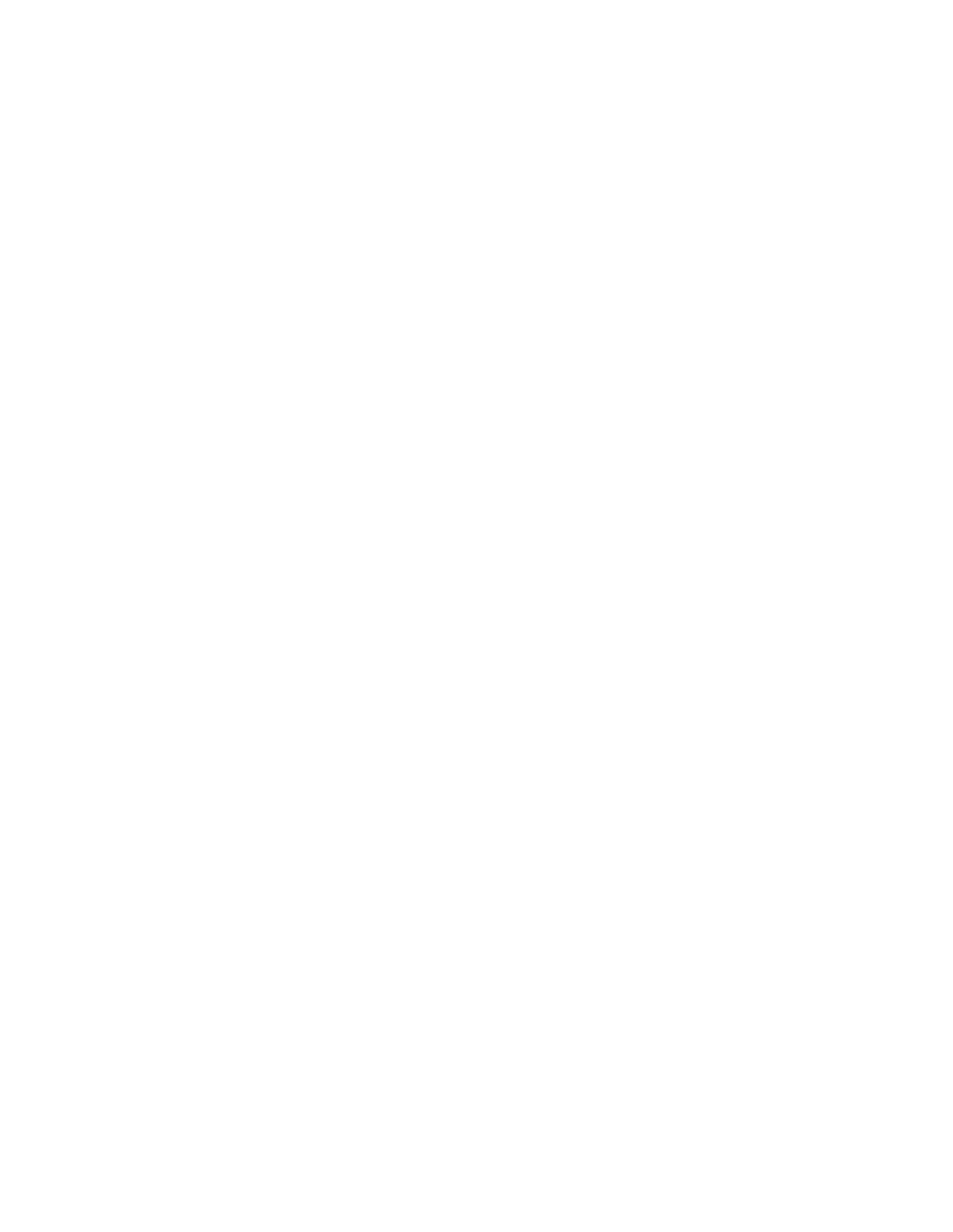#### **Index**

A/D converter, 8, 27 accessories, 41 adaptive optics, 40 antiblooming, 29, 45 Antiblooming Gate (def), 45 AO-7, 40 astrometric measurements, 45 Astrometry (def), 45 astrophotography, 12 atmospheric effects, 17 auto contrast, 18 Auto Grab Command, 21 autoguider, 8, 20, 23, 36, 45 Autoguider (def), 45 background parameter, 18 battery operation, 15, 23 binning, 10 Calibrate Track Command, 21, 37 calibration star, 37 camera lens adapter, 33, 40 Camera Setup Commands, 20 CCD, 7, 11 (def), 45 cameras, 5, 6, 8, 15, 23, 26, 27, 28 cleaning, 51, 53 detector, 5, 7, 23 orientation, 15 CCDCOLOR software, 21 CCDOPS software, 8 centering objects, 18 cleaning the CCD, 51, 53 clock drivers, 8 co-add images, 5, 20, 23 cold pixels, 19 color filter wheel, 21, 40 color images, 13, 21 color table, 45 commands Auto Grab, 21 Calibrate Track, 21, 37 Dark Subtract, 19 Focus, 17, 19 Grab, 18, 33 Track, 37 Track and Accumulate, 20, 33, 37 Tracking Parameters, 37 Commands Establish COM Link, 16

PC Setup, 16 communications link, 16 connector Telescope, 49 connector (CPU) RELAYS, 23, 37 cooling, 8, 48 co-register images, 20, 23 crop, 18 crosshairs, 18 dark current, 8 dark frame, 8, 9, 15, 18 Dark Frame (def), 45 Dark Noise (def), 45 Dark Subtract Command, 19 dark subtracted, 9, 15, 18 DCS, 9, 45 Declination, 15, 23, 37, 44 desiccant, 51 Diffuse Magnitude, 19 diffuser, 16 Dim mode, 19 displaying images, 18 double correlated sampling, 9 Double Correlated Sampling (def), 45 drive corrector, 20 electromechanical shutter, 27 electromechanical vane, 27 electronic images, 12 electronic shutter, 27 Establish COM Link Command, 16 eyepiece, 17, 18 eyepiece holder, 15 eyepiece projection, 40 eyepiece tube, 17 False Color (def), 45 field of view, 11, 28, 29, 37 film, 5, 10, 11 film grain, 10 filter wheel, 13 filters, 13, 19, 21, 40 finding objects, 18 fine focus, 17 FITS format (def), 45 flat field, 10, 19, 34, 35 Flat Field (def), 46 flip, 19 focal length, 30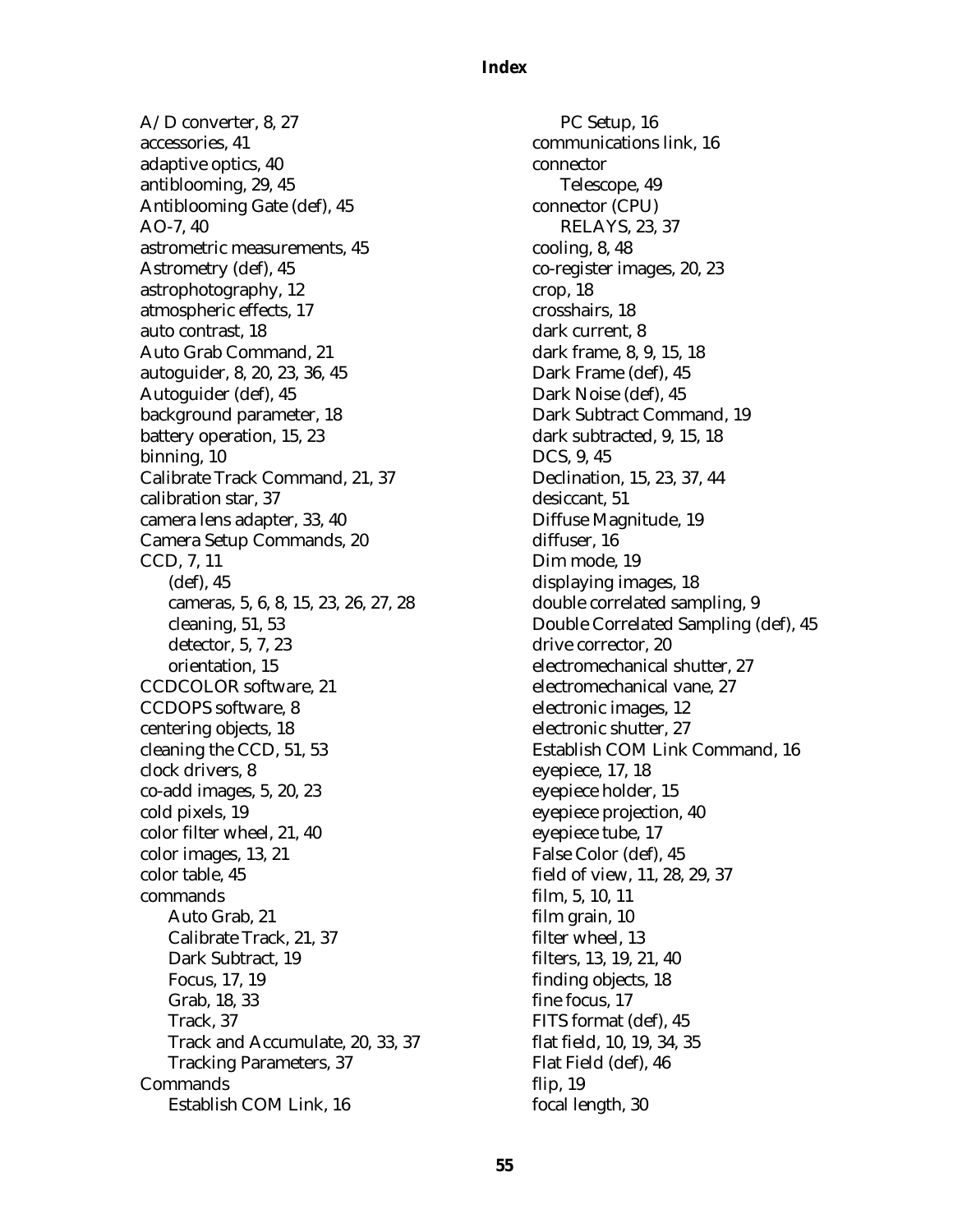#### **Index**

focal reducer, 40 Focal Reducer (def), 46 focus Dim mode, 18, 19 fine, 17 Full frame mode, 17 Full Frame mode, 19 peak, 17 Planet mode, 17, 19, 46 Focus Command, 17, 19 focus mode, 17, 19 Focusing, 16 Frame Transfer CCDs, 6 Frame Transfer CCDs (def), 46 frost, 8 Full Frame CCDs, 6 full well capacity, 29 Full Well Capacity (def), 46 Grab Command, 18, 33 graphics, 18 guiding, 11 guiding error, 20, 37 hand controller, 18, 20, 23, 24 hermetic chamber, 8 Histogram (def), 46 host computer, 8, 15, 23 hot pixels, 19 IBM PC, 8 image processing, 8, 12, 18, 41 interference, ii IR blocking filter, 22 joystick, 25 joystick modification, 26 library of dark frames, 18, 34 light frame, 9, 15, 18 light frame (def), 46 Link, 16 LPT port, 15, 16, 23 magnitude diffuse, 19 stellar, 19 maintenance, 51, 53 microcontroller, 8 modifying hand controller, 24 moon, 16, 30, 33 negative image, 18 nosepiece, 15 observatory, 23

optical head, 15, 23 optical head orientation, 16 O-ring, 8 path (def), 46 path/filter (def), 46 PC, 8 PC Setup Command, 16 PEC drive correctors, 20, 37 photometric measurements, 46 Photometry (def), 46 pixel nonuniformity, 19 pixel size, 10, 28 Pixel Size (def), 46 pixel uniformity, 10 planet mode, 19 Planet mode (def), 46 planets, 5, 16, 30, 33 POWER connector, 15 power supply, 8, 15 power supplyr, 23 PPEC drive correctors, 20, 37 preamp, 8, 23 printing images, 12, 41 push to make switch modification, 25 push to make/break switch modification, 25 Quantum Efficiency (def), 47 range parameter, 18 readout electronics, 23 noise, 29 Noise (def), 47 register, 6 regenerating desiccant, 51 RELAYS connector, 23, 37 resolution, 10, 20, 34 Resolution (def), 47 Response factor (def), 47 Right Ascension, 15, 23, 37, 44 Saturation (def), 47 scribing the eyepiece, 17 seeing, 10, 17, 20, 30 Seeing (def), 48 self guiding, 23 separations, 19 setup, 15 SGS-Self Guided Spectrograph, 41 sharpen, 19